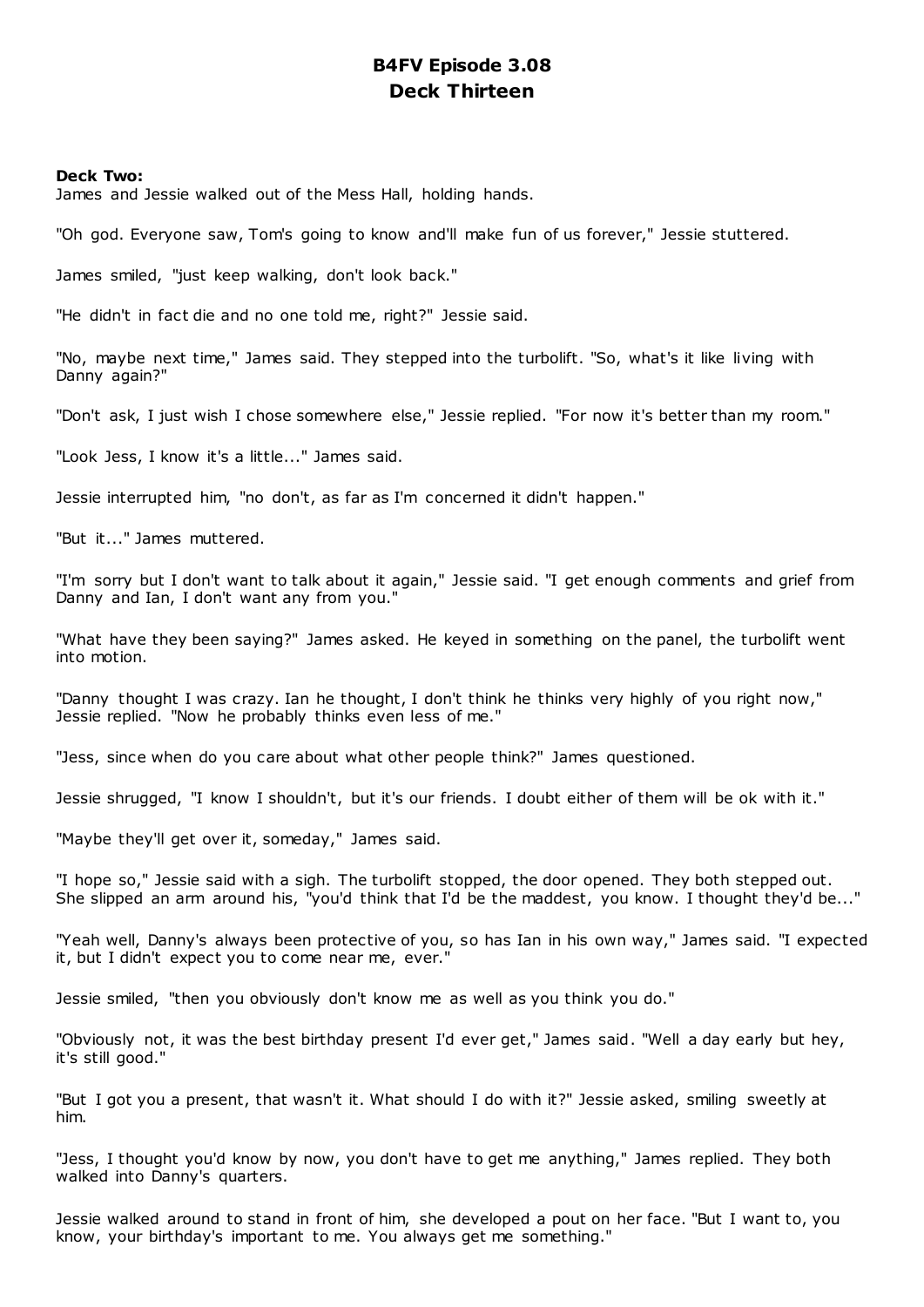"Yeah but you celebrate your birthdays, I don't celebrate mine," James said.

"Can't I at least celebrate it?" Jessie asked, she placed a hand across his cheek. "It's the day you were born, and that's important to me."

"I'll tell you what," James said with a smile on his face. He put his arms around her, "I'll get you a present, and we can do something."

Jessie shook her head with a smirk on her face, "I don't believe you sometimes. I already got you something."

"You're probably the only one," James said. "At least I'm one of the few people who don't have to worry about surprise parties."

"What makes you so sure of that? Don't give me ideas," Jessie said. She put one arm around his neck, with her other hand she fiddled with the jacket he had on.

"Ok, well at least I know not to expect one this year," James muttered.

"Yes, it's back on now," Jessie said. She smiled, "kidding, don't worry."

"Now I'm worried," James said.

"Don't be, if I planned anything on my own, I'd screw it up," Jessie said. She kissed him on the cheek. "You're still getting your presents. I just hope you like them."

"You say that every year, and I've liked every one you gave me," James said.

Jessie raised her eyebrow, "yeah right. Remember your eleventh?"

"You know me, I tend to block out some of my birthdays," James replied. "Help me out."

"Keep it forgotten, it was very bad. But you pretended to like it anyway," Jessie said.

"Oh you noticed," James said.

"Yeah, you're not very good at lying, most of the time," Jessie said.

"I'll remember that," James said. "I'd better go anyway, it's late and after today..."

"Yeah, you must be really worn out after your little fight. Let me guess, sleep till noon?" Jessie said.

"I wish. No doubt the doc will hunt me down though, he wanted me to stay in Sickbay over night," James said. "If he asks you, you didn't see me."

"Right," Jessie said. "Thank you for walking me here. I guess I'll see you tomorrow." She kissed him again on the cheek.

"Yeah, I'll pick you up if you want," James said.

"That'd be nice, at least then I'll see you in the morning," Jessie said.

"That's the plan, night," James said as he headed for the door.

"Good night," Jessie said with a smile.

James stepped out of the room. He stopped outside the door, he cringed and held his head. "Damn," he groaned as he continued down the corridor.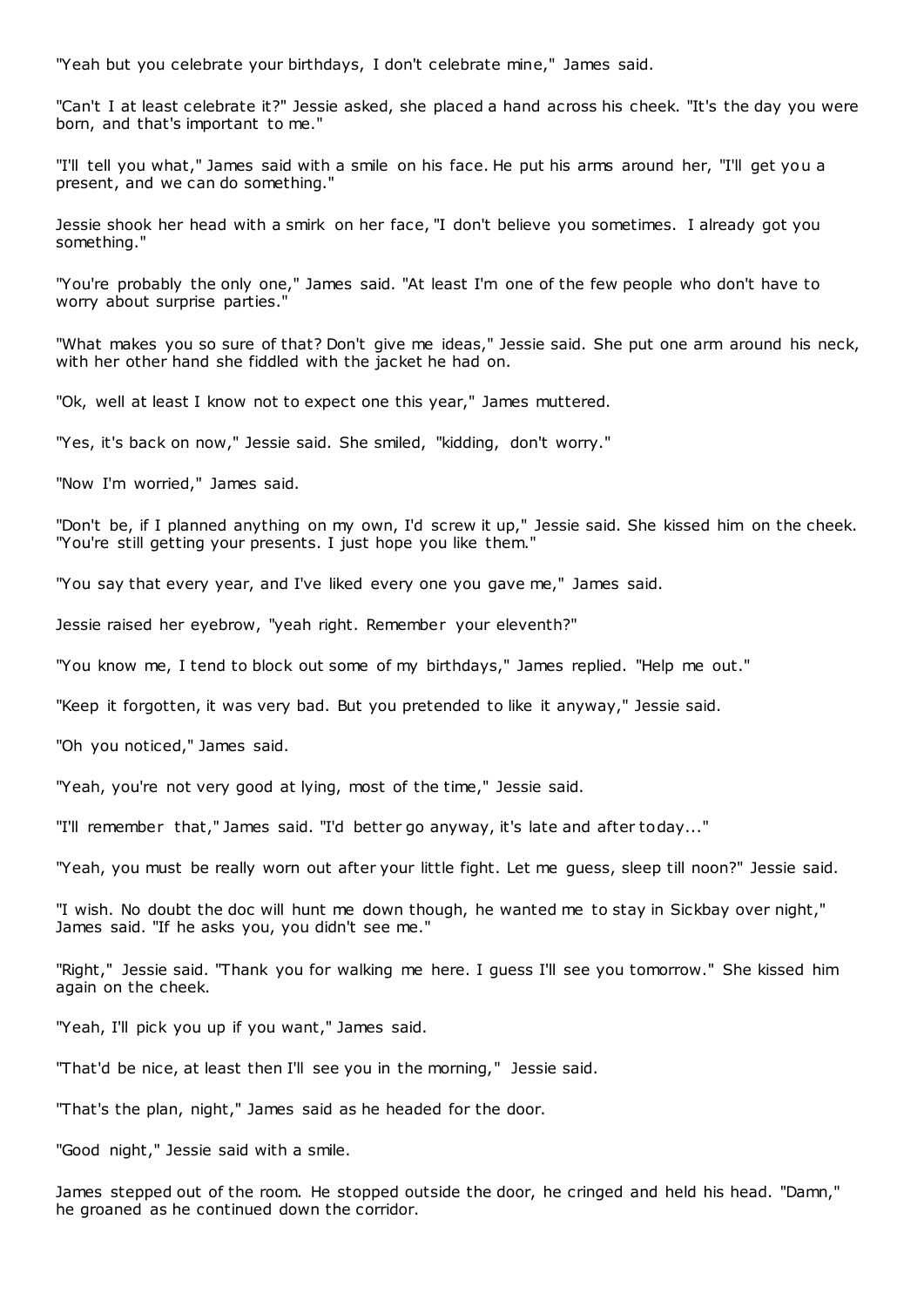### **Meanwhile The Security Office:**

A team with three guys and a girl walked into the room. Tuvok was standing nearby the desk.

"Team Ten reporting in," one of the guy's said.

"Everything's normal, as usual. Seriously sir, what's the deal with this deck?" the girl questioned.

"We are not exactly sure yet," Tuvok replied.

"Oh great," one guy said.

"There's rumours sir, that our attackers today were living there," the girl said.

"Indeed, but we are not sure how or where," Tuvok said. "We need Team One to take over from tomorrow."

"Understood," the third guy said. All of the guys headed out.

"Do you have somebody that's working on this? It doesn't make anyone feel better about what happened," the girl said.

"Team One will start the investigation," Tuvok said.

"Sid will be happy," the girl said. "Good night sir." She walked out.

Tuvok raised an eyebrow, "yes he will."

# **The next day**

# **The Bridge:**

"What's that noise?" Chakotay asked. He glanced over at the temporary Tactical, which was Jessie's old station. The crewman there just shrugged.

Tom glanced back, "maybe that's the noise Janeway makes when she gets hyper, alone."

Chakotay shook his head. He glanced over at the crewmembers who were fixing the hole in the wall separating the Ready Room and bridge. And of course the Tactical station was getting a little repair job too. "Boys, is that noise coming from you?"

"No sir," one crewmember replied. He quickly had a peep through the hole, "Janeway's crying."

"Yep, she'd only be doing that if she was high. I was right, pay up," Tom said.

"We didn't make a bet," Chakotay muttered.

Tom stared at him blankly, "what? Oh crap, it's been too long a night."

Harry looked concerned, "I wonder why the Captain is upset."

"She probably dropped a cup again," Tom said.

Chakotay shook his head, "we don't know what happened with her and Frenit. I'll go and check on her, you guys keep the speculation to yourselves." He headed towards the Ready Room door, then pressed the door chime. He waited a while before trying again.

"The hole's still man sized sir," one of the repair guys said.

Tom sniggered, "well James size." He turned pale before glancing around, "he's not here right?"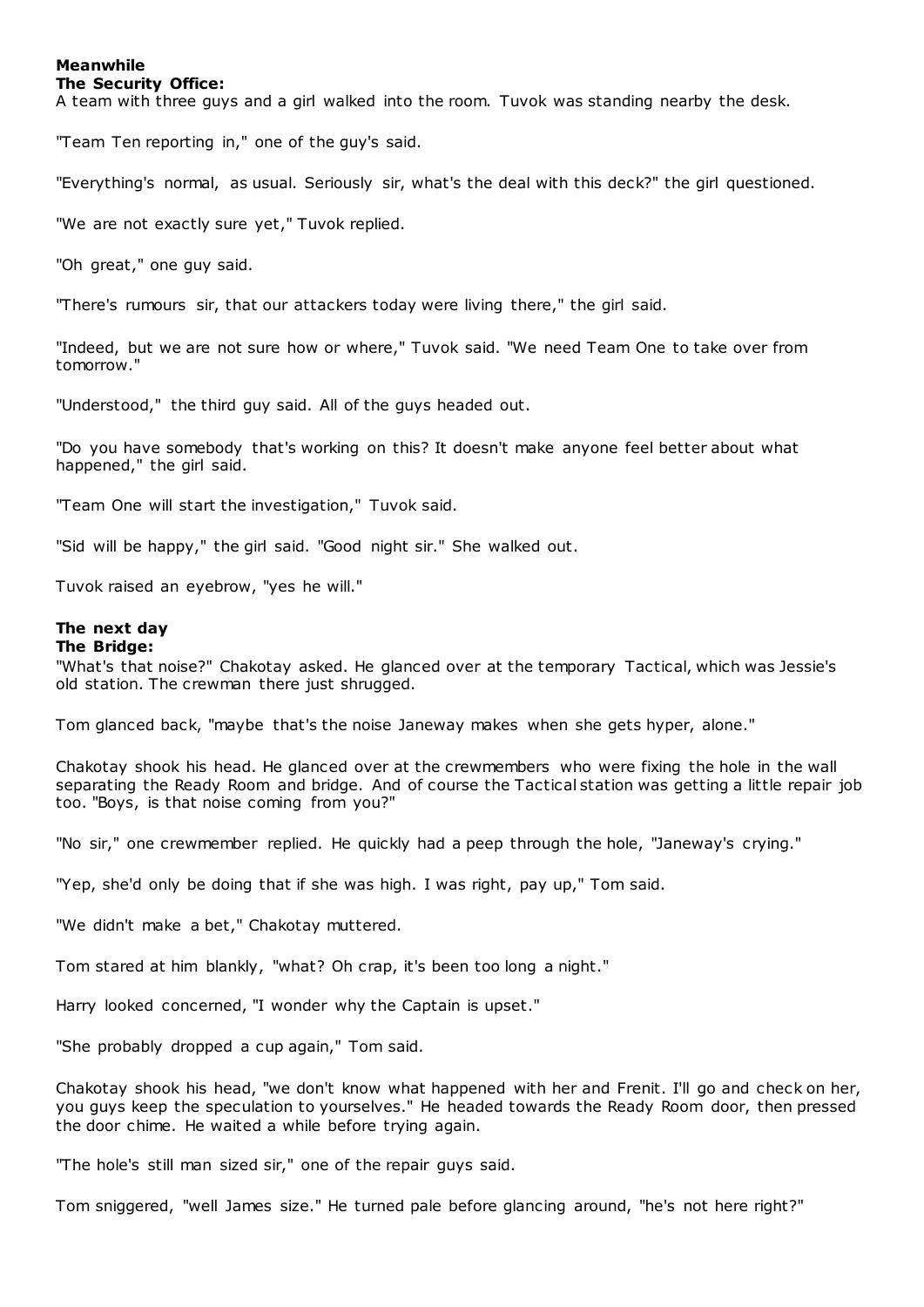Harry developed a smirk on his face. "No, typical of your luck huh?"

"Uh no it's not, he's usually around when I insult him," Tom replied with a raised eyebrow.

"Exactly. He's not around this time, and the last time we saw him he was so beaten up, he collapsed. You might have stood a chance," Harry said.

Chakotay shook his head, "if she doesn't want me there, I won't just walk in."

"No, I think you're good," the guy said.

Chakotay frowned, "ookay." He headed over to the hole. "Captain, can I come in?"

Kathryn glanced over from her sofa, actually looking normal for once. "Yes, I said you could. You obviously didn't hear me."

"You said she was crying," Chakotay whispered to the repair guy.

He shrugged, "she was the first time I looked, she must have noticed."

Chakotay sighed, "fine." He carefully stepped through the hole. He took a quick glance at the broken table and glass, then glanced at Kathryn. She smiled as she got up. "I just thought I'd check up on you, you know after what happened."

Kathryn walked over, "oh that was nothing, we're Starfleet after all."

"I doubt Starfleet deal with vamps," Chakotay said.

"Lets talk somewhere more private," Kathryn said quietly. She walked through the usually unused door, the one next to the gaping hole. Chakotay started to follow her but he bumped into her as she walked back in. "I forgot my flask." He just rolled his eyes.

The doors closed behind him, "so, what's up?"

Kathryn turned around, "did you see what that lousy vampire did to my Ready Room?"

"I think everyone on the bridge at the time saw it," Chakotay uneasily replied.

"Oh and the guy who peeped in my office is demoted to cleaner," Kathryn grumbled.

Chakotay smiled nervously, "so why were you upset then?"

"I wasn't, I was groaning into my hands," Kathryn muttered, eyes shifting from side to side nervously. "Ok fine, my cups were all broken, and a coffee jar."

"Oh right," Chakotay sighed.

"Call me coffee obsessed or shallow all you want mister. I needed a proper cup for stress reasons after yesterday. I mean you saw what else that stupid vampire did," Kathryn grumbled.

"You mean to James?" Chakotay questioned.

Kathryn shrugged, "well yeah, he's had to stay overnight to recover."

"Actually the Doctor called me this morning, he complained that he walked out more or less straight away," Chakotay said. He smiled, "so he must be ok right?"

"No, he's just stubborn. It was hard enough getting him to go to a local doctor when he was young," Kathryn muttered.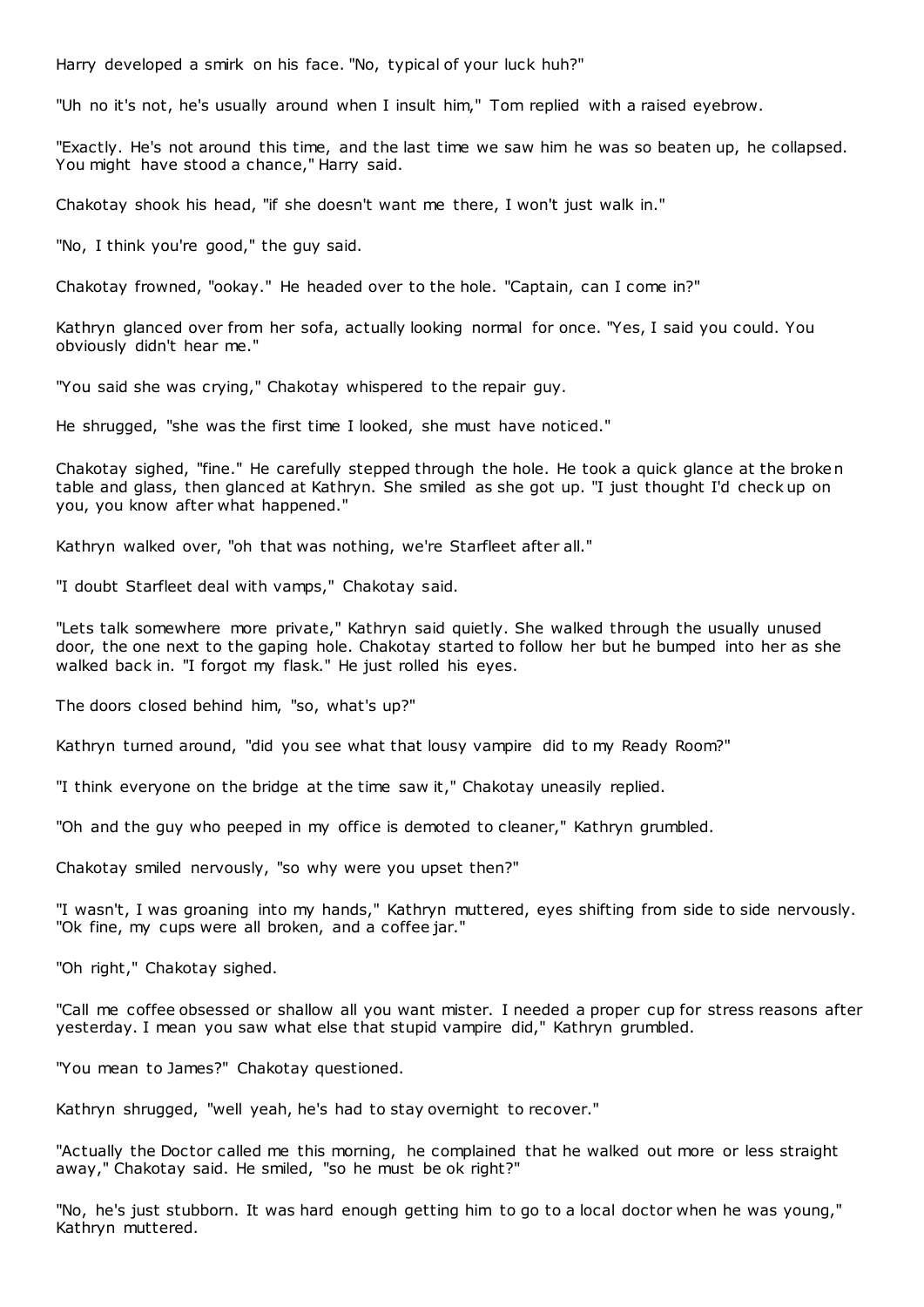"I wonder where he gets that from," Chakotay said with a smirk.

### **Danny's Quarters:**

"So what do you think? Goldish or this light brown colour?" Danny questioned, as she showed off some eye shadow.

Ian climbed off the sofa and walked over, "gold. Look Dan, it's only work."

"I know, I shouldn't have to make an effort," Danny said. "You never know who'll we meet today."

Ian shook his head, "what, some alien dude with warts? Nice."

Danny pulled a face, "no, eew."

"Well I'd better go, I've got an assignment to finish," Ian said.

"Uh huh," Danny said, she opened the eye shadow container. "Good luck with it."

"Thanks," Ian said. He kissed her on the forehead, and turned to leave.

"See you at lunch then," Danny said. He walked out of the room. Danny sighed as she headed towards the bathroom. The door chime stopped her, instead she headed over to the door. "Come in."

James walked in, he stopped right in front of the door. "Hi um, is Jessie up yet?"

"Oh yeah, she hogged the bathroom for twenty minutes earlier," Danny replied as she headed over to the sofa.

"Just twenty minutes? Is she sick?" James asked.

Danny stared at him with wide eyes, "ookay, how long is she usually in there?"

"Well normal morning stuff, half an hour. That and a shower, forty five minutes. Bath instead, two hours," James replied. Danny raised an eyebrow. "Don't say anything dirty, don't you dare. I don't check what she's doing, she mentioned it."

"Uh huh," Danny muttered. "She has been acting differently lately, haven't you noticed?"

"Kind of, um..." James replied as he put a hand over his forehead. "It's since New Earth, she's..."

Danny frowned, "are you all right?"

"Yeah, just a headache. Doc said I should have stayed overnight, but I didn't," James replied. He moved his hand away with a frown, "what was I saying?"

"Um, Jess has been different since New Earth," Danny said.

"Oh yeah, I thought she told you. At least I think it's because of that," James said.

Danny shrugged, "no not exactly. Yeah she's been a bit different since, but it's recently. So what happened?"

"Well practise relationship turned into the proper one. I thought Jess told you," James replied.

"Oh, about time you admitted that it was one. It was such a lame excuse if you ask me," Danny muttered as she walked towards the bathroom.

"What do you mean, excuse?" James asked.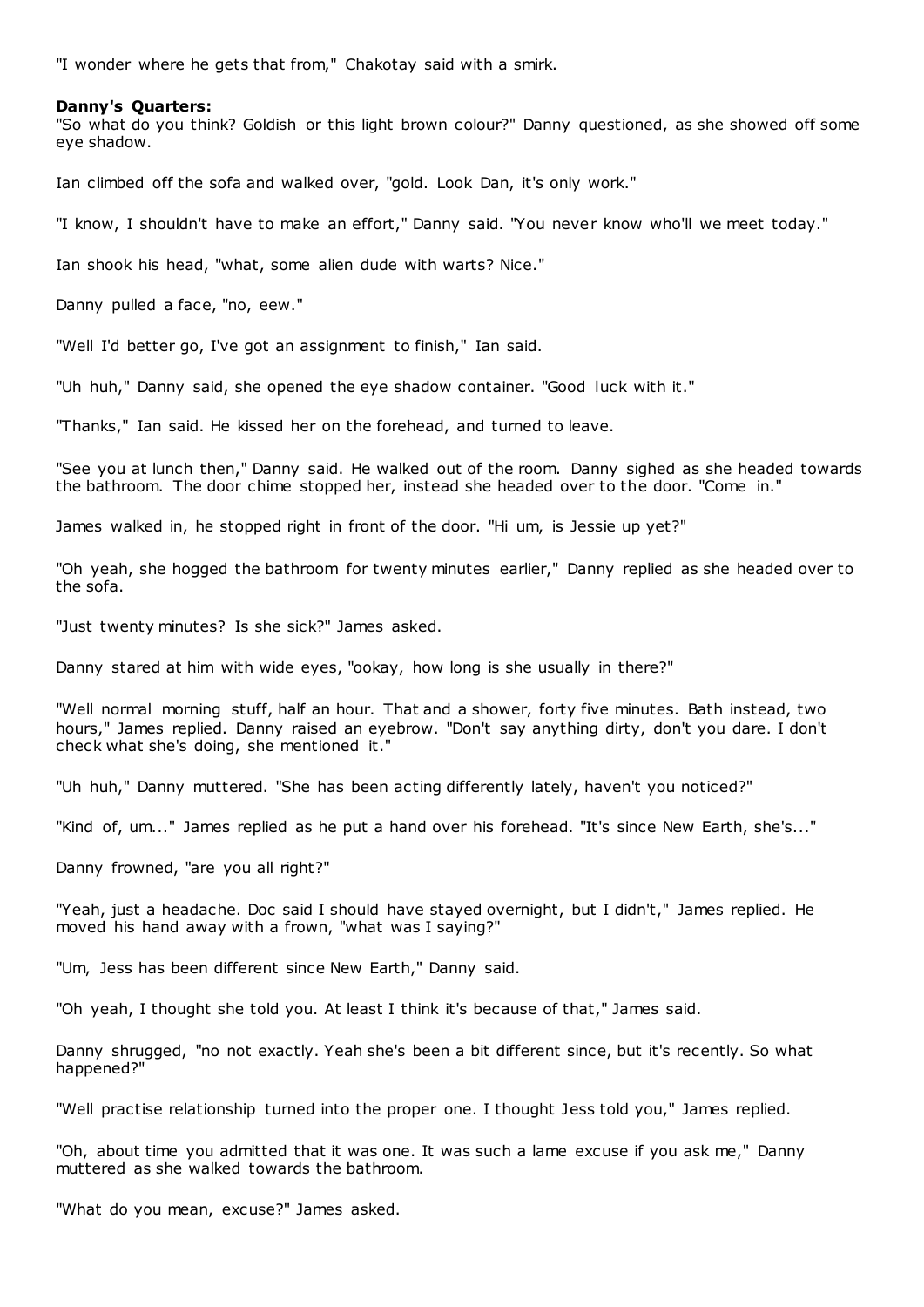Danny glanced back, "it isn't rocket science. If you guys decided to admit, or sorry upgrade your relationship to *real* then you should know already." She stepped through the door.

James leaned against the wall, he put a hand over his forehead again.

"This is where somebody like the doc would say 'I told you to stay in Sickbay'," Jessie said as she entered the room.

James quickly lowered his hand, "what?"

Jessie shook her head, "let me guess. Doc was actually still treating you when you decided to leave."

"It's only a little headache, no need to go to red alert," James said.

Jessie pouted, "I'm sorry, I don't know how bad you were after the fight. I just..."

James sighed, he headed towards her, "sorry, I didn't mean to sound all snappy."

"Well um," Jessie said as she glanced around. "Did Danny go?"

"No, bathroom," James replied. "Are you ready?"

Jessie shrugged, "as ready as I'll ever be to go to work." They both headed towards the main door.

#### **The Bridge:**

Chakotay stepped out of the turbolift. Tom glanced back at him briefly. "So how is our mighty captain?"

"She wasn't crying so don't worry," Chakotay muttered.

"So we've got no shortage of coffee then," Tom sniggered.

"Funny," Chakotay groaned. "She's not just about coffee, you know."

The other turbolift door opened, Kathryn stepped out. "Chakotay, can you get our new cleaner to gather up the granules from the broken jar. Can't let it go to waste."

Chakotay closed his eyes while Tom glanced back at him smirking. "No problem," Chakotay said. He headed over to the Tactical station.

#### **Meanwhile:**

James and Jessie were standing inside a turbolift. The doors opened. Jessie pressed a button on the side panel, the doors shut again. "Well this is my stop." She stepped c loser to kiss him on the cheek.

"Maybe see you at dinner?" James said.

Jessie smiled, "sure."

"I'll pick you up here then," James said. He leaned in closer to kiss her on the cheek too, she moved a little so he'd get the lips. "So glad you closed the door, I didn't do a distraction."

"Didn't stop you the last time in the Mess," Jessie said with a grin. She pressed the button the panel, the doors opened. "See you later." She walked out into the bridge.

The doors closed again on their own. James cringed as he placed both hands on the side of his face. "Damn," he groaned as he sat down slowly.

In: "Tuvok to all Security personnel, report to Cargo Bay One."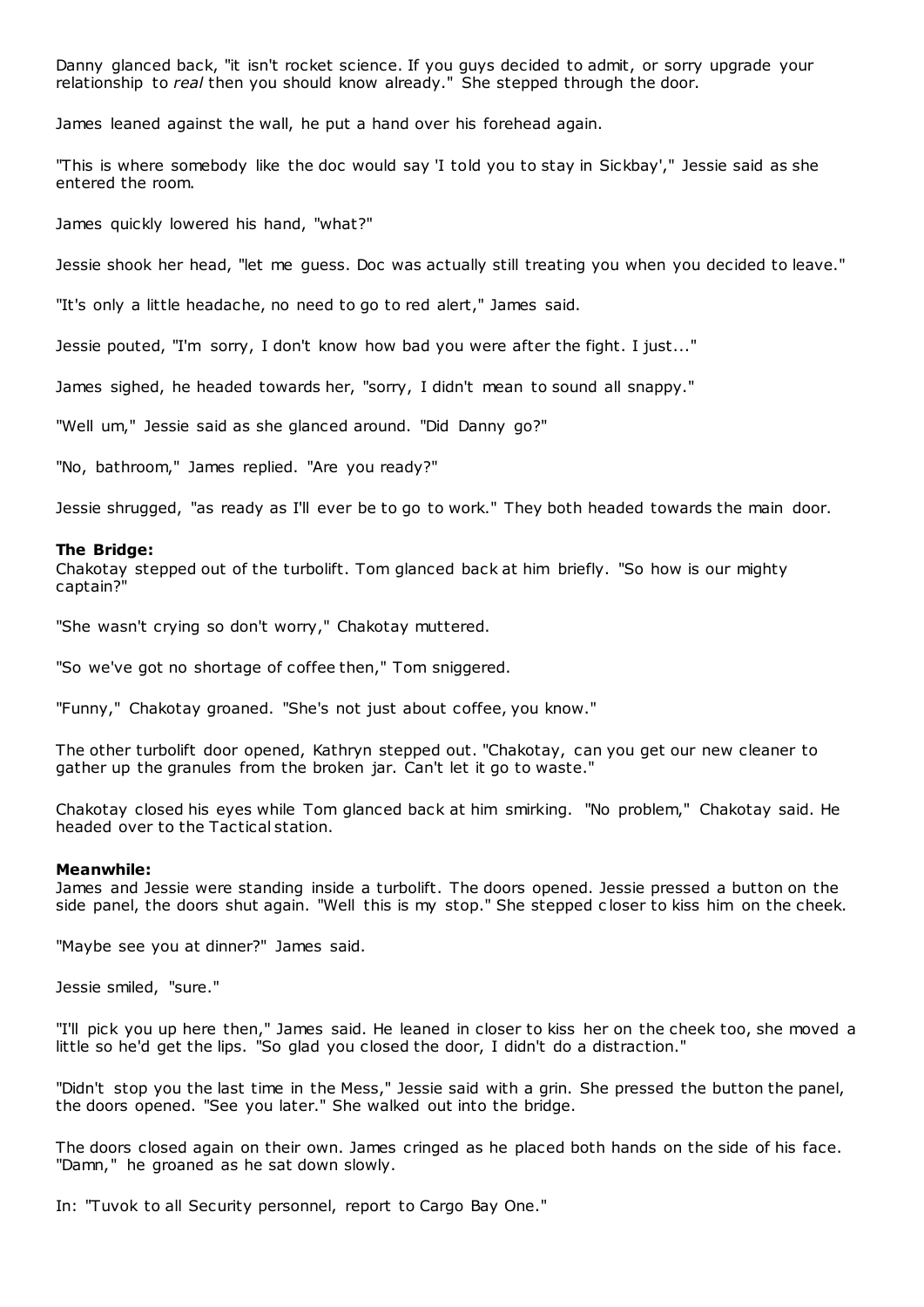James lifted his head and sighed, "ugh great."

### **Cargo Bay One:**

Tuvok stood nearby the doors while all of the Security guys and girls were standing in front, and facing him.

"It must be that time of the uh... day of the fortnight," Thompson said with a shrug.

"What? What's this all about?" Sid questioned.

"Every fortnight a new team gets sent to patrol Deck Thirteen, for a fortnight," Thompson replied. "It's swap over time, fingers crossed." Foster nodded his head in agreement.

"Oh yeah, let's hope we get our turn today," Sid said.

Tuvok started pacing back and forth, "Team One will take over Deck Thirteen duty from today."

"Oh yeah," Sid giggled.

"Team leaders should collect their schedule PADDs from me, and get right back to work," Tuvok said. A few members of the group headed towards him, he started handing out PADDs.

Sid rubbed his hands together in glee, "this should be a fun two weeks."

"Everyone but Mr Taylor and Collie are dismissed," Tuvok said. Everyone but James and Sid headed out of the bay.

"What's up?" James asked.

"You two are swapping jobs for two weeks," Tuvok replied.

Sid's eyes widened, "but I wanna go to thirteen."

James sighed, "why can't you get someone else to replace him?"

"After yesterdays incident, I believe you are the best person to be down there," Tuvok replied.

James raised an eyebrow just briefly, he cringed a little. "Great," he muttered.

"You had better join Thompson and Foster in weapons locker four. Every team member on that deck must be armed with a level three rifle," Tuvok said.

"All right," James sighed. He walked out of the bay. Sid pouted his lips before following him.

"Mr Collie," Tuvok said. "I need to run through everything with you about the office work."

Sid sighed, "ok, no fair."

#### **The Bridge:**

"Sooo," Danny said to her console-mate, as she turned her chair around. "Have you got something to tell me?"

Jessie glanced at her with her eyes narrowed, "really not. I already explained."

"No, are you two all 'get a roomy' with or without being uncomfortable, or is it too awkward to do anything?" Danny asked.

"As usual that's none of your business," Jessie replied.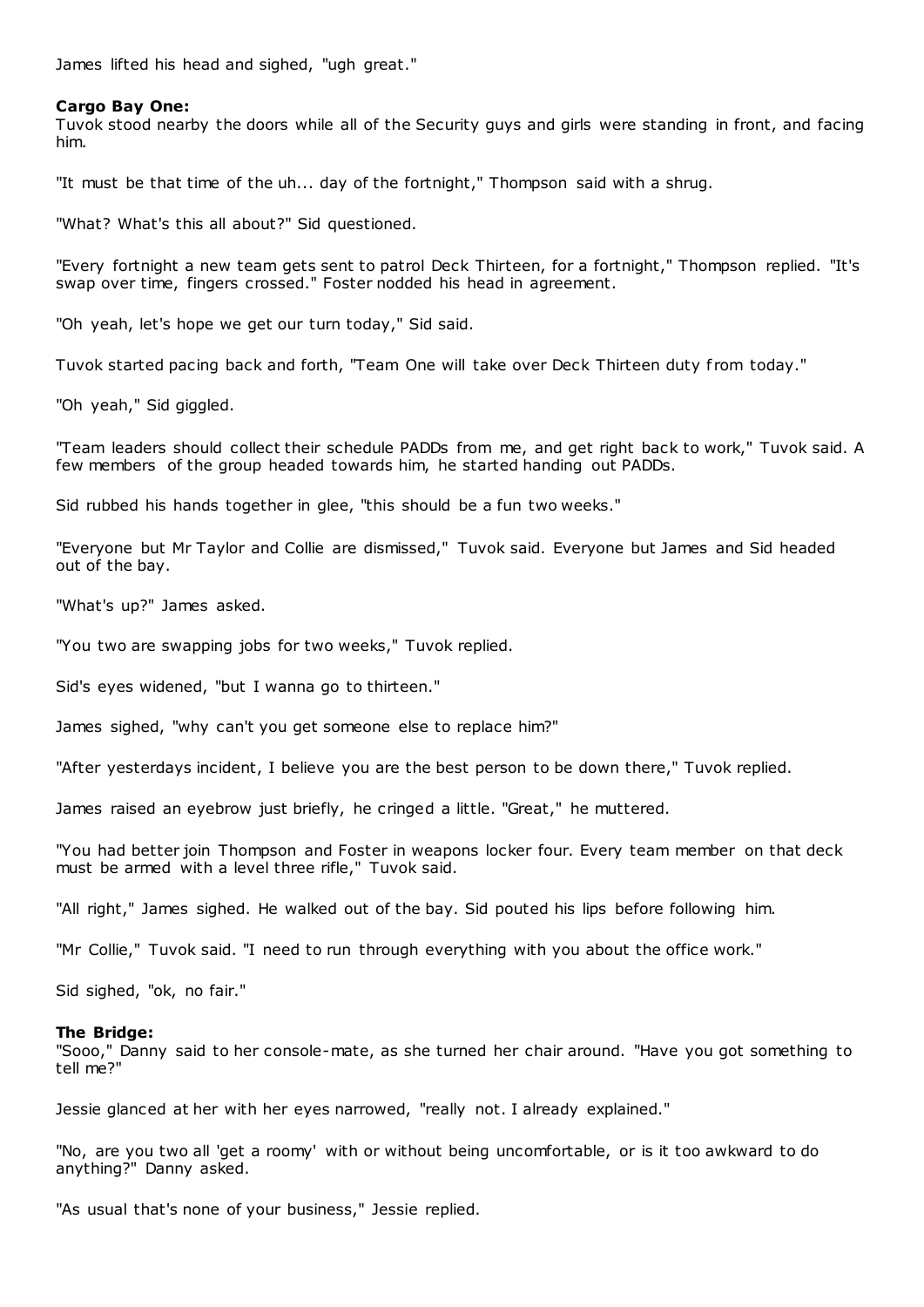"Well James doesn't think so. He told me you two had finally admitted to each other that you're really dating. You know, instead of all that crap about practising," Danny said.

"Danny, I've got some advice for you," Jessie said. "Get a life."

### **Weapons Locker Four:**

Thompson took a rifle from the wall, he rested it on one arm and started aiming it around the room. Foster meanwhile was fiddling with the controls on his.

"Change of plans boys," James said as he walked over to them. "I'm with you losers for two weeks."

"Losers. We're not the ones who try to rape our girlfriends," Thompson said. He glanced at Foster with a frown, "ok he is, he doesn't even have one."

James looked uncomfortable as he looked away. "Ok, rifle me."

Foster walked over to Thompson's side, he passed him a glare before taking another rifle off the wall. Thompson gave him a glare back, "fine, take the rapist's side." He stormed off.

Foster held out the second rifle, "it's ok, I made sure he didn't tell anyone. Try to ignore him, he obviously wanted an excuse to insult you."

"It's ok, I was expecting it," James said.

"I'm sure he'll change his style in a day or so," Foster said.

"Ohno, I doubt that," James muttered. He reached out to get the rifle. "He's finally got something worth insulting ab..." he said as he got a hold of it. His eyes widened, he gasped then dropped the rifle on the floor.

"Woah, are you..." Foster stuttered.

James swallowed hard, "I don't know." He knelt down to pick the rifle back up, shaking a little. He stood back up eyeing it.

"We'd better go anyway. I just hope it's quiet like the last time we were there," Foster said as he headed away.

"Yeah," James quietly said.

# **Later**

#### **Deck Thirteen:**

James, Thompson and Foster were walking down a corridor. Thompson was walking ahead, the others were walking behind him.

"Looks like there's no vampires so far. Maybe we should leave him here just in case, and we can go and skive," Thompson said, glancing back at Foster.

"Sounds like a plan, sort of," Foster said.

Thompson stopped, "great, why don't we stick around here." He dumped his rifle onto the ground.

Foster lowered his own, "sure thing."

James rolled his eyes, "why don't we look around the whole dec k first."

"Do what you like," Thompson muttered. He started smirking, "I hope for your sake Jessie said that."

"Thompson, leave it," Foster said.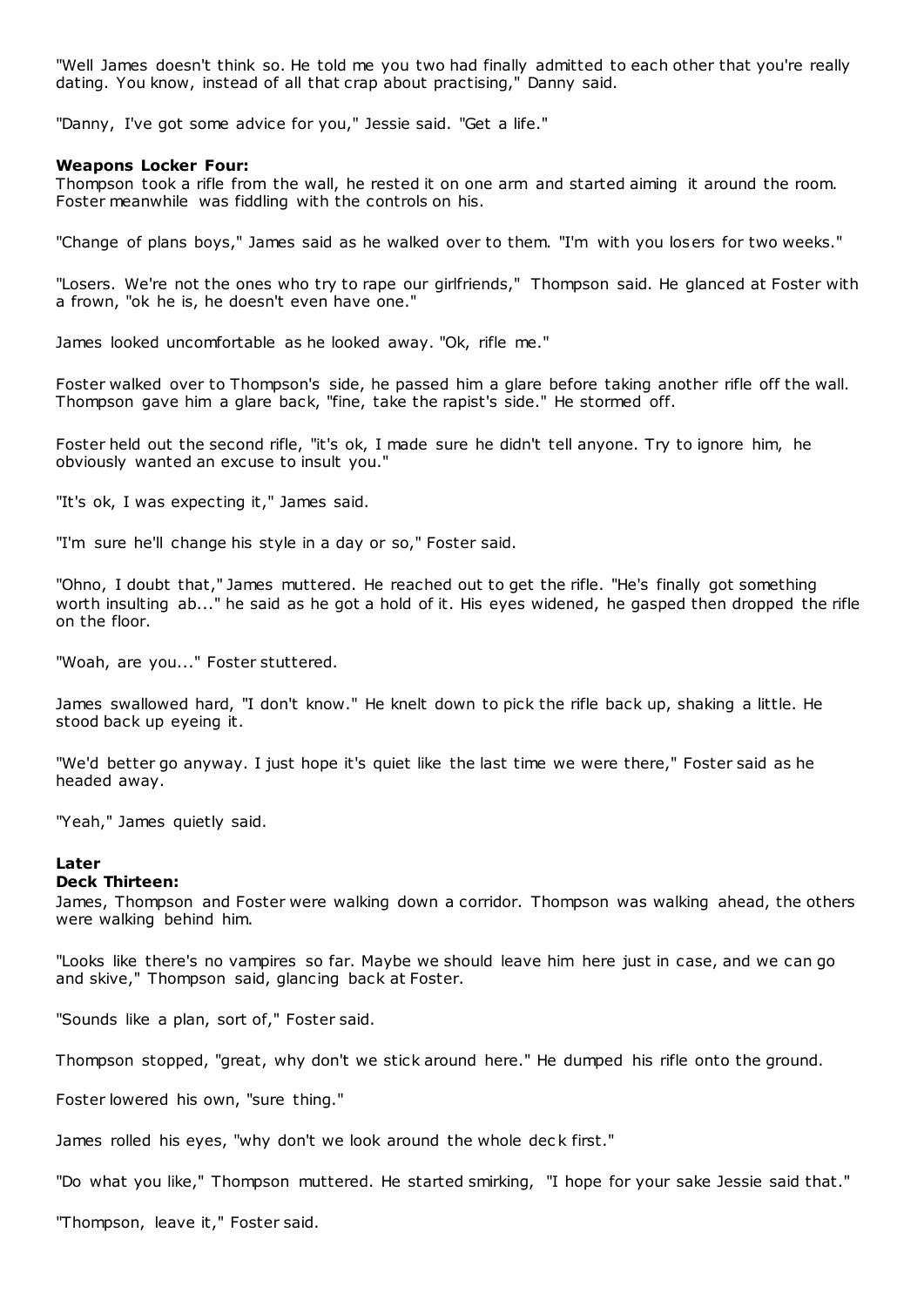James shook his head, "it's ok." He glanced at Thompson, "I'd advice for the rest of the day, you keep your mouth shut."

"You're a psycho, always remember that," Thompson grumbled. "If you want to cover the whole deck, go ahead. We'll be here."

"All right," James muttered. He started to walk passed him, Thompson moved slightly so he was more in his way. He groaned as he pushed him lightly out of the way, and continued on. He stopped when he was about two metres away.

"And you're an ass, we're a great team," Foster said. He turned around and walked back the way they came.

"Jeez what's the matter with you. You know he deserves it," Thompson grumbled. He turned to look in James' direction, "haven't you got somewhere else to be?"

James slowly turned back around as Thompson glanced over at Foster. He failed to notice him come back over to him.

Foster was about to turn the corner, "I need a new team, god." He jumped at the sound of something hitting the wall. He glanced back around, his eyes widened, "oh woah oh, no no."

"See psycho," Thompson muttered. He was now against the wall, James was holding him there. He grabbed him by the throat, then threw him against the opposite wall.

Foster quickly stepped forward to pick up the rifle he dropped. "Ok, no more fights," he said as he raised it. James stared at the rifle, then up at Foster's face. He stepped forward slowly, Foster purposely fired the phaser at the floor nearby. "Don't. Just calm down."

James eyed the rifle again, he kicked it out of his hands and continued towards him. Foster backed off slowly, but James just walked straight passed him. Foster rushed over to Thompson, who was unconscious. He glanced back at James who had just stopped.

"What?" he said quietly. He turned back around slowly, with wide eyes and a look of shock on his face. "What just..."

Foster looked confused, "you just attacked us."

James cringed again, this time he just put one hand on the side of his head. He dropped the rifle he had, and turned back around. He ran off down the corridor.

"Great, thirteen hasn't changed," Foster muttered to himself. He heard Thompson groan as he started to wake up. "Hey, are you ok?" All he got for a reply was a small groan. "Told you to just leave it."

# **The Bridge:**

"Well?" Kathryn said as Chakotay made his way over to her.

He sat down in his chair, "most of the jar is safely in a new one."

Kathryn rested in her chair, "oh good." She stared at him intently.

He frowned, "what? Oh." He brought out a jar and handed it to her.

She brought it to her chest. "Oh thank god. I won't ever let a vampire hurt you again, I swear."

Chakotay stared at her with wide eyes, "thank god coffee can't date."

Jessie walked passed the two, glancing at Kathryn briefly, "god, get a room will you."

"Hey, we weren't," Chakotay grumbled.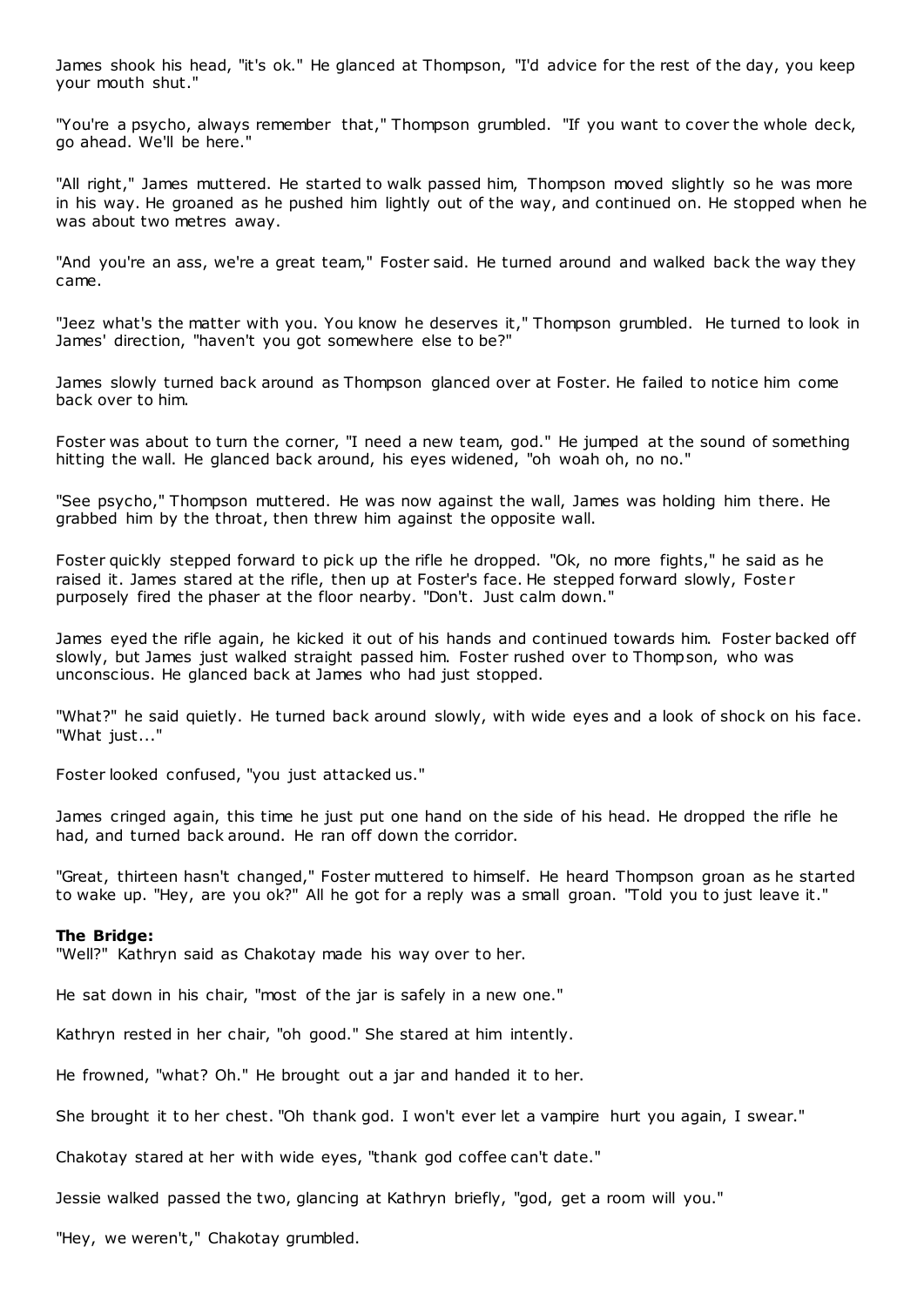Jessie stopped nearby the turbolift near opps, "no, I was talking about Janeway and the coffee."

"I would, but it has a hole in it," Kathryn said. She pulled a face and glanced back at her, "er I mean, you can talk missy."

"Yes Jess, go get a room," Danny giggled from the helm.

"Uh ookay," Jessie muttered. She glanced in the direction of the turbolift, "come on air, let's get a room. We can't let our secret relationship come out now."

Kathryn gasped, "what, an affair? This is going straight in your file and I'm so going to tell everyone." She got up and headed for the Ready Room.

Chakotay tried to keep a straight face as he stood back up, "looks like just looking at coffee makes her go now."

"Mmm hmm," Jessie said. She sighed, "so why is there a hole in the wall anyway? There better be a good reason for me having to share a console with Danny most of the day."

"If the rumours are correct, that was a result of James trying to be heroic ," Danny replied. "It was only Janeway anyway, not worth it."

Jessie's eyes widened a little, "please tell me somebody else went through it, not him."

"I would, but that would be lying," Chakotay sheepishly said. "Oh and just because Janeway is nearly always far gone, doesn't mean she was not worth saving. I would have done it myself."

"Yeah, but you're sleeping with her," Danny said. "What's James' excuse?"

Chakotay glared at her, "I'm not, and second of all..."

Jessie rolled her eyes, "so he went flying through a wall, what else happened? I didn't think it was that bad."

"Dunno, I was skiving at the time," Danny muttered.

"Jessie don't worry, the Doctor treated him and well if it helps, he did sort of win," Chakotay said. Jessie put one hand on her hip and changed her stare to a glare. "Um, I didn't see the whole thing. Both of them were pretty battered, they just kept throwing punches and stuff. He was already looking pretty bad when he arrived on the bridge."

"Sort of win?" Jessie muttered.

"Um, what was his name? Oh yes Frenit, he and one other beamed to a hidden ship," Chakotay said.

"Oh right, he had a hell of a fight with Frenit? That's just great. He got seriously beaten up just to save Janeway, and he didn't kill him," Jessie said. "Yes, that was worth it."

Chakotay groaned, "Jessie, you really should calm down. It was worth it, if he hadn't of turned up god knows what would have happened to Janeway. Plus once he had finished with her, he would have went to other people."

Kathryn stepped out of the Ready Room. "You're not really cheating, cos if you are I'm telling James."

Jessie groaned, "oh my god. Tell the whole bridge why don't you."

"You slutty little bitch, how could you," Kathryn grumbled. She stormed back into the Ready Room.

"Ok, I worded that wrong," Jessie said.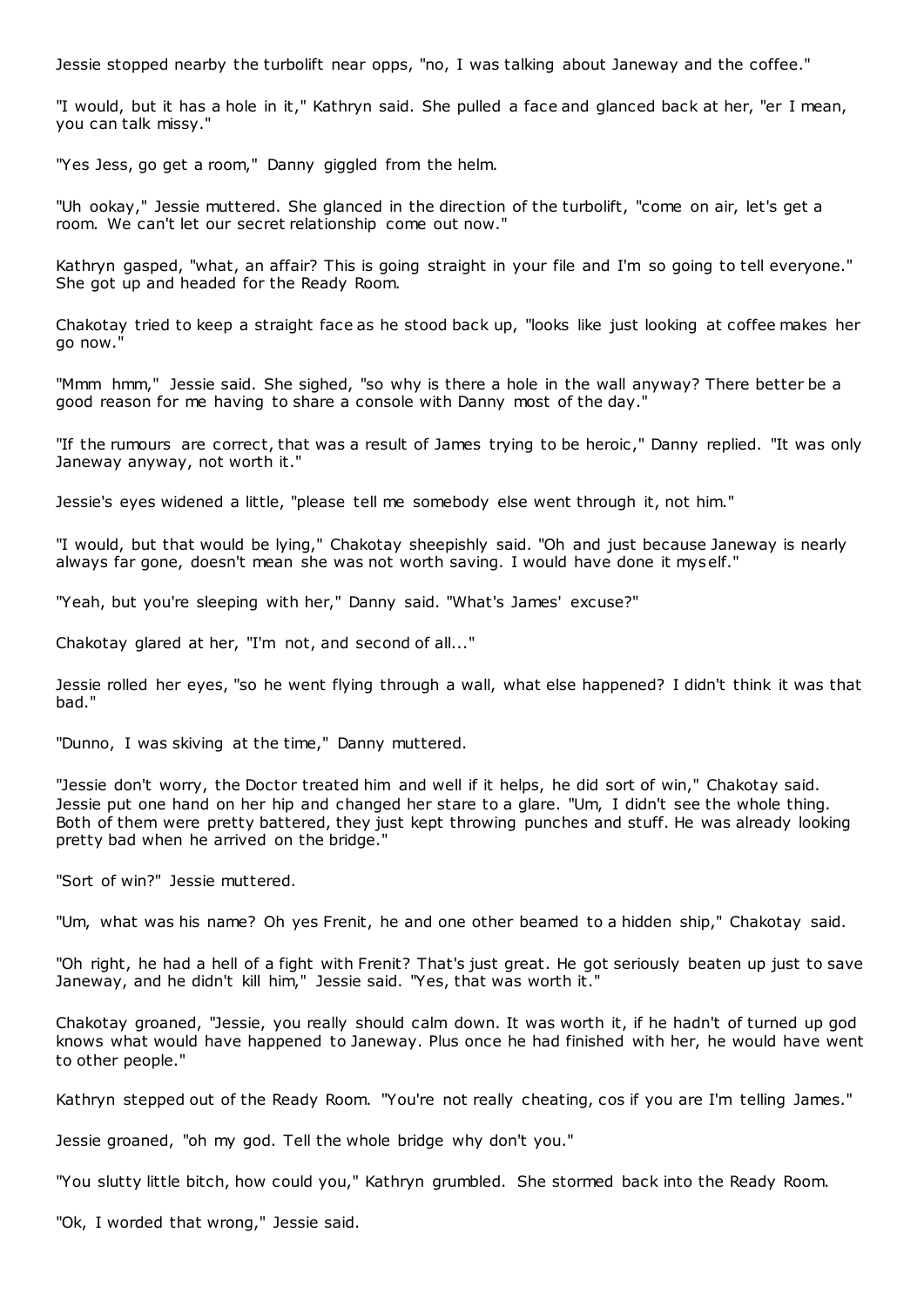Chakotay shook his head, "I'll handle it, just promise me you won't give him a hard time for this." He headed towards the Ready Room.

Danny moved away from the helm as another guy came over, "yeah, there's plenty of people onboard who can do that."

"What's that supposed to mean?" Jessie asked.

Danny walked over to join her, "well you know."

"No I don't," Jessie said.

"Mostly everybody onboard knows that he attacked you. Not many know how though," Danny said.

"Well everybody better keep their mouths shut or they'll lose something. If they haven't got one, hair will be ripped out instead," Jessie muttered.

Danny frowned, "uh Jess, I wouldn't. Remember, they'd only do so for your sake."

"Then it's only fair that I sort it out," Jessie said, smiling in a fake sweet way.

"You're still protective of him after what he did? You're not in the slightest bit mad, or weird around him?" Danny questioned.

"Sorry to disappoint you," Jessie replied.

Danny shook her head, "sorry Jess but this isn't like you."

"What are you talking about?" Jessie asked.

"No offense but you've gotten, how can I put it? A little soft," Danny replied.

"Uh no I haven't," Jessie said.

"You have, ask anyone. For a few months now you've been letting James get away with everything. You've got to admit, he's been upsetting you a lot lately," Danny said.

"Oh god, not this again," Jessie groaned. She beckoned her head towards the Conference Room, then she headed towards it. Danny sighed and she followed. As soon as they walked in Jessie turned around to face her again. "Twice is not a lot, and technically both were not even his fault."

"Give me a break Jessie, it's..." Danny said.

"Ok, shush, it's my turn to talk here," Jessie snapped. "Or should I say moan and stick my nose in my business. I'm really sick of these conversations where you and Ian accuse me of being soft, or just crazy. I'm very aware that he did something wrong, and it's not like we've gotten straight back to the way we are. I'm still living with you for one thing."

"It's still a little fast," Danny muttered.

"My god, where have you been for the last twelve, nearly thirteen years? Huh?" Jessie said. "Every time James and I fought, we'd make up very quickly. How is this any different than any of the other fights?"

"Well that's easy, nothing he did in those was as bad as what he did this week," Danny replied.

"Fine, I'll give you that, but you're forgetting something. I was never mad at him, and not long afterwards I was wanting to see him again. That's probably a good thing considering that he's the type that'll beat himself up over something small, let alone something as big as this," Jessie said.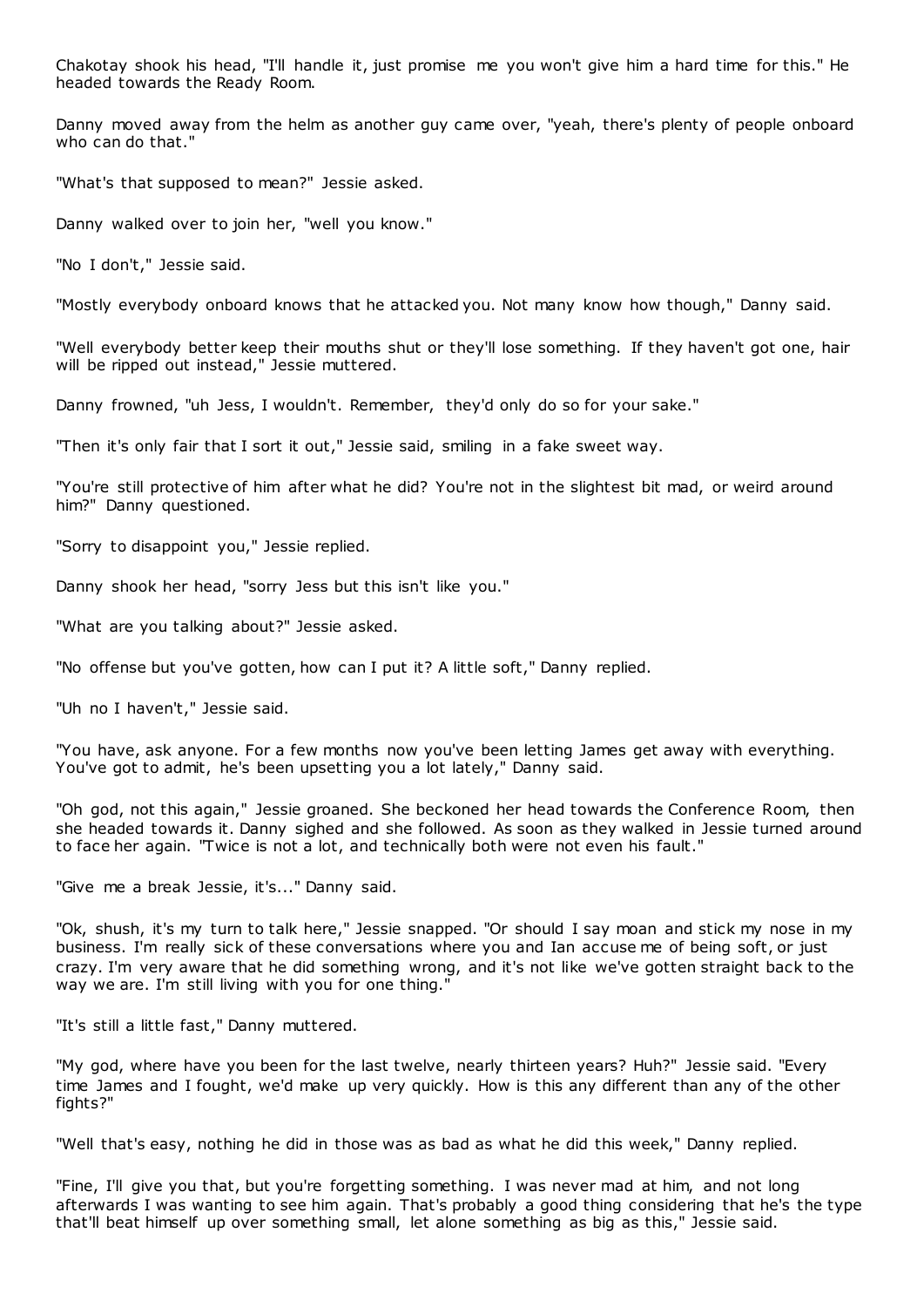"I guess that's true, he still would despite... It still doesn't change the fact that..." Danny said.

"Despite? Despite what exactly?" Jessie asked, folding her arms.

"Look Jess, the only reason I'm not 100% with you on this, is that I'm worried about your safety," Danny replied. "You saw what happened with Tom because of that chip thing in his head. I ignored that and his recent *I'm better than everyone* attitude mainly cos I didn't think he would hurt you. And of course what did he do? Now I'm worried he's going to lose his temper some time, and then you'll be wishing you had listened to me."

"Oh my god," Jessie groaned. "One drunken mistake and listen to what his so called best friends are saying. It's really a good thing that I care about him or he wouldn't have many friends left."

"Oh come on Jessie, it's not like that. He has changed recently. Ian's right, finding out that he's a Slayer changed him," Danny said.

Jessie smiled and shook her head, "I can't believe I'm hearing this."

"Don't get me wrong Jess, I do still like the guy, when he's his usual self," Danny said.

"Do you realise how hard it probably was for him, finding out that he's one of few people in the galaxy that has to risk their own asses to fight vamps, and probably other things? Or find out that he'll probably be killed in a fight before he was thirty? Or that he has to keep the amount of people he loves to a minimum because some idiots couldn't be assed to find him and train him?" Jessie grumbled. "And I bet actually being stabbed to death a month or so ago, beaten to a bloody pulp yesterday or being in a coma for two months wasn't fun for him either."

Danny closed her eyes and gently shook her head, "Jess, I..."

Jessie stepped closer to her, "you don't do you? You just think that it's some gift that he's strong, athletic etc ... It's not, he sees it as a curse, and I don't blame him. I bet you didn't know that nearly every night he'd have nightmares about dying or not being able to save other people from that. Of course you don't."

"Cos he doesn't tell us," Danny muttered.

"I wonder why," Jessie said coldly. "You have some nerve to call yourself his friend. You're too quick to judge and turn against him. And you say he's changed ever since finding out he's a Slayer, and don't even think about what you're saying. Maybe next time you keep your comments to yourself, or maybe even think before opening your mouth." She walked out of the room.

Danny sighed before turning around to follow her.

"Chakotay, if James comes by tell him I'm not hungry, and that Danny's a bitch. He'll know what it means," Jessie muttered as she stepped into the turbolift.

Chakotay frowned, "how, I don't." He glanced over at Danny. "Do you?" She just sighed again, looking uncomfortable.

#### **Sickbay:**

The Doctor was working on his computer in the office, happily singing along to some opera tune. Kes walked in but stayed by the doorway, "Doctor?" He didn't hear her. "Doctor!"

He glanced at her briefly, he pressed a button on the computer. The music stopped. "What is it?"

"It's my lunch break," she said.

"Oh that's fine," the Doctor said.

Kes nodded, "when I get back, can you turn it down a little?"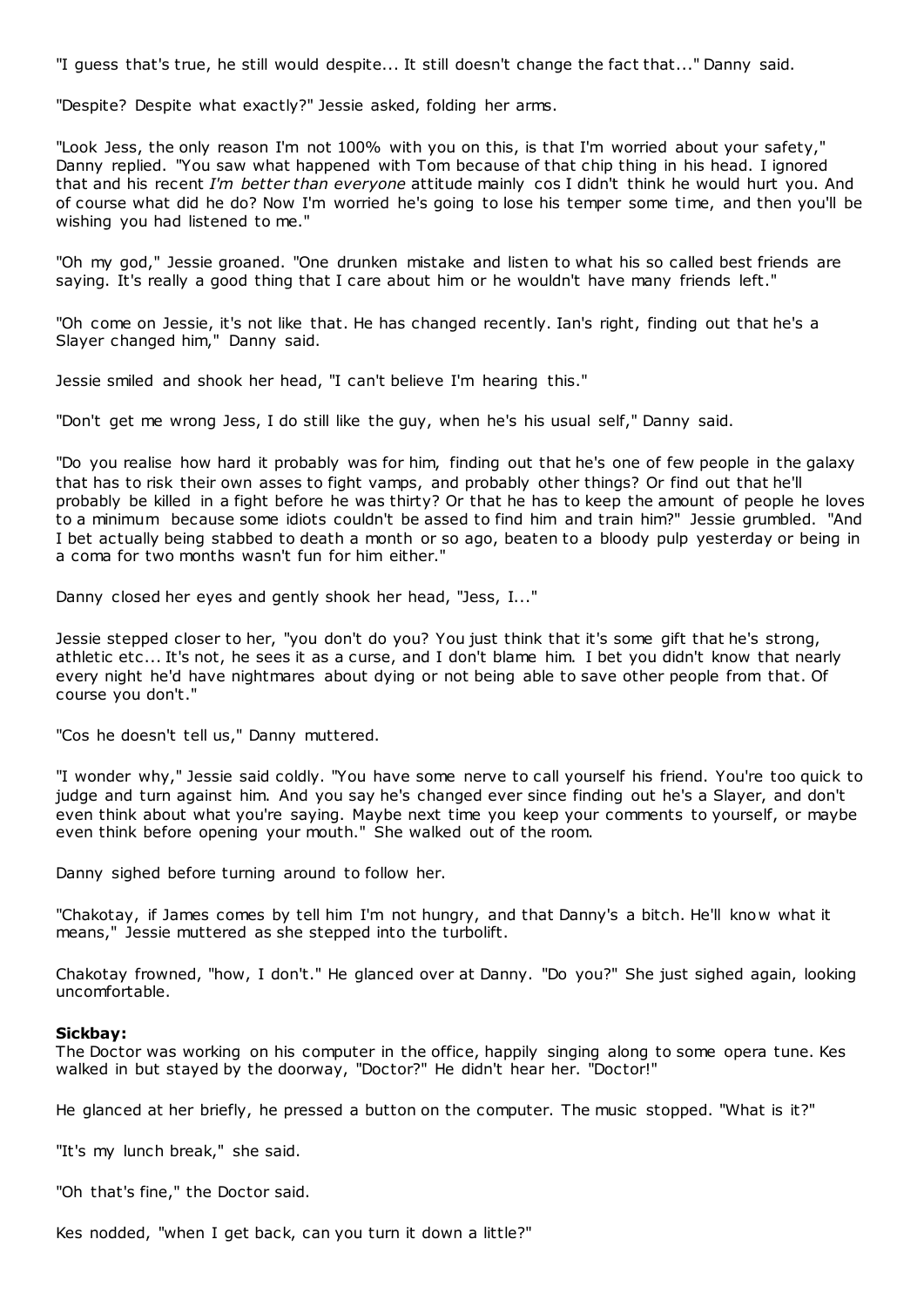"The music isn't that loud," the Doctor said.

"Yeah but your singing is," Kes said with a shrug. She turned to leave.

The Doctor frowned, he got back to work. He heard the main door opening again, and the sound of footsteps coming closer. "Please state the nature of the medical emergency," he said.

"I was hoping you'd tell me," James said.

The Doctor looked up at him, "you have a nerve coming back so soon. I told you to st ay overnight."

"I probably should have yeah, but I spent two months in here once," James said. "Never again."

The Doctor sighed as he climbed out of his chair. "I see. Now what are the symptoms?"

"Really painful headaches, loss of concentration," James replied. "I touched a rifle and I freaked."

"Freaked?" the Doctor said with a raised eyebrow.

James shrugged, "I dunno, it just gave me the creeps. I don't know why."

The Doctor frowned, "hmm, that's weird. I'll get a tricorder." He walked around him then headed for the medical tray.

"That's not even the worst part," James said. He turned around, "I was with Thompson and Foster on Deck Thirteen patrol, and I spaced out. One second I was walking down the corridor, the next I was going the other way and Thompson was hurt. Foster said I attacked him."

The Doctor made his way back over to him, holding a tricorder. "How come I wasn't called by Foster or Thompson then? Are you sure?"

"I don't know, maybe I just stunned him with the rifle," James replied. "Though I didn't have it afterwards. I must have dropped it."

"You did hit your head quite hard yesterday, that would explain your headaches and possibly your loss of concentration," the Doctor said as he opened the tricorder. "I don't understand the other symptoms though." He raised the tricorder and started scanning. He failed to notice him twitching and glancing away from it. "Hmm." He finally noticed, "please hold still."

"Ok there's the hmm, you found something so..." James muttered.

The Doctor stopped scanning with a frown on his face, he seemed a little calmer as a result. He slowly started to scan again. "I haven't, that's what the hmm is about."

"Well it's not going to suddenly find something," James muttered, still fidgeting. He knocked the tricorder out of his hands. The Doctor knelt down to pick it back up. "Oh, sorry. I don't know why I..."

"It's all right," the Doctor said as he straightened up. "I know you'd probably not like it but can you lie down on the biobed, we'll use the scanner there." He walked over to the medical tray to put down the tricorder. As he did so James reluctantly sat down on the nearest biobed. "Your concussion must have been worse than I thought, I'm sure I treated it though."

James lay down on the biobed as the Doctor made his way back over. He fiddled with the station on the foot of the bed. "Maybe you gave me the wrong drugs," James said.

The Doctor shook his head, "I'd never make that mistake. I'll begin the scan."

"I was kidding, I know bad joke," James muttered. The scanner thing moved over him. He grew uncomfortable again. The Doctor didn't notice as he worked at the little station.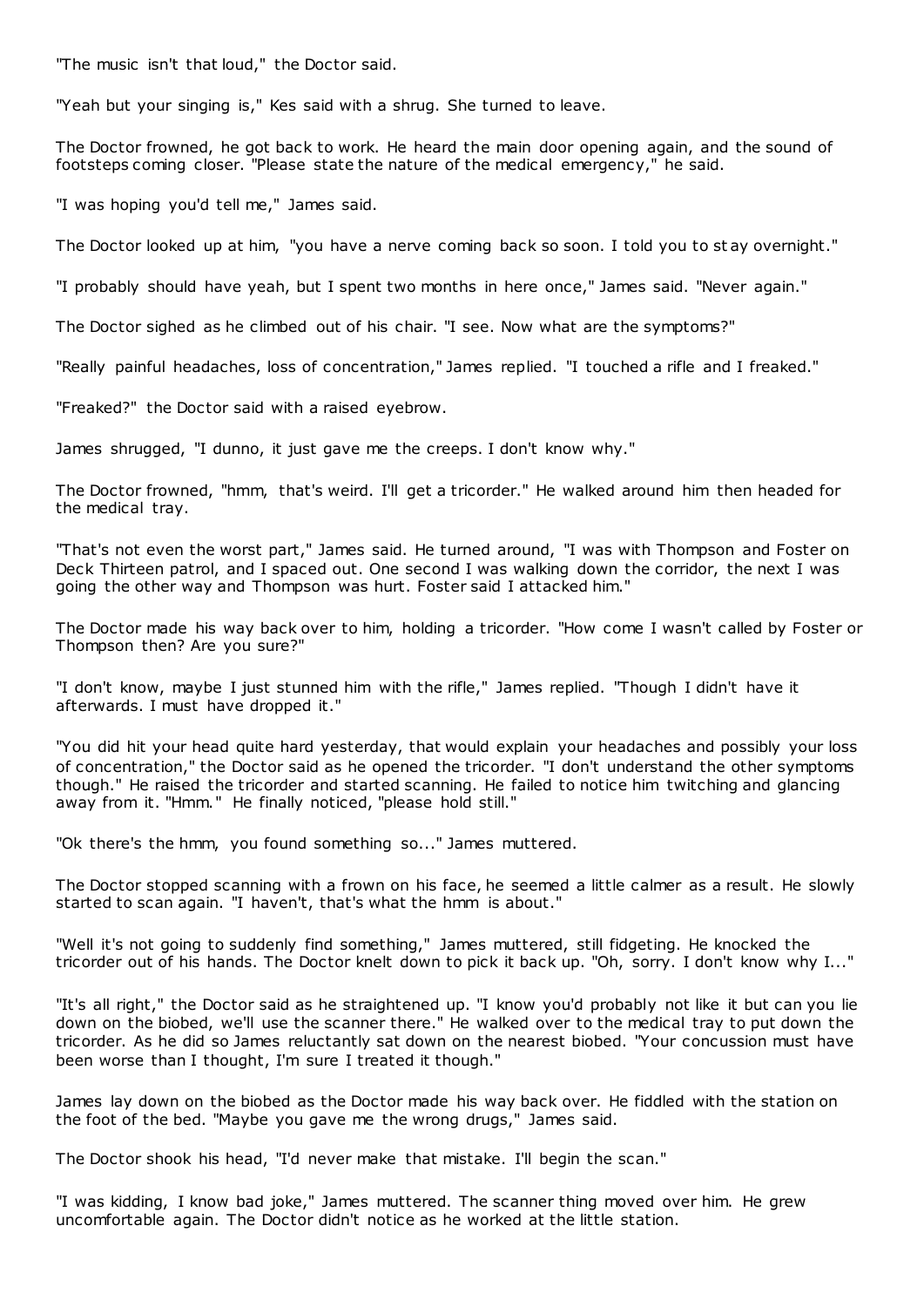"Hmm, interesting," the Doctor said to himself.

"Ok ok, whatever. Hurry it up," James stuttered as he put a hand on the scanner.

The Doctor frowned, "what's the matter?" He glanced down at the station, it started beeping.

James closed his eyes tightly, another hand grabbed a hold of the scanner. His breathing started to go slow and heavy, "switch it off."

"What? I haven't finished yet," the Doctor said. He glanced back up at him.

"Just get it off!" he snapped back.

"All right, stay calm," the Doctor said. He continued working at the station.

James tightened his grip on the scanner, it broke apart and then it opened up on it's own. He quickly climbed off the biobed. "Ok, no more scans and I won't hurt you."

"You can't," the Doctor said. He walked closer to him, "try to stay calm."

"Just, no more scans ok," James stuttered.

"Ok no more," the Doctor said as he slowly reached out to get a hypospray. James moved forward to knock the whole medical tray over. The Doctor quickly got a hold of his arm to stop him getting away, but a little push ended that. "James stop it, I'm only trying to help you."

"Bull, you just think I'm a thing, a science experiment," James snapped as he backed away from him. He started shaking a little, he cringed and moved his left hand up to his forehead. "What are you doing to me?"

The Doctor walked over to him slowly, "I'm trying to help you, remember."

"No, you just want to stick needles and stuff into me, you're just..." James stuttered. He noticed the Doctor coming closer, so he quickly went into the office. "Stay the hell away from me!"

"I don't want to hurt you ok. You came in here cos you were sick," the Doctor said calmly.

"I wasn't until you came along," James muttered. He closed his eyes tightly, this time both hands went up to his head. "Son of a bitch, what did you do!" he yelled as he picked up the computer on the desk. He threw it at the glass divider, it smashed on impact.

"Computer, level ten forcefield around my office," the Doctor said.

"Aknowledged," the computer responded.

The Doctor closed his eyes, "fill the air inside the forcefields with sedatives." He tapped his commbadge, "Sickbay to Janeway, you'd better get down here."

In: "On my way."

He watched as James very slowly got weaker, and calmer. After about ten minutes or so he collapsed. The Doctor walked over to the main station in the middle of the room, "good god, that was enough to take down a few elephants." He shook his head as he walked over to the biobed, then eyed the station. "I don't understand, what's wrong?" he said to himself.

#### **Sickbay:**

Kathryn stood by the broken glass beside the desk, she looked over at Kes who was working on the wall panel nearby. The Doctor headed over to them as Kathryn glanced down at the mess uneasily.

"Well, what's wrong with him?" she asked.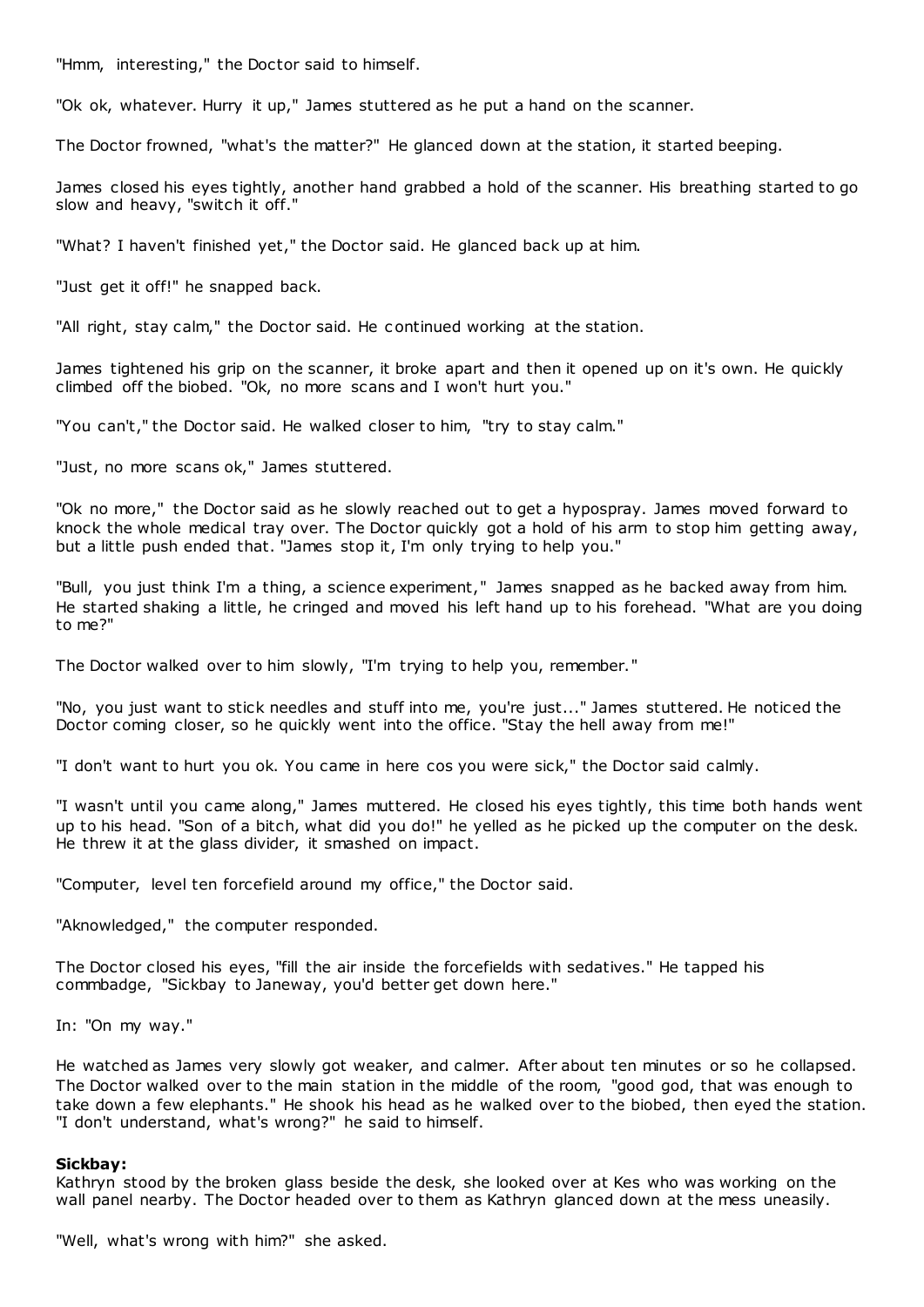The Doctor walked passed her to stand beside Kes. "The Doctor screwed up," she replied.

He groaned, "I did not screw up."

"What do you mean Kes?" Kathryn asked.

The Doctor sighed, "the treatment I did yesterday to treat the concussion, somehow it reactivated the chip Seska put in his head."

"But that thing turned him evil last time, did he?" Kathryn said.

"No, it was nothing like that," the Doctor replied.

"No one is controlling the chip surely, so why is there a problem?" Kathryn said.

"That's what we thought," Kes said.

"I don't understand, what did he..." Kathryn muttered.

"He had one hell of a panic attack, so to speak. The chip, it's making him see things through hallucinations, hearing things that are not there," the Doctor said. He glanced down at the broken glass, then back at one of the biobeds. "All this, he thought I was trying to hurt him."

"Doc ," Kes sighed.

"All right. I did a scan of his brain and the chip itself. The chip is helping him bring back a repressed memory. Obviously attacking Thompson, reacting to scans and hyposprays, the rifle, the things he said. The repressed memories usually are traumatic ones, and since one of the functions of the chip is to alter his vision and hearing, senses..."

"It may explain his odd behaviour over the last few months," Kathryn mumbled.

"It's possible," the Doctor said.

Kathryn sighed, "so what do we do?"

"Well I can't remove the chip, it's too deeply imbedded in his brain. I'd risk brain damage if I did anything," the Doctor said. "The only thing we can do is deactivate it."

"Yes until the next time he gets into a fight and hits his head. You'll just do the same thing again," Kes said shaking her head. "It'll just happen again. Anyway judging by the things he reacted to; the rifle, scanners, it has to be something recent, so worth investigating."

"Worth investigating? He's dangerous like this, both to the crew and himself," the Doctor said.

"If we uncover the memory, the chip shouldn't affect him the same way. It'll just get reactivated again anyway," Kes said.

"The only way that would happen is if I did the same thing again. As I'd be aware of it I'd just deactivate it straight away," the Doctor said. "Besides it's probably a childhood memory, memory repressing takes years."

"Sounds right. His father was a monster, he went through a lot. If it's something recent then we'd know about it," Kathryn said.

"Exactly. Why bring back a traumatic memory that he'd probably keep to himself," the Doctor muttered.

"You're exaggerating, he wouldn't hurt everyone, one or two maybe. But this could happen again to him or someone else, I mean what happened to him," Kes said.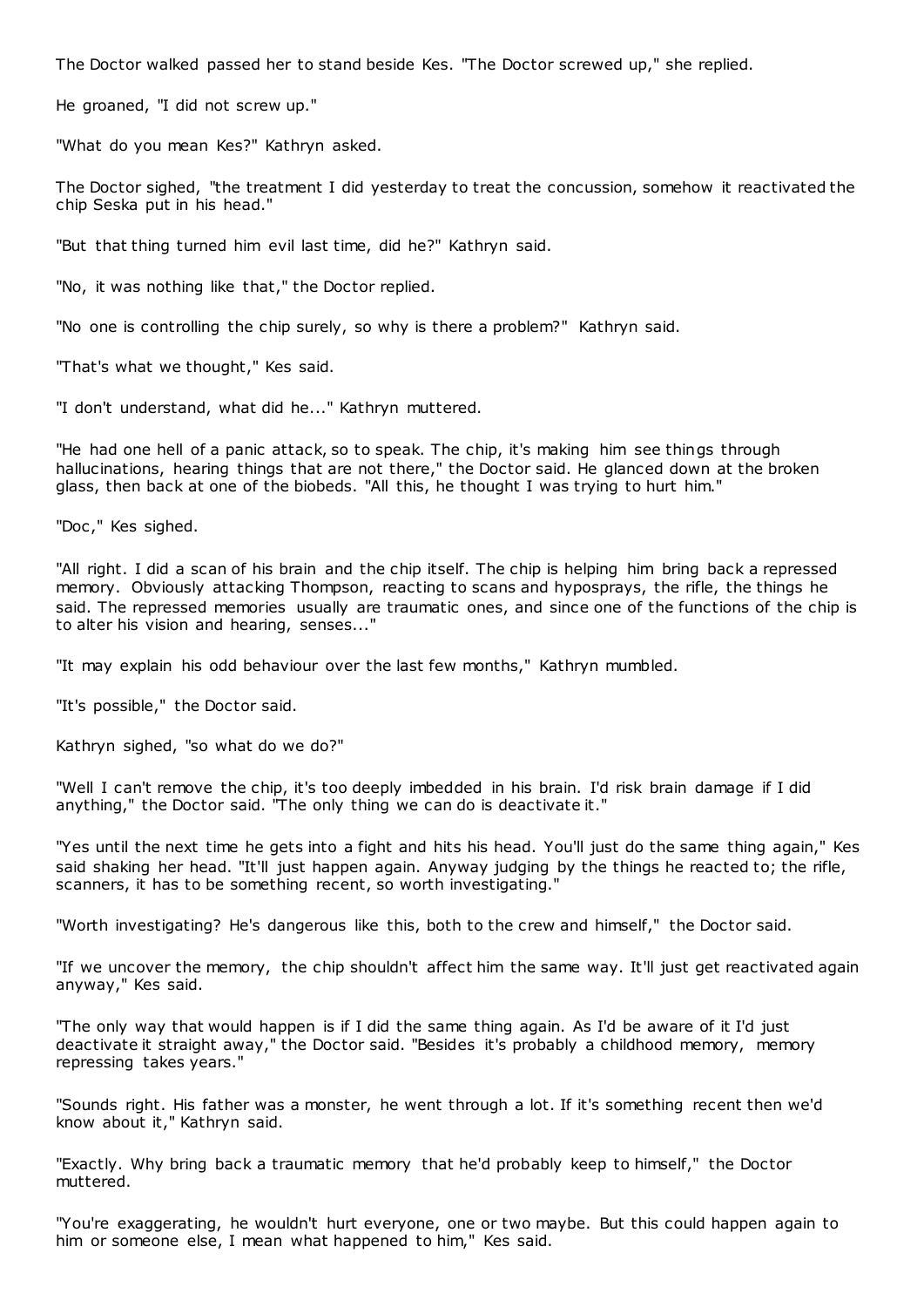"I told you, there's no way he could have repressed a traumatic experience in just one and a half years," the Doctor said. "Captain, the chip should be deactivated."

"Captain we'll never know what hurt him if we do," Kes said. "We can do it after finding out."

"I agree with the Doctor," Kathryn sighed.

"Isn't it his decision anyway, he'll agree with me," Kes muttered.

"She's right, keep me informed either way," Kathryn said. She headed back out of the room.

"Why are you acting like this Kes?" the Doctor asked.

"I just think that you're doing this all wrong Doctor," Kes replied.

"This will be for his own good, you didn't even see the way he was acting. I really doubt anybody would want the memory of whatever caused it back," the Doctor said. He headed back towards James' biobed.

Kes followed him until he went through the forcefield. "Look Doctor you said he thought you were trying to hurt him, and he reacted to scanners and other technology. I somehow doubt that the memory is about his abusive father."

"I know, but it's less likely to have been something recent. The Captain said that we'd know about it if it were recent, and she's right," the Doctor said.

"All right, whatever," Kes sighed, folding her arms. "With the forcefield is that really necessary?" she asked as she eyed the restraints around James' wrists and legs.

"Just in case he wakes up during a scan or something," the Doctor replied. He picked up a tricorder, and started scanning him as he tossed his head and lightly struggled against the arm restraints. "He'll probably wake up soon," he glanced back at Kes.

She frowned, "what's he..."

"Kes, I know you're worried about him but it's for the best," the Doctor said softly.

"I guess so," Kes said. She tilted her head to the side, "he's awake."

The Doctor glanced back down at James who was looking around, all confused. "What am I doing here?"

The Doctor sighed, "you got a little violent, remember? You freaked again."

"I don't remember," James said.

"It's all right, I'm fixing it now," the Doctor said.

James looked down at the restraints, "what's this?"

"Sorry I had..." the Doctor said. James started struggling, his eyes widened. "It's ok, I've got everything under control."

"Let me go," James said almost like a growl.

"I can't, not yet," the Doctor said.

James tried to sit up quickly, which startled him. "What are you doing, let me go now!" he screamed. He clenched his fists as he lay back down, "leave me alone, please let me go."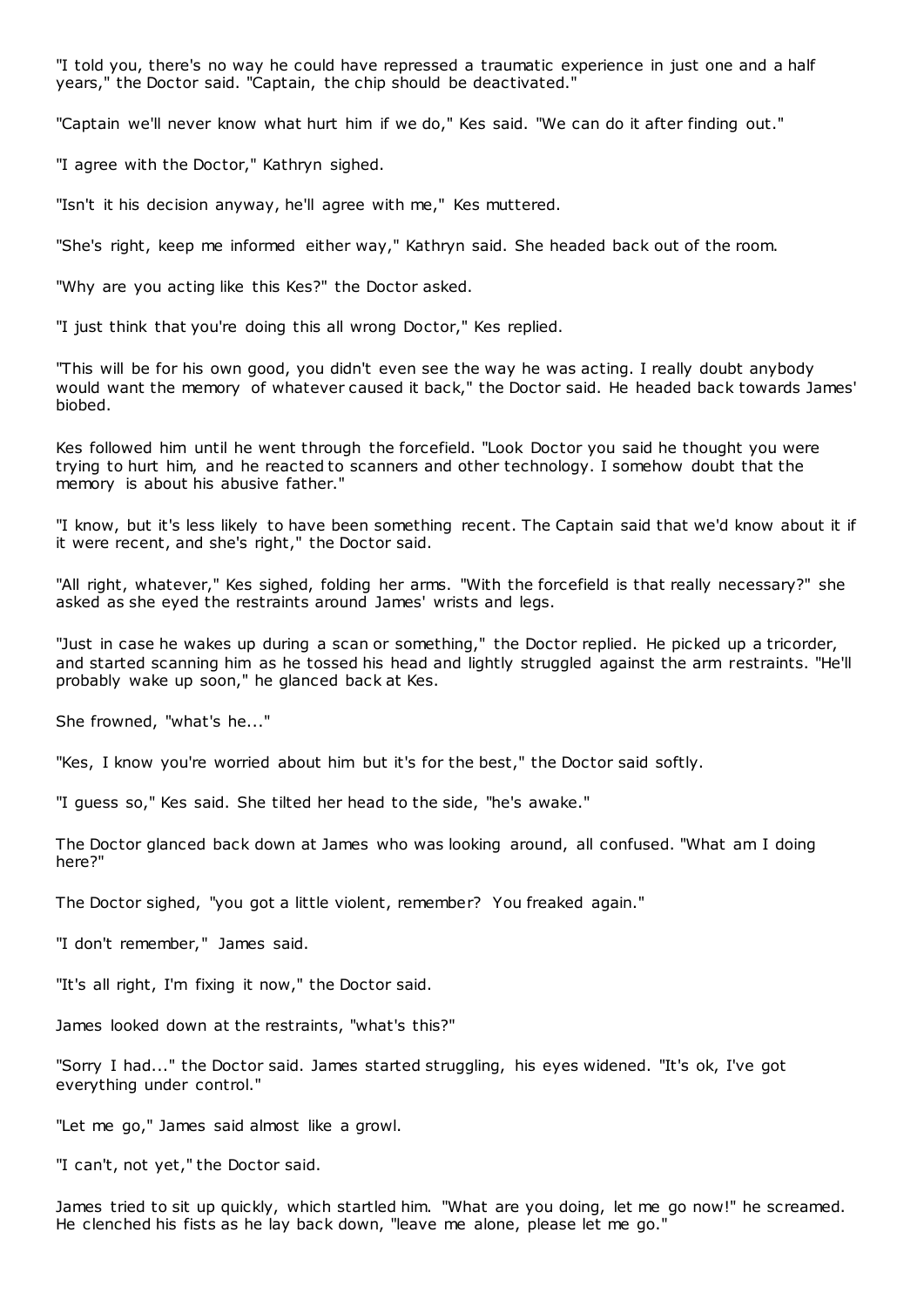The Doctor opened up the tricorder he had, "I don't understand, there was nothing to react to."

"What about the restraints," Kes muttered.

James pulled one hand out of the restraints easily, he leaned over to get his other hand out. The Doctor quickly picked up a hypospray. By the time he got back to him James had gotten his legs free. He leapt off the biobed. The Doctor quickly tried to go closer, James pushed him away from him. He stumbled through the forcefield, making him drop the spray and tricorder.

"Try to stay calm, we're here to help you," he said calmly.

"Then why tie me up, why do you..." James snapped. He cringed in pain, then put his hands against his head. "No, just stop it... stop!" He leaned against the wall, and more or less dropped onto his knees.

"Told you," Kes sighed. The Doctor glanced at her with an annoyed expression on his face. He glanced back towards James, who had his hands placed firmly on the ground, head hanging low. He moved slightly so he was sitting instead of kneeling, and put one hand across his face, muttering quietly to himself.

The Doctor knelt down in front of him so he could hear what he was saying, "what?"

"I'm sorry," James said quietly into his hand. "I'm not, I don't mean. I try..."

"What, what are you sorry about?" the Doctor gently asked, placing a hand on his arm.

James lifted his head, "what?" He looked around, "did it happen again?"

"Yes, I take it you don't remember," the Doctor replied.

"Sorry," James said.

"No it's all right, you're sick. It's my fault, I accidentally reactivated the chip during your treatment," the Doctor said.

"Can you deactivate it?" James asked.

"Yes, very..." the Doctor replied.

Kes butted in, "before you decide to do that, you should know one thing. The chip's trying to bring back a repressed memory."

"Kes, there's no point in telling him that," the Doctor said.

"Repressed memory? You're saying this is why I keep..." James said.

"Yes and if we deactivate the chip we won't find out what happened, and it could happen again," Kes said.

The Doctor sighed, "not really, if I did do it again I'd notice and fix it."

"I don't get it, why would I just repress one memory. There's plenty more I could have done," James said.

"It's up to you though, do you want the chip deactivated now or after you get the memory back?" Kes asked.

"Why would I want it back? I have a lot of repressible memories, why on earth would I want one that I worked to get rid of?" James asked.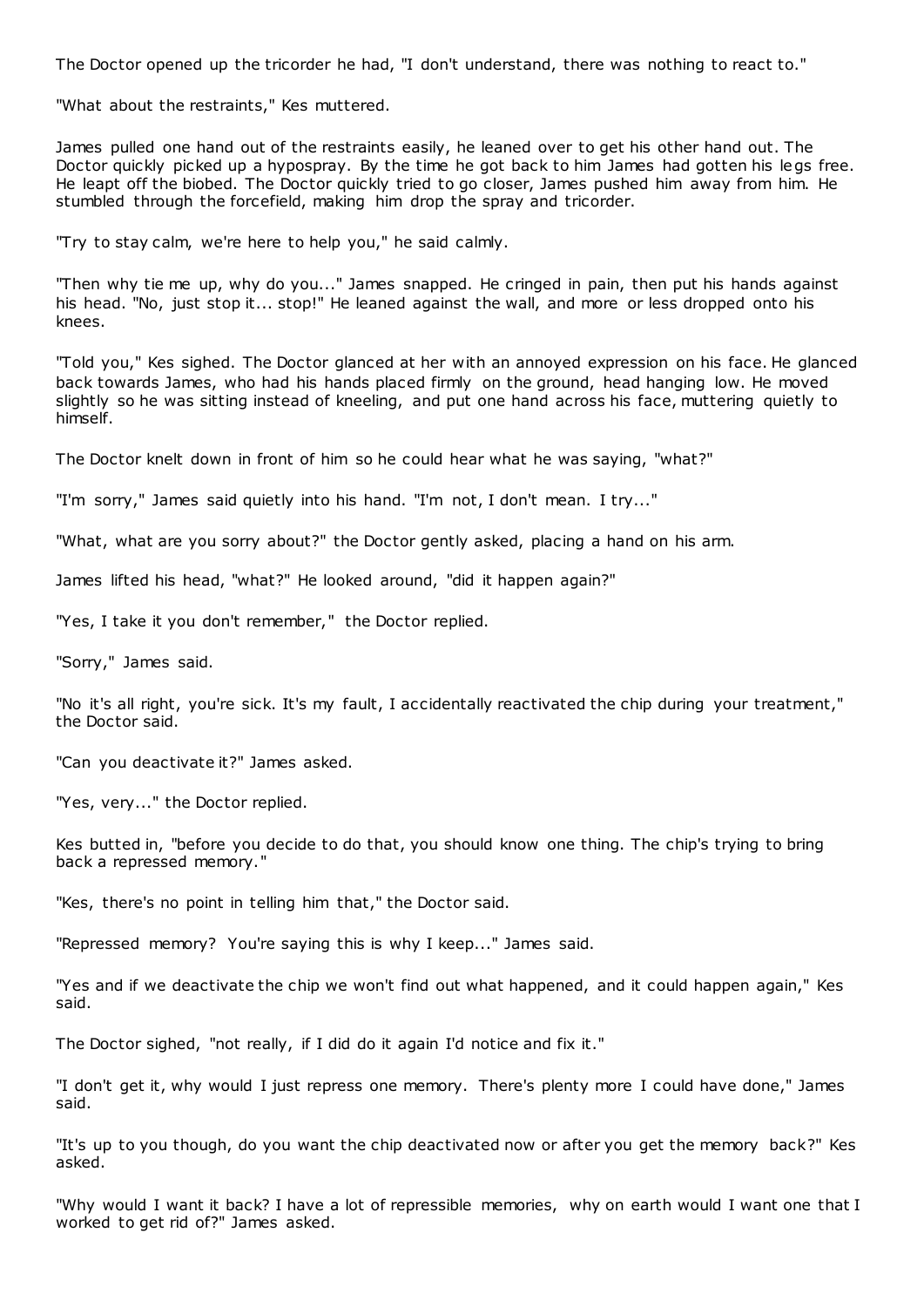Kes sighed, "if you do then the chip shouldn't prey on it next time it's reactivated. Also if it happened recently, it'll probably happen again."

"I told you there's a very low chance that it did," the Doctor groaned.

James sighed as he placed his head in one hand again, "no, just shut it off."

"But James, from the way you were acting it must have been a traumatic one," Kes stuttered.

"Yes, now I'm convinced," James sarcastically said.

"I know, but you don't want this happening to someone else, or to you again," Kes said.

"Doc's right, it can't be a recent memory. I don't want to cause anymore bother," James said.

"But..." Kes said.

"No," James groaned into his hand. "Switch it off."

"I'll have to sedate you to do that, we don't want you reacting again," the Doctor said. He glanced over at Kes, she sighed and nodded her head.

#### **Danny's Quarters:**

Danny slowly stepped into the living area, glancing around. "Jess, where are you?" She headed towards the nearest door then stepped inside. Her face turned a shade paler, eyes widened slightly as she looked around an empty bedroom.

"Computer, locate Jessie Rex," she said.

The computer responded, "Jessie Rex is in Danny Scott's quarters."

"Uh no she's not," Danny muttered. She then spotted a commbadge lying on the bed. "Never mind."

#### **Meanwhile**

#### **James/Jessie's Quarters:**

Jessie stepped out of one of the bedrooms, then headed over to the sofa. She collapsed onto it as the main doors opened. James walked in, he stopped dead as he spotted Jessie.

"Jess, what are you doing here?" he asked.

Jessie quickly sat up, "what, it's my quarters too still you know."

"I know, it's just you're usually at work at this time," James said.

Jessie folded her arms, "well so are you."

"That's true, more or less," James said.

"You were late meeting me before," Jessie said.

"Oh," James said. "Sorry there was a..." He was interrupted by the door chime. "Yeah?"

The doors opened again, Kes stepped inside. "Ok, how are you doing?"

"Um, I saw you just about five minutes ago," James muttered.

Kes smiled nervously, "yeah I know that. I just want to talk to you about our little problem."

Jessie looked confused, "uh, what problem?"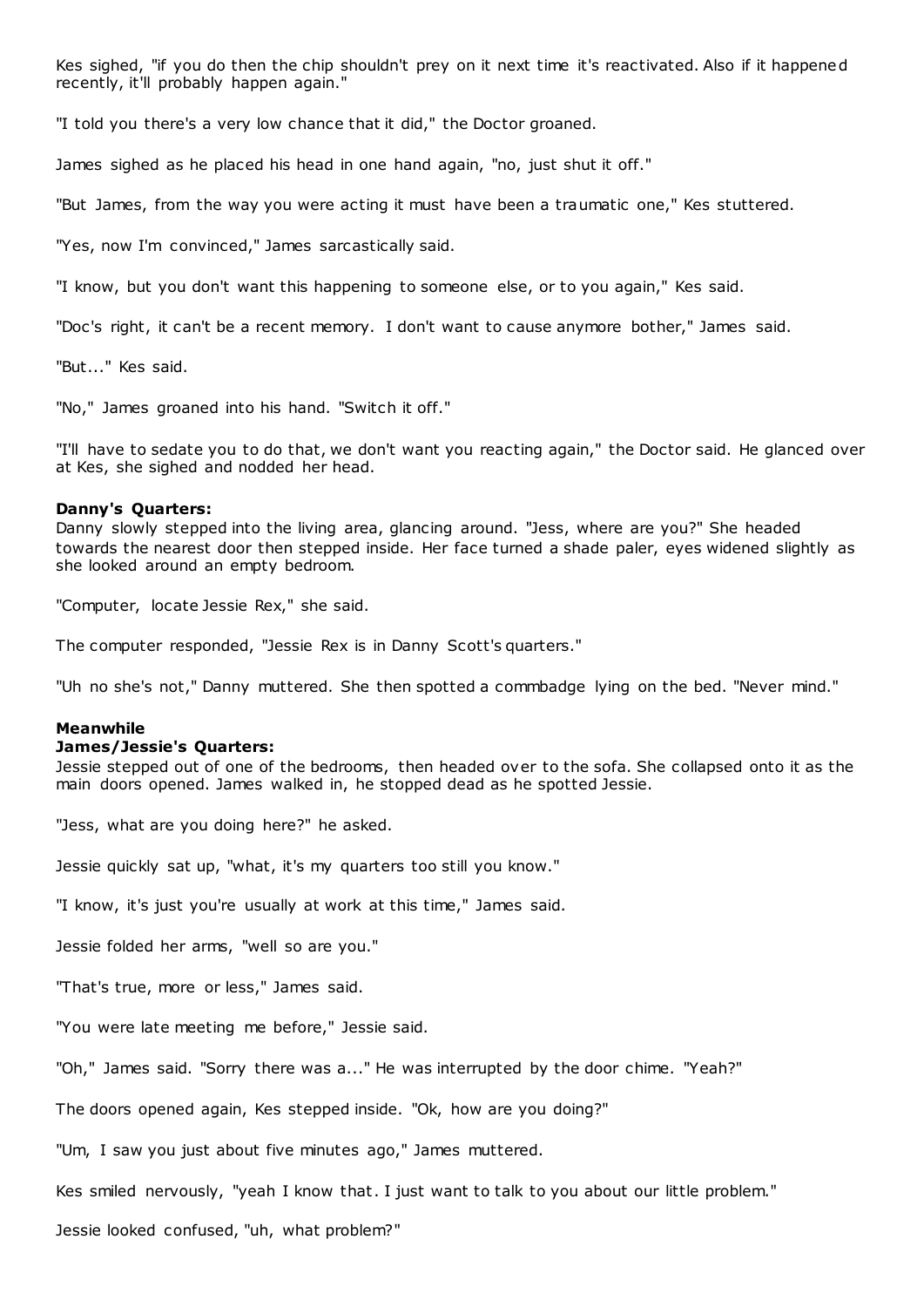"It's ok, there really isn't a problem anymore," James replied.

Kes made her way over to him, "you don't know that. You said that you have a lot of memories you'd rather forget, and I figured what's so special about the one you forgot?"

"Kes, it's too late now. The chip's off so there's no point in trying to convince me," James said.

"Ok, when will I get told what's going on?" Jessie asked.

"The memory's still there, there are ways to get it back. It won't be as easy with the chip deactivated, but not impossible," Kes said.

"Why would I want it back? Like I said, I have plenty of traumatic and sucky memories already," James muttered.

"Ookay," Jessie said with a raised eyebrow. "So far I've got chip and memory, not seeing any connection."

"A traumatic repressed memory was being played on by the chip in his head," Kes quickly said. "Which I'm sorry, seems too convenient to me."

"Right, I'm not any clearer," Jessie said.

"Well nothing she said there made sense to me so don't worry about it," James said.

Jessie folded her arms as she made her way over. "So, can you explain it or should I wait till later?"

"The Doctor accidentally reactivated the chip that turned me evil. Instead it's trying to bring back a memory I repressed," James replied. He turned to Kes, "and convenient, how does that word fit?"

"Oh you can do that, can you repress some ones I pick out for you?" Jessie asked. James turned back to her with a very confused look on his face. "Well there's the Christmas play with me in the dress thing, just a few days ago with my mood swings and um... I'll get back to you."

"How are those traumatic?" James asked.

"They were for me," Jessie replied. "First one was anyway, other one was embarrassing."

"Anyway, seriously," Kes butted in.

Jessie glanced between the two. "Seriously?" They both nodded their heads. "Oh, so you're just suddenly remembering, stuff?"

"Oh that's not the problem," James replied.

"Yeah, he doesn't remember what he does. He freaks out over scans and stuff, threw and broke things, hit Thompson and yelled at the doc," Kes said.

"Sounds like fun, mostly," Jessie said.

"It's really not," James said.

"I know it's not. I just think that the chip is using this repressed memory for a reason," Kes said.

Jessie frowned, "how?"

"Well James said that he has lots of bad memories, so why is the chip just preying on the forgotten one? And why is it mainly technology that makes him uh, freak out?" Kes replied.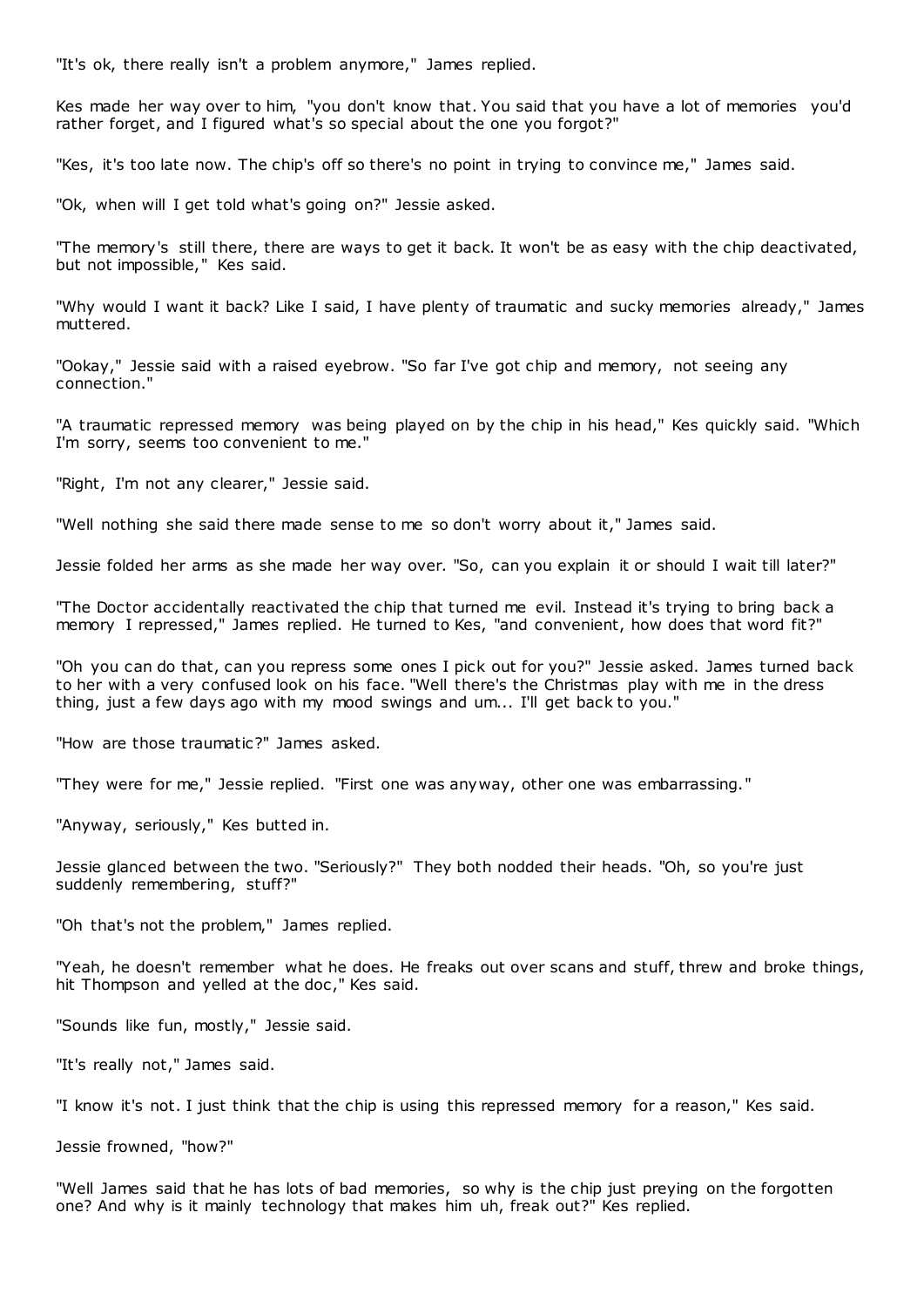"It doesn't matter, the chip is off," James groaned as he walked away from the girls. He turned back around, "I've already got a bad reputation lately as it is, so the last thing I need is you reactivating it or something."

"I'm hoping we won't need to. If we find out what the memory was about, the chip won't prey on it, or it shouldn't," Kes said. "Besides I do think this is recent."

"Recent, why do you think that?" Jessie asked.

James groaned, "just because I reacted to tricorders and scanners, oh and the rifle. From the age of three I was being scanned by tricorders on a regular basis."

"Trust me on this. That chip was in you for months before Seska started using it, how come this never happened once before it was switched off?" Kes questioned.

"But I couldn't have just forgotten a memory like that in just a few months," James said.

Kes smiled and folded her arms in victory. "Exactly, isn't that strange?"

"Ok, there's no need to be so smug about it," Jessie muttered.

"So what do you suggest we do about it now?" James asked.

#### **Later:**

Jessie stood nearby one of the doors, fidgeting slightly. "So what do I do?"

James walked over to stand in front of her. "Go for a walk, just be anywhere but here."

"But why?" Jessie asked.

"If I freak out again, I don't want you around," James replied.

"I thought that was a chip thing," Jessie said.

"I said if didn't I. Please, I'll let you know when it's all over," James said.

Jessie sighed, "all right." She glanced in Kes' direction, "I want him back in one piece mind."

Kes smiled as she sat down nearby the sofa, "don't worry, he will be."

"You heard me right," Jessie said, glancing back at James.

"I'll try," he said.

"Will you try and repress the memory of the Christ..." Jessie whispered to him.

"I'll try, but it'll be hard for me too," James replied. "I thought you looked really cute in that dress," he whispered.

Jessie's eyes narrowed, "repress it." James smiled and he leaned in to kiss her on the cheek. She immediately softened up, "ok, I gotta go. Good luck." She stepped out of the room.

"My god, you got away with saying she was cute in a dress," Kes said.

"What, it's not like I said she should wear dresses more often," James said as he walked over. He knelt down opposite her, "that would be suicide."

"Well, are you ready?" Kes sighed.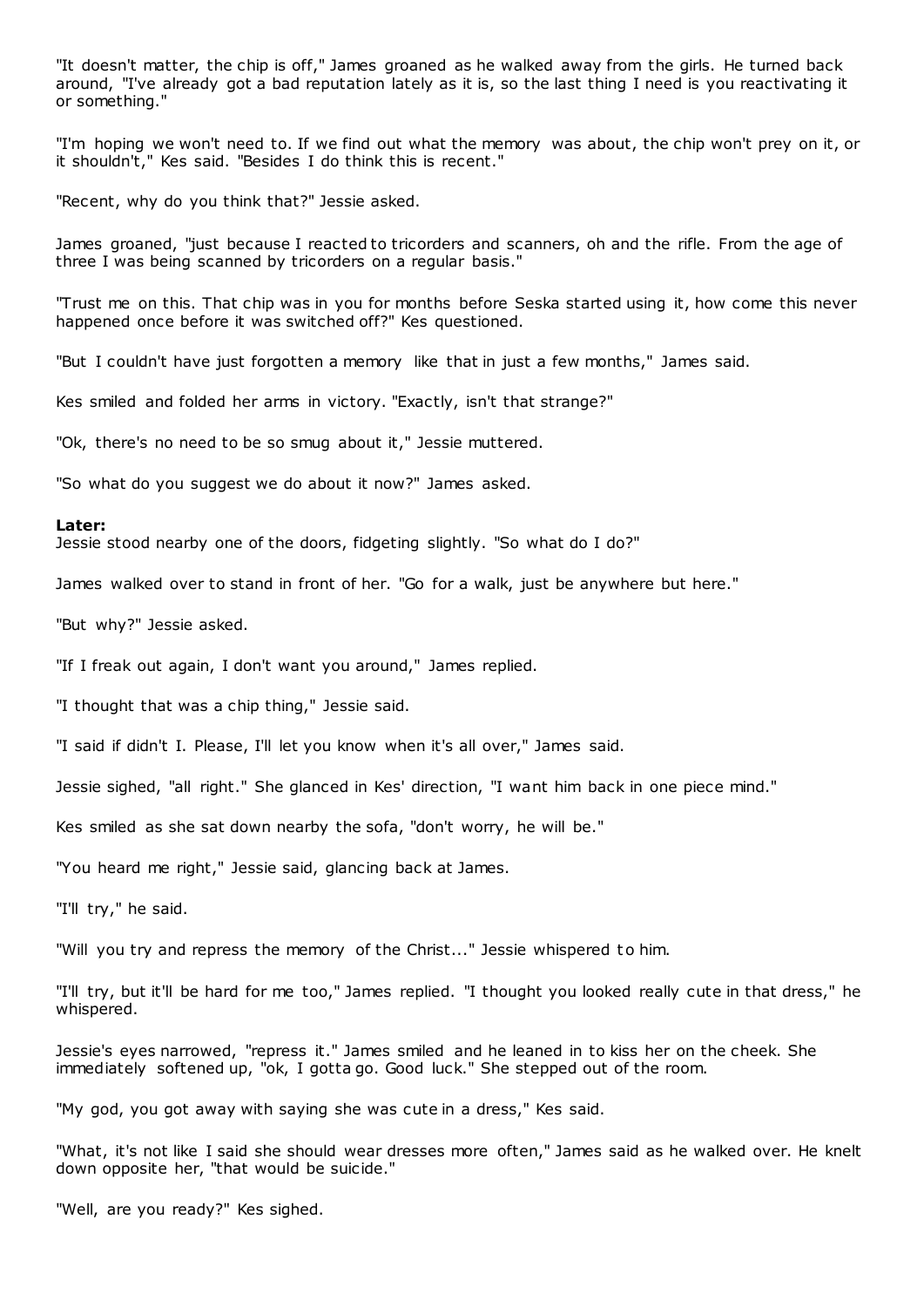"No, I'm never ready," James replied.

Kes held out both of her hands, "ok, we need to hold hands during this."

"Oh, I just thought you wanted a hi-five or money," James said.

Kes smiled and shook her head, "there will be no sarcasm during this, ok."

### **Sickbay:**

Kathryn shook her head in disbelief, she turned her back on the Doctor. "So what exactly are you trying to tell me?"

"I'm not entirely sure Captain," the Doctor replied.

"Are you saying that chip was active the entire time he had it?" Kathryn questioned.

"Yes but I looked over the scans that I made before deactivating it the first time," the Doctor replied. He turned the computer around just as Kathryn walked over to stand beside him. "There was activity two weeks before the incident with Mr Paris."

"So when Seska used it there was the exact same readings or just similar?" Kathryn asked.

"Unfortunately I don't know, it just was active," the Doctor replied.

"Two weeks, that wasn't long after we returned from New Earth," Kathryn muttered. "I didn't notice anything, how long was it active?"

"I'd say about two hours," the Doctor said.

"I take it you were thinking what I'm thinking now," Kathryn said.

The Doctor nodded his head, "no doubt."

"If it was active the whole time, how come this didn't happen before," Kathryn said quietly to herself. She shook her head, "this was recent, like Kes said."

"Well it's a possibility, we can't be sure. Seska might have been keeping tabs on the chip, and stopped it from exposing itself earlier," the Doctor said.

"No, she wanted him evil and out of control. Why wait?" Kathryn said.

"The questions remaining, what happened and how come he doesn't remember it?" the Doctor questioned.

Kes stepped inside, she headed straight towards the office. "What's going on?"

"I found something interesting in his scans," the Doctor replied. "The chip was active, in use two weeks before the evil incident."

"Oh, that's strange," Kes said.

"He seemed normal though, that's what is confusing me," Kathryn said.

"I have to admit it, I should have listened to you Kes," the Doctor said.

Kes smiled nervously, "yeah, but it's a little late now."

"Not really, we can still investigate. We should check where James was during the time the chip was active, that's a start right," Kathryn said.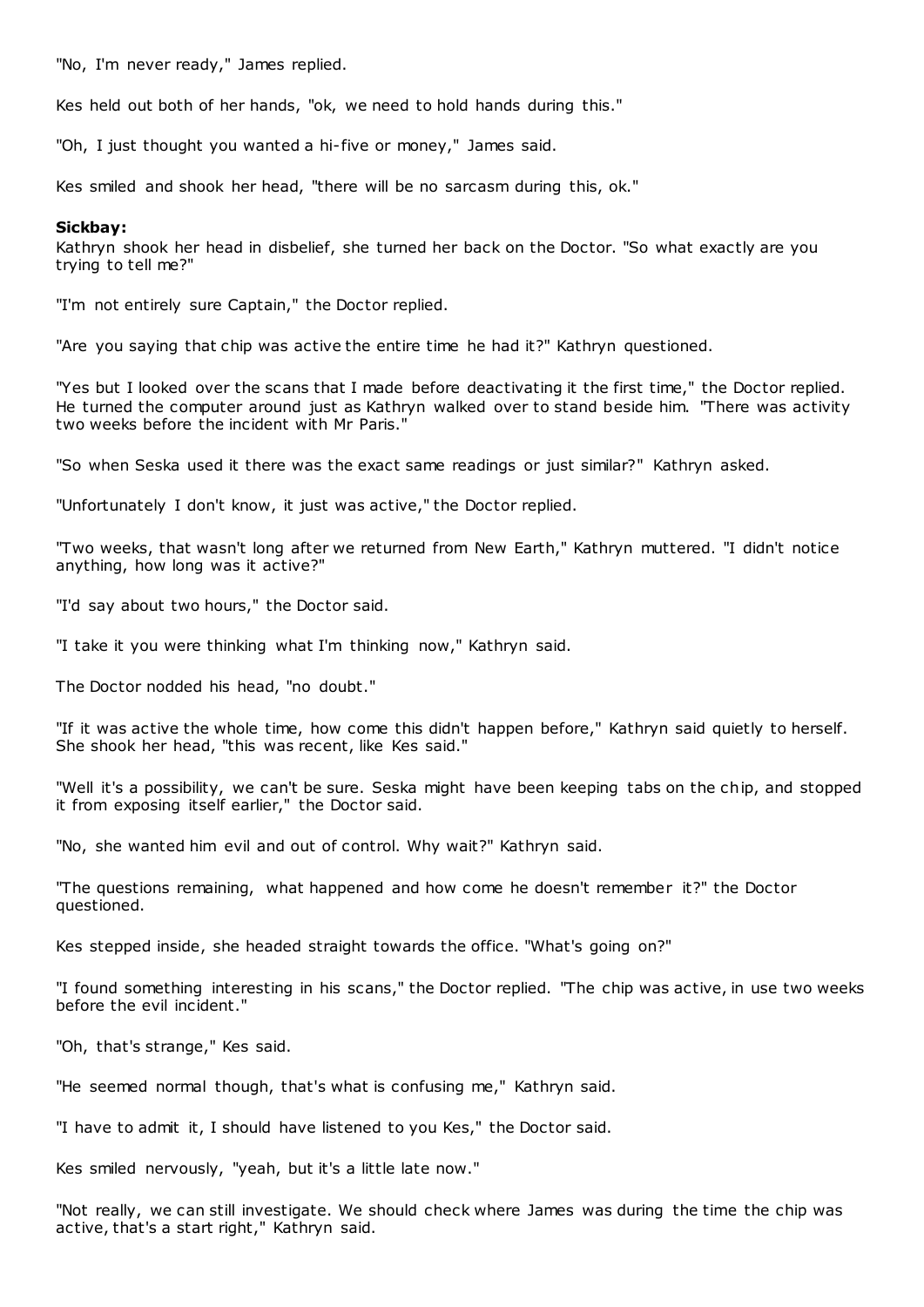"I'm really sure the memory he repressed will tell us what we need to know," Kes said.

"Most likely. We should try something to get it back, without reactivating the chip," Kathryn said.

"That might be difficult, but not impossible," the Doctor said.

Kes looked uncomfortable, "it probably is actually."

"What, difficult or not impossible?" the Doctor questioned.

"Actually impossible," Kes replied.

"We can at least try," the Doctor said. "I figured you'd be the first to agree with me."

"Ok, I do it's just um..." Kes stuttered. "I already tried."

The Doctor and Kathryn stared at her in shock. "And?" Kathryn said quickly.

"And he didn't remember anything," Kes replied.

The Doctor shook his head, "so you just decided to go behind my back?"

"It's all right, I got permission from him before doing it," Kes muttered. "I guess the only way to get the memory back is to activate the chip again."

"Ohno, no way," Kathryn said.

"She's right, however we can still find out where he was at the time, and ask people who saw him," the Doctor said.

"Good, I'll get somebody on it. Can I have the times and date on a PADD?" Kathryn asked.

"Yes Captain," the Doctor replied. He turned back to the wall panel and picked up a PADD.

Kathryn guided Kes out of the office. "Listen Kes, I know you care but you shouldn't do stuff like that without permission from me or the Doctor."

"I'm sorry Captain," Kes said.

"Good, as long as we understand each other," Kathryn said.

"But I know I'm right about this. Something happened to him and the memory was repressed, I know we have to find out to stop it from happening again," Kes said.

"I know but it would be risky to reactivate the chip," Kathryn said.

"I agree," the Doctor said as he handed over the PADD to her. "If we activate it, he'll just freak out again."

"He won't. So far he's only reacted to technology," Kes replied.

"If I allowed this I'd need to be around or have him monitored," the Doctor said.

"Not possible, he'll be fine if there's nothing to remind him," Kes said.

The Doctor sighed, "then I won't allow it, it's too risky."

"Just wait and see what the investigation uncovers," Kathryn quietly said. She headed towards the door.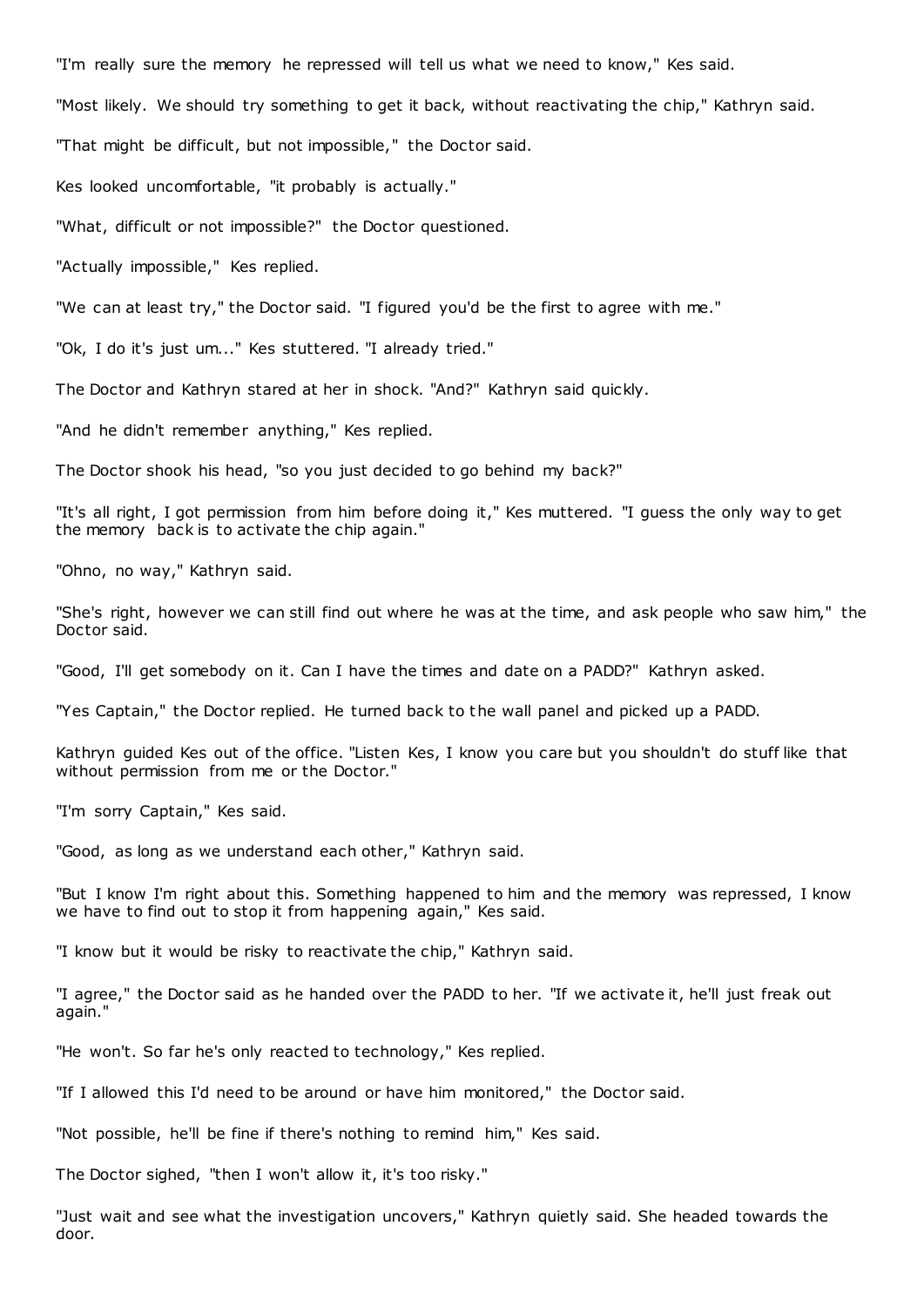"Doctor I can do this. Can't you trust me this once?" Kes said.

The Doctor sighed, "I do trust you, it's not about that."

"Then let me do this. Afterwards the chip can stay deactivated," Kes said.

"No, I'm worried about your safety Kes. He thought I was someone else, so friend or not he will probably attack you," the Doctor said.

"He won't. He seemed settled in his quarters, the procedure didn't change him. The memory he gets back shouldn't affect him the same way," Kes said. "Let me do this, I promise I won't let you down."

"Very well, but you do realise that James has to say yes too or you can't," the Doctor sighed.

"I know, he was willing before so he should," Kes said.

### **James/Jessie's Quarters:**

"Hell no," James grumbled as he sat down on the sofa.

"What, why?" Kes stuttered.

"Why do you think? I seem to cause more harm than good around here," James replied.

"That's not true," Kes said.

"Ok one of these days I'm going to stop saying stuff, just to stop people lying to make me feel better," James muttered.

"I'm not, look aren't you curious?" Kes questioned.

"Not enough, and it doesn't matter if everyone onboard was really curious, it's not worth the damage I'll cause," James said.

Kes shook her head as she headed over to sit down beside him. "You won't do any. The only reason this chip is preying on that memory is because it's confusing, and scary as it's forgotten, repressed. If it preyed on the worst memory it probably would have used a one you do remember."

"Look the doc will make sure it doesn't reactivate for long. There's really no point in this," James said.

"Don't you see though, it has to be recent so something is going on that we need to find out," Kes said. "Besides you won't do any damage. The only reason you were um, losing it was because the Doctor was using scanners and hypos."

"What about when I'm getting the memory back?" James questioned.

"You shouldn't, the whole process can't work if you're not calm and relaxed anyway. I really doubt the chip will do anything as all it's been doing is..." Kes replied.

James shook his head, "ok, how long have you practised all of these?"

"I haven't, but I did manage to convince the Doctor," Kes replied, smiling weakly.

"All I want to know is, are you doing all of this because you're my friend, you've been wanting a patient to yourself for ages, or you're really behind this and want me to kill people?" James said with a smirk on his face.

Kes looked away briefly, "oh you caught me."

"Which one, second or third?" James questioned.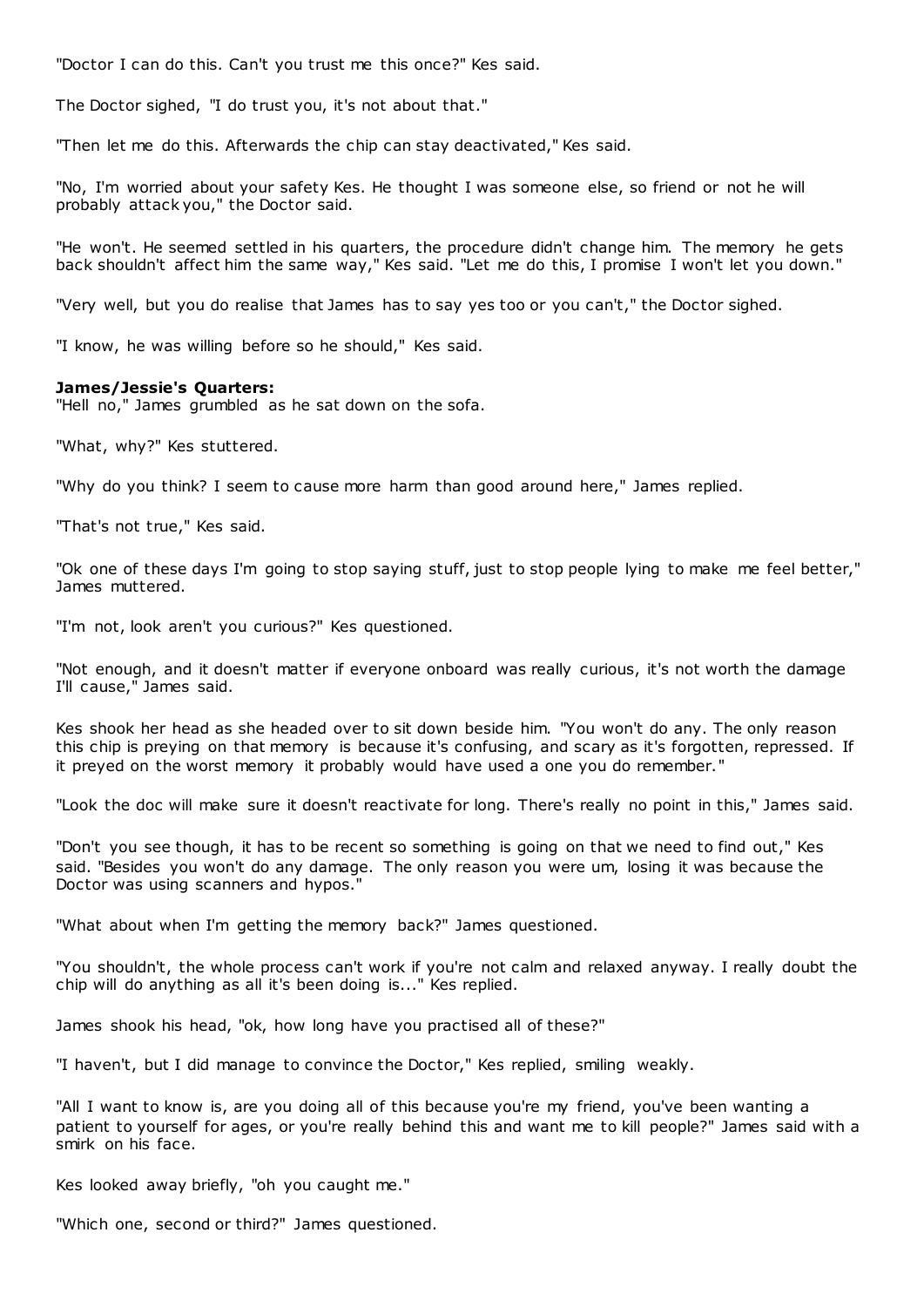Kes smiled, she quickly shook it off. "Ok that's enough, we need to get serious here."

"That's mainly all we've been doing," James muttered.

"I know what I'm doing, I may seem obsessive about it.." Kes said.

"No really? Never noticed," James said with a raised eyebrow.

Kes sighed, "and right now I don't remember why."

James got another smirk on his face, "sorry, go on."

"But that's only because I know it's the right thing to do. Everyone's always telling me to follow my gut, and that's what I'm doing," Kes said.

"All right then," James sighed. Kes frowned in his direction. "I'll do it, I trust you."

Kes smiled, "that's all I wanted, well that and get to the bottom of this."

"You know if this is a memory about Neelix streaking, or accidentally seeing video footage of someone like Janeway in the shower then I'll never trust you again," James said.

"Right noted," Kes said with a giggle.

#### **Later:**

James and Kes were sitting on the ground, facing each other and holding each others hands. James had his eyes closed.

"Ok let's focus on the phaser rifle first," Kes said. "Picture it in your head." She took in a deep breath and closed her own eyes, "how does it make you feel?"

"I don't know. Um..." James said, his face frowned. "I feel like it's going to hurt me."

"Keep picturing it in your head. Do you see anything else?" Kes asked.

"Somebody's holding it," James replied. "I see somebody's hands on it."

"Where?" Kes questioned.

James opened his eyes and saw the rifle in his hands, another pair of hands grabbed onto it tightly. He looked up slowly, but the rifle was pulled out his hands. He blinked, Kes was in front of him again.

"One was near the controls, another was..." he replied. He closed his eyes again, he opened them again. The rifle was being held by someone in front of him in a Starfleet uniform, it was being pointed in his direction. He looked up and saw the users face, there was a brief flash of light.

James opened his eyes wide, "oh my god."

"What?" Kes questioned.

"He fired it at me," James replied.

"Who?" Kes asked.

"Tom," James replied.

Kes' eyes also went wide, "you're kidding?"

James shook his head, "no." He closed his eyes.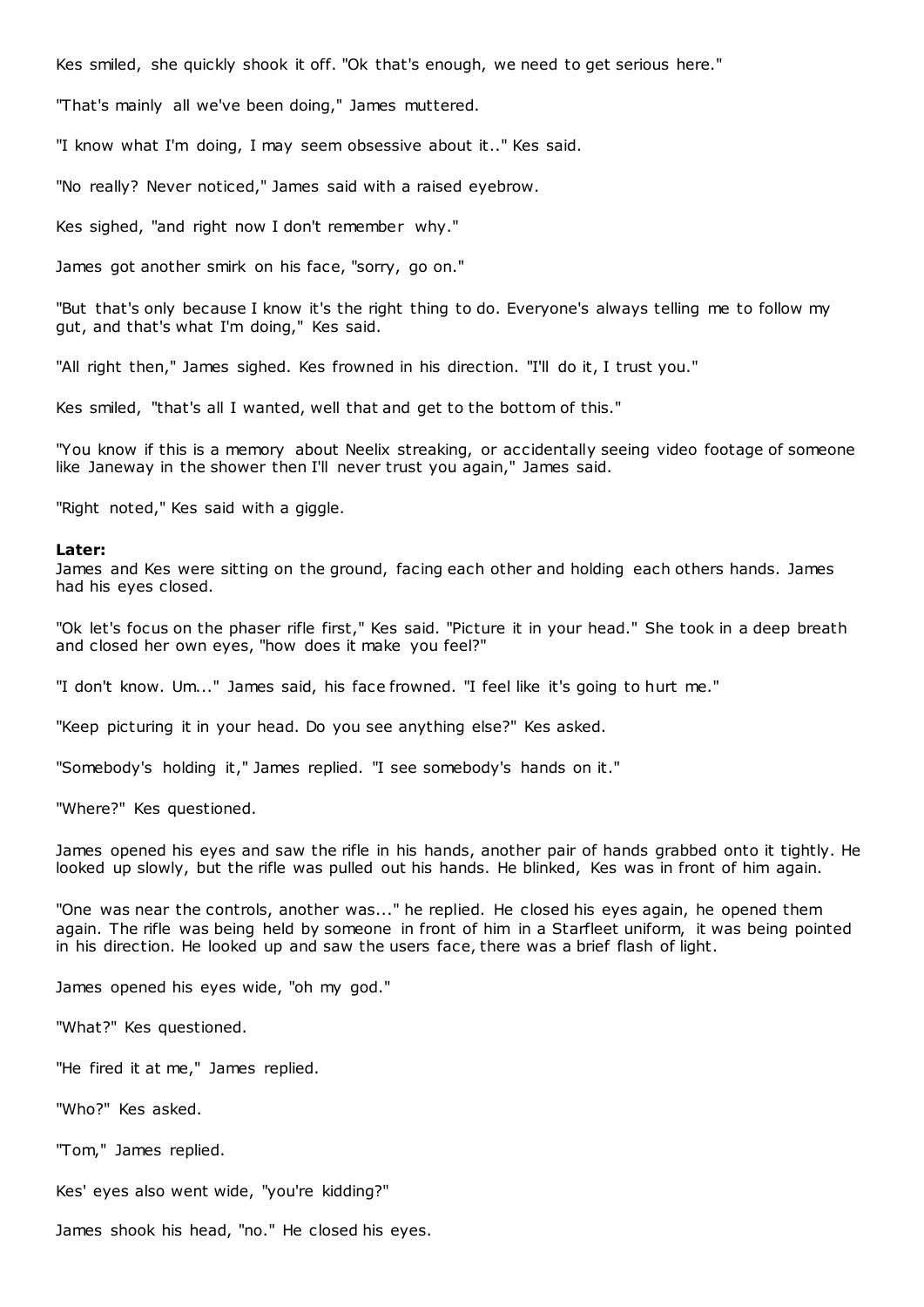# **Two and a half months ago Deck Thirteen:**

Security Team One were going down a corridor holding rifles. Tom and James went down one corridor, Foster and Thompson went down the other corridor.

"I had to get away from that smell, I'd rather take my chances with you," Tom was saying.

"Thanks," James muttered.

Tom walked ahead of him, "I mean when was the last time Foster had a bath?"

"I wouldn't know," James replied.

Tom sighed, "it's nice to be able to breathe properly." He stopped dead. James stopped too.

"Uh Tom, what's the matter?" he asked.

Tom turned around, raising the rifle in his arms so it was pointing right at him. He quickly pressed the fire button, again there was a brief flash of light.

# **Present day:**

Kes stared at him, her mouth was hanging open a little. "Tom shot you? Why would he?"

"Trick question," James said sarcastically.

"I said no sarcasm," Kes muttered. "Ok you hit him a lot, but that doesn't give him an excuse to shoot you." She shook her head, "ok what do you remember after that? Close your eyes again."

James did as he was told. He shook his head slowly. "I don't know. I just remember being on that deck almost all day."

Kes sighed, "all right, maybe the other things you reacted to will help. Picture the medical tricorder in your head. What's the first thing that comes to you?"

# **Flashback:**

The Doctor frowned. He walked around him then headed for the medical tray. James turned around. The Doctor made his way back over to him, holding a tricorder.

He opened the tricorder, raised it and started scanning. James looked at it with fear in his eyes.

# **Present day:**

"I'm afraid of it, I don't know why," he said.

"Are you sure, keep thinking about it," Kes said.

# **Flashback:**

James started twitching and he glanced away from it. The Doctor stopped scanning with a frown on his face, he seemed a little calmer as a result. He slowly started to scan again. He grew angry then knocked the tricorder out of his hands.

# **Present day:**

"I'm not sure. It's the same as the rifle," James muttered.

Kes sighed, "what did the Doctor do next?"

"The surgical bed, the large scanner. He wanted to use that," James replied.

"How did you respond to that?" Kes asked.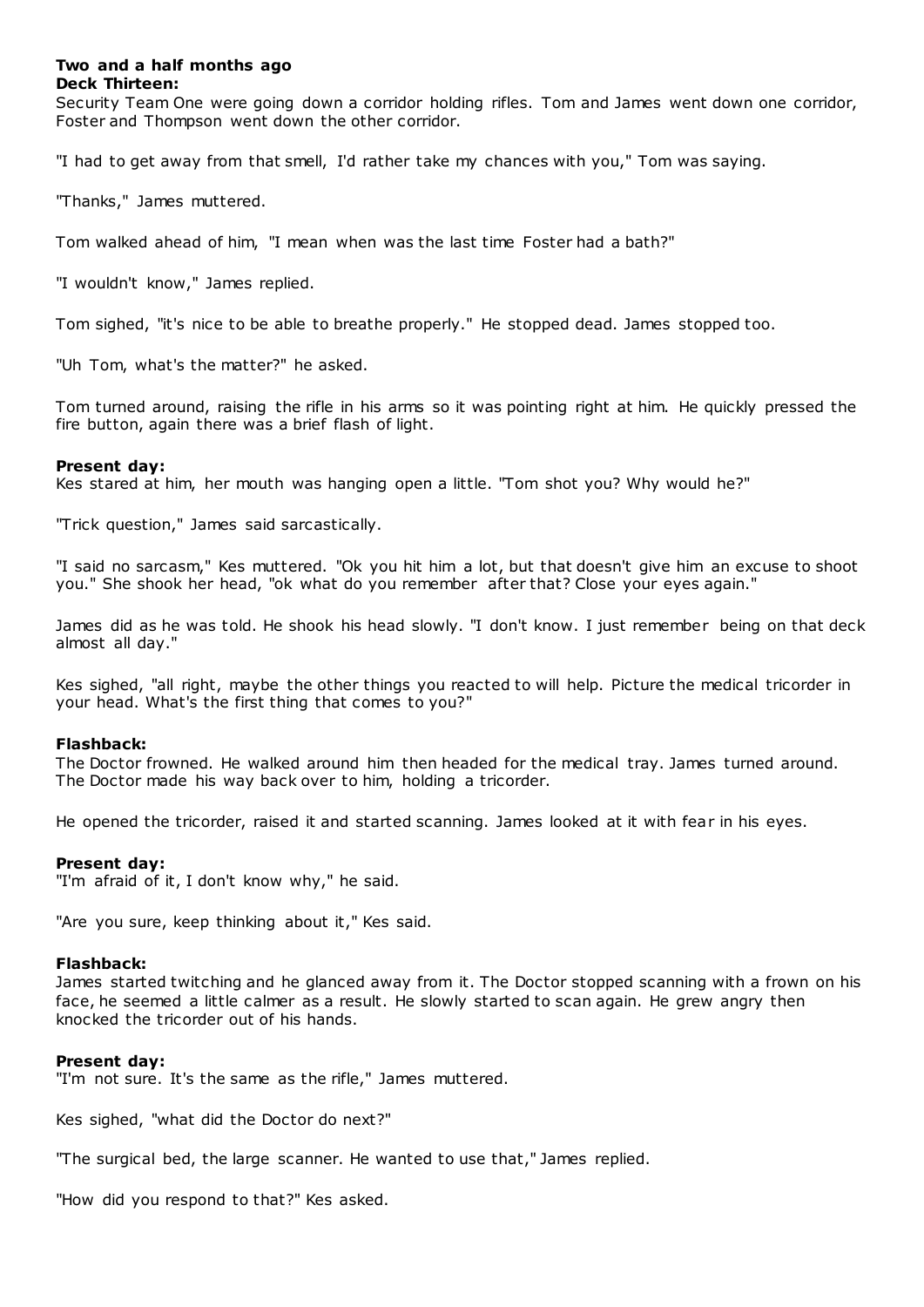# **Flashback:**

The Doctor walked over to the medical tray to put down the tricorder. As he did so James reluctantly sat down on the nearest biobed, he lay down. The scanner thing started to move over him.

It disappeared, instead metal bars went around his wrists and upper arms. Then one moved around his forehead and locked in place.

# **Present day:**

James gasped and opened his eyes, Kes watched him, growing more concerned. "That's not right."

"What, what happened?" she asked.

"The scanner changed into different restraints, I don't remember that.." James replied.

"We might be unlocking the repressed memory," Kes said. "Go back to the scanner, keep thinking about it. How did it make you feel."

James closed his eyes again, "trapped, like it was being used to hold me down."

# **Flashback:**

The Doctor walked around to stand beside him. He still had the restraints around him, he struggled to get free but couldn't. An unfamiliar man walked up to stand beside the Doctor. His forehead and nose was crinkled up, almost like a vampire's.

# **Present:**

James opened his eyes again, "a vampire."

"What, there was a vampire there?" Kes asked.

"I didn't remember that before, that can't be right," James replied.

"No it'll be your mind trying to piece together the memory," Kes said. "We're getting somewhere, go back to the phaser memory. I'll join you this time."

"Join me?" James said.

"I'll connect telepathically, I'll be able to see what you see. It could help bring back the memory properly," Kes said. She closed her own eyes, James did the same.

# **Two and a half months ago**

"Uh Tom.. what's the matter?" James asked.

Tom turned around, raising the rifle in his arms so it was pointing right at him. He quickly pressed the fire button, there was a brief flash of light.

The light started to die down, his eyes tried to open but it was still too strong. He heard men talking in muffled voices. He tried to move his arms, and sit up but the metal restraints held him down. He tried to pull his arms free but he felt a lot weaker than usual and a little dizzy.

"It's awake," a man's voice said.

A dark figure moved up closer, his vision started to clear up then. He heard a different male voice, "good, I was getting sick of waiting. Lets get this one over with."

James' vision finally cleared up. On his right side stood two men, the oldest one was the man he saw earlier. He was in his thirties, with dark eyes and hair. The second man was a lot younger, light hair and soft green eyes. He also had the vampire look like the other man, but appeared less menacing than him.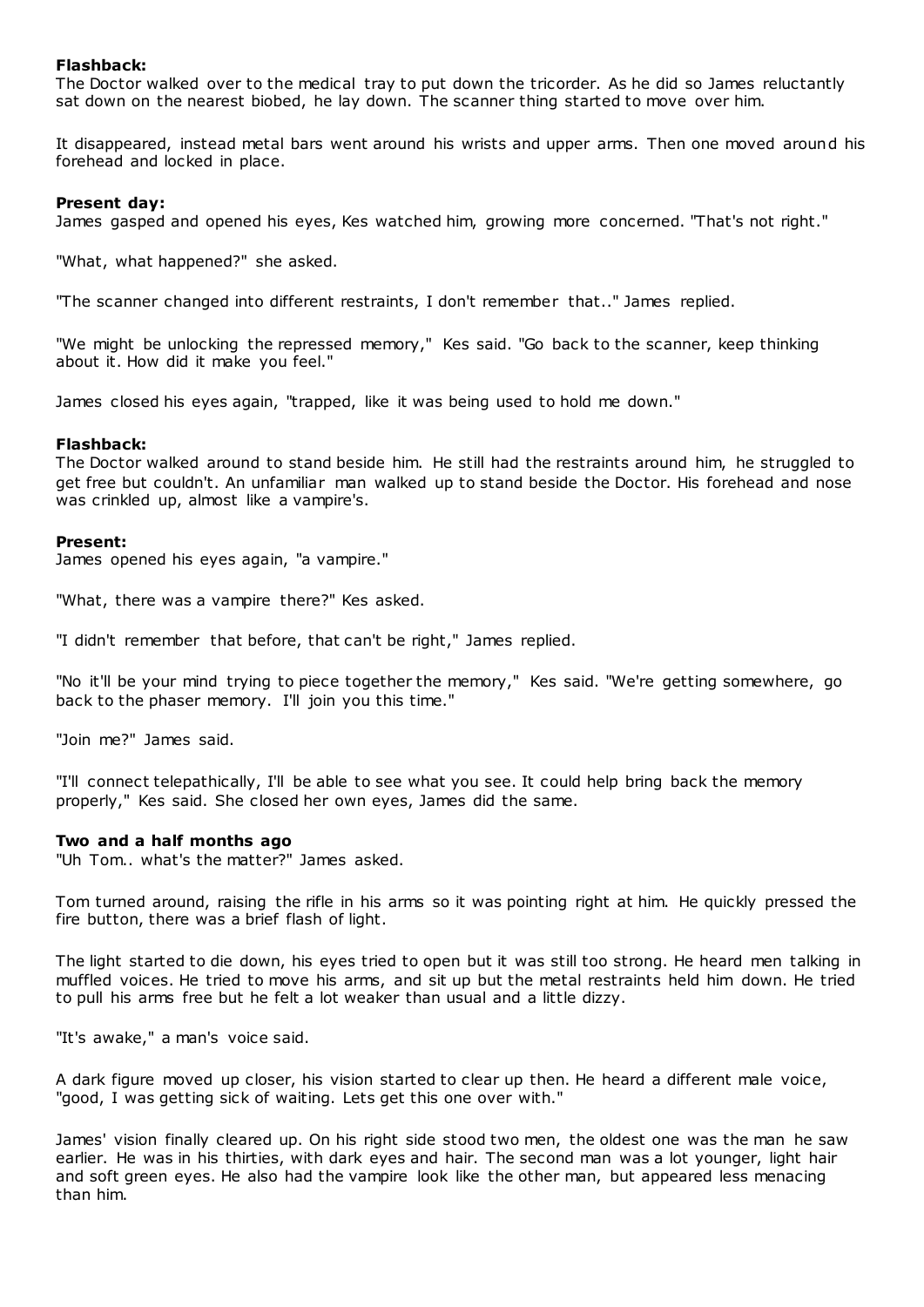Unable to move his head from the restraint, he was only able to look straight up at the ceiling, and a little a bit ahead of him. His eyes could only allow him to see only a little bit of what was going on beside him.

"Hand me the needle," the older man commanded. The younger man uneasily handed an advanced needle that was ten centimetres long to him.

"What, what are you doing to..." James slowly said.

The younger man glanced at his companion, he glared at him. "Don't answer, it would be like telling a rifle why you're taking it apart."

He lowered the needle beside James' head, his thumb rested on a small button on the side of it. The needle extended sharply, it went straight through into the side of his forehead. His face grimaced as a sharp excruciating pain went all around his head. He clenched fists as tight as he could, but still didn't have enough energy to pull them out of the restraints.

"Status," the older man barked.

The younger man glanced at a computer nearby, "the chip is two millimetres imbedded, you'll have to..."

"No problem," the older man muttered.

"You got it," the younger man sighed.

"Great," the older man said. He pressed the button on the needle, it went back to normal and he pulled it away. "Now, what should we use this time," he smiled as he joined his partner at the computer.

James tried to open his eyes again but the pain was still there, he could only manage to open them a little. "Let me go," he said weakly.

The older man laughed while his partner again looked uneasy. "I'll never grow tired of this you know. Make sure it's a pretty nasty vision this time."

"You don't have to be so..." the younger man muttered.

The older man quickly butted in, "and why not? It's just a thing, insentient and cares for no one. It's just trying to get our sympathy so it can escape and probably attack us."

"If he cares for no one how have we been able to do these experiments?" the younger man said.

"Just get on with it," the older man growled. The younger man sighed, he pressed in a few commands on the computer.

#### **Present Day:**

Kes was now frowning, "it's getting a little blurry."

James didn't answer her, he let go of her hands and put his own in front of his face. Kes looked on in concern, she leaned forward to touch his arm. It seemed to snap him out of it, he widened his eyes and stared at her.

"What happened?" she asked.

"I saw it all. I remember all of it," James muttered. "The visions, they made me see things and..." He climbed onto his feet, "with the chip activated it was so easy for them."

Kes looked up at him, "what was? James what were they trying to do?"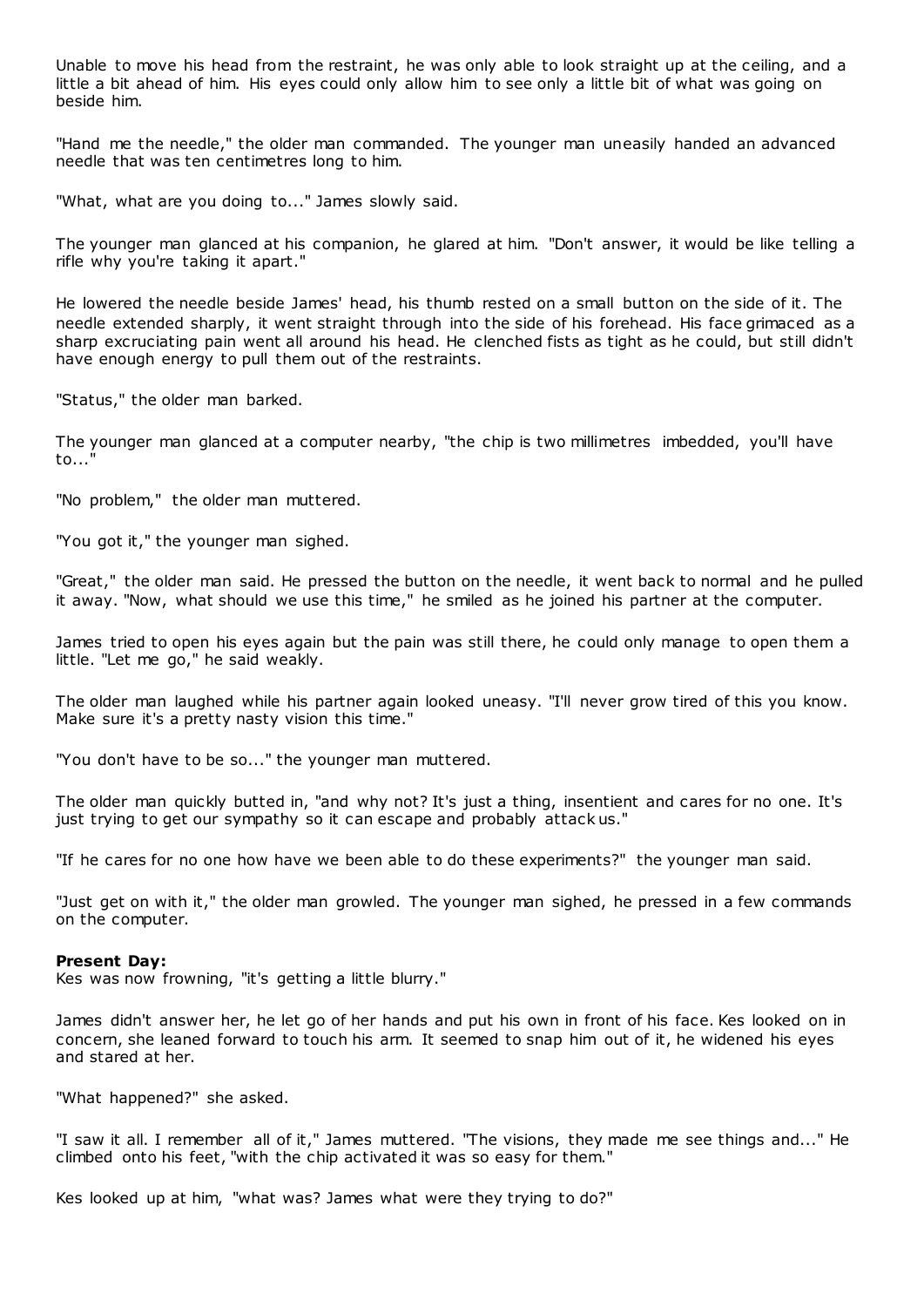James looked away from her, "exactly was Seska was trying to do, except they had different reasons." He slowly glanced back at her, "they'd make me see something happening to Jessie or... They didn't just do this once, they'd get what they want and do it all over again. I would forget it each time." He shakily sat down on the nearest chair.

Kes stood up slowly, "I'd better tell the Captain."

# **The Ready Room:**

Kathryn stared at Kes with angry trembling eyes. "What?" she almost growled.

"I didn't believe it either when he told me. But when I was telepathically linked with him I saw it all," Kes said.

Kathryn closed her eyes as she tried to calm herself down, "why would anyone experiment on him like a lab rodent?"

"That's not it Captain," Kes uncomfortably said.

"What now, it better not be worse than this," Kathryn grumbled.

"It is, I only told you the basic part of it," Kes said. "It wasn't just once, they did this several times." Kathryn re-opened her eyes and stared at her. "I believe these vampires were trying to find weapons and techniques to kill Evil Slayers."

"But he isn't evil," Kathryn said.

"No, they used the chip to make him evil," Kes quietly said. "Each experiment was a success."

"This can't be," Kathryn stuttered. "You're saying they killed him several times?"

Kes nodded her head, "and brought him back to try out other weapons. That isn't it either."

"Please tell me it has a bloody ending for these people," Kathryn muttered.

"No, but it isn't as bad as the last part," Kes said.

"Ok," Kathryn sighed. She stood up and walked around the desk. "What is it?"

"Somebody on board this ship turned him into them, while he was on patrol on deck thirteen last April," Kes said.

Kathryn turned around so she had her back to her, "who?"

# **Meanwhile:**

One of the main doors opened. James stormed through them, looking around the room as he stood at the doorway. His eyes were wide, he was shaking just lightly and his fists kept on clenching every few seconds. He quickly found his target, Tom and Harry's table at the other side of the room. He marched towards it.

The pair both looked at him as he got within a metre away from the table. "Hey James, what's up? You look like you've witnessed a murder," Tom questioned.

"Just a few," James muttered. He stopped in front of him, he quickly grabbed him by the arms and pulled him up to his feet.

"Ok, I'm not one of them right," Tom stuttered.

Harry stood up on his own. Everyone else in the room stopped what they were doing and turned to watch.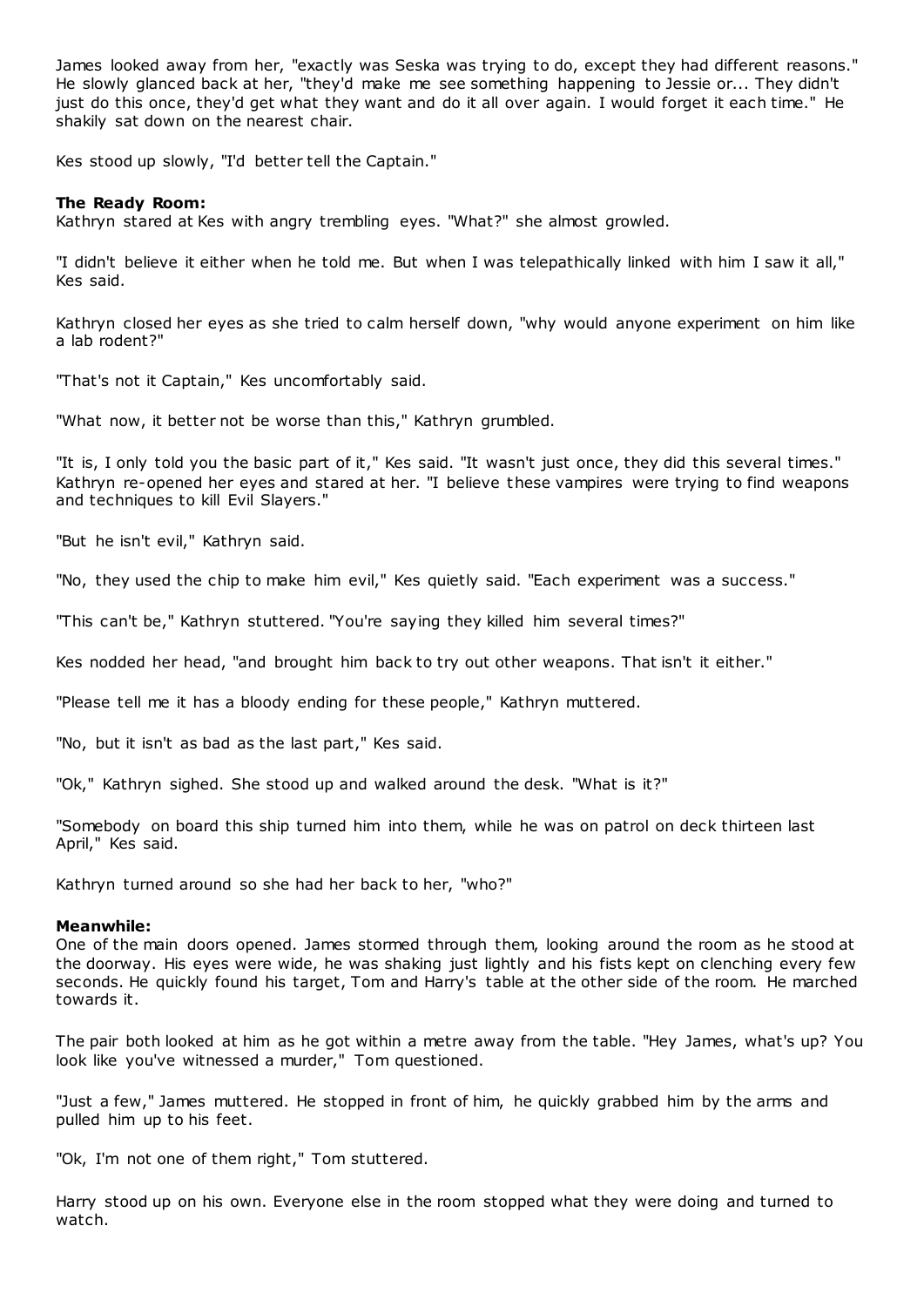"Why did you do that to me?" James demanded.

Tom looked bewildered, "what are you talking about?"

James grabbed him by the throat. Harry stepped forwards, "no not again." He tapped his commbadge, "Kim to Security." James tightened his grip and lifted Tom up off his feet. He struggled against his grip but couldn't move.

"Just tell me, do you hate me that much to do that to me!?" James yelled at him.

Tom was already starting to turn blue. He just managed to say, "do what? I did..."

"He's holding Tom in the air, by the throat," Harry stuttered into his commbadge.

"But you shot me back on Deck Thirteen patrol, you turned me into them," James stuttered, his shaking got a little more noticeable, especially for Tom.

"Who?" Tom just managed to croak. His face now was purple.

"You know who, stop lying!" James screamed at him, now shaking him roughly.

"Not... swear," Tom croaked.

"James stop, put him down," Jessie's voice called out from the nearby doorway. James glanced at her briefly, then at Tom. She moved closer to him.

"He... no, I was tortured and..." James stuttered.

Jessie placed a hand on one his shaking arms. "Put him down, you're not going to get anything from him if you kill him."

James slowly lowered Tom back to the ground. "I didn't want to," he said as he let go. Tom collapsed to the ground. Harry and another crewmember rushed to help him. "I'm sorry, I just..." He turned to Jessie, "I don't know what I'm doing."

"It's ok, it'll be the chip," Jessie softly said. She took a hold of one of his hands, "why don't we go home."

Tuvok, Thompson, Foster and a really eager looking Sid were heading towards them. "I'm afraid Mr Taylor isn't going anywhere except the brig, again," Tuvok said.

"So what," Thompson muttered. "He only gets straight back out again. Who's he sleeping with?"

James luckily hadn't heard the comment. He had sat down in a nearby chair, with his head in his hands. Jessie however was staring at Thompson in disgust.

"I'm sorry Tuvok, he's sick, he can't help it. Just ask the Doctor and Kes," she said.

"Sick? Jessie you've got to be kidding right?" Harry said in a bewildered tone of voice. "He's not plain sick, he's mentally sick in a psycho killer way."

"First thing I've agreed with all day," Thompson commented. "He needs locking up in one of those loony bins."

Everyone else seemed to agree with him, well except Sid who was looking disappointed. "So I missed it? Damn."

Jessie glanced at everyone with her mouth open in shock. "I don't believe you. He is sick, can't you tell?" She sat down next to James, his shaking was getting worse.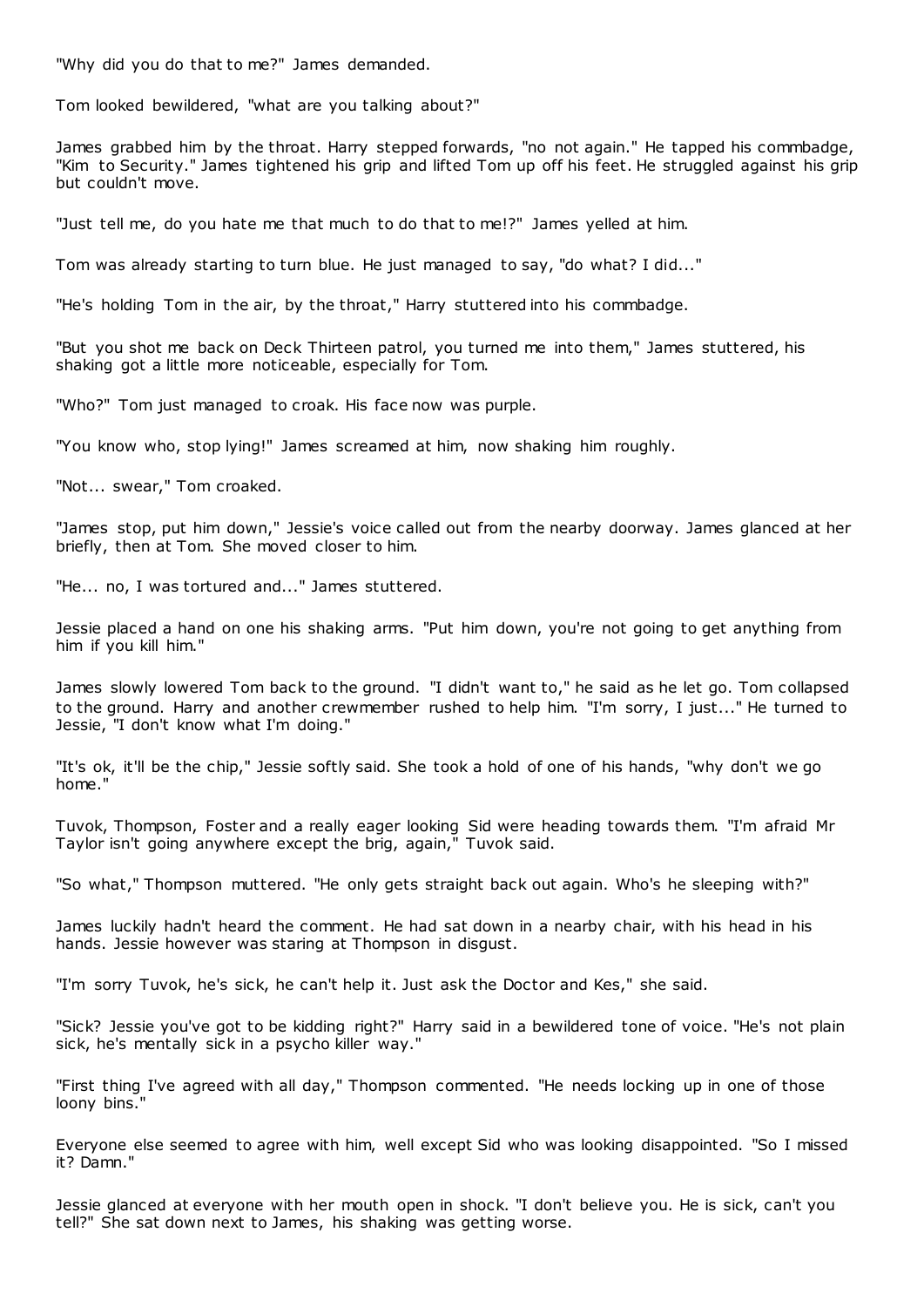"So he's always sick then," Thompson sniggered.

Jessie flashed him a killer glare that made him cower behind Tuvok. He just raised an eyebrow, "Miss Rex, he is dangerous and needs to be contained."

In: "Janeway to Tuvok."

He tapped his commbadge, "yes Captain?"

In: "Kes has informed me that she activated the chip in Ensign Taylor, and she accidentally left him alone to talk to me. Can you find him and..."

"He's here Captain, he's already attacked Mr Paris," Tuvok said.

In: "Oh good. I mean whatever."

Almost everyone widened their eyes, a few smirked a little while Tuvok raised his second eyebrow. "What was the rest of the order Captain?"

In: "You need to get him to Sickbay, once the Doctor's finished you should take him back to his quarters."

"I recommend a few guards outside his door at all times," Tuvok said.

"Hang on, can't we just deactivate that chip?" Harry questioned.

In: "Not until we solved the mystery. Yes Tuvok that's a good idea, Janeway out."

"Mystery, what mystery?" Thompson muttered.

"If it's the mystery involving the recent Tom attack, can I have it? Easiest case in the history of the galaxy," Foster questioned.

"Then you're probably in for a shock," Jessie muttered. She turned back to James, she gently stroked the side of his face. This caused a few more eyebrows to raise. "I know you said you wanted me away during the investigation, but I want to stick around to help. No arguments ok." James raised his head out of his hands to look at her.

"I don't recommend it. He's attacked you before," Tuvok said.

"Someone needs to keep an eye on him while he's home," Jessie said. She looked up at him, "it won't happen again."

"Then I suggest you be armed at all times," Tuvok said.

Jessie groaned, rolling her eyes, "oh my god, I don't need a weapon."

"Yes you do," James quietly said.

Jessie stared back at him, "no I don't, you won't."

Tuvok stepped forward, "we should discuss this in Sickbay."

# **Sickbay:**

Kathryn, Tuvok and Jessie stood around while Kes and the Doctor scanned and treated James and Tom, respectively. Thompson, Foster and Sid were standing by the door, looking like they were playing Rock, Paper, Scissors.

"I really hope this is the last time I have to treat this injury," the Doctor muttered.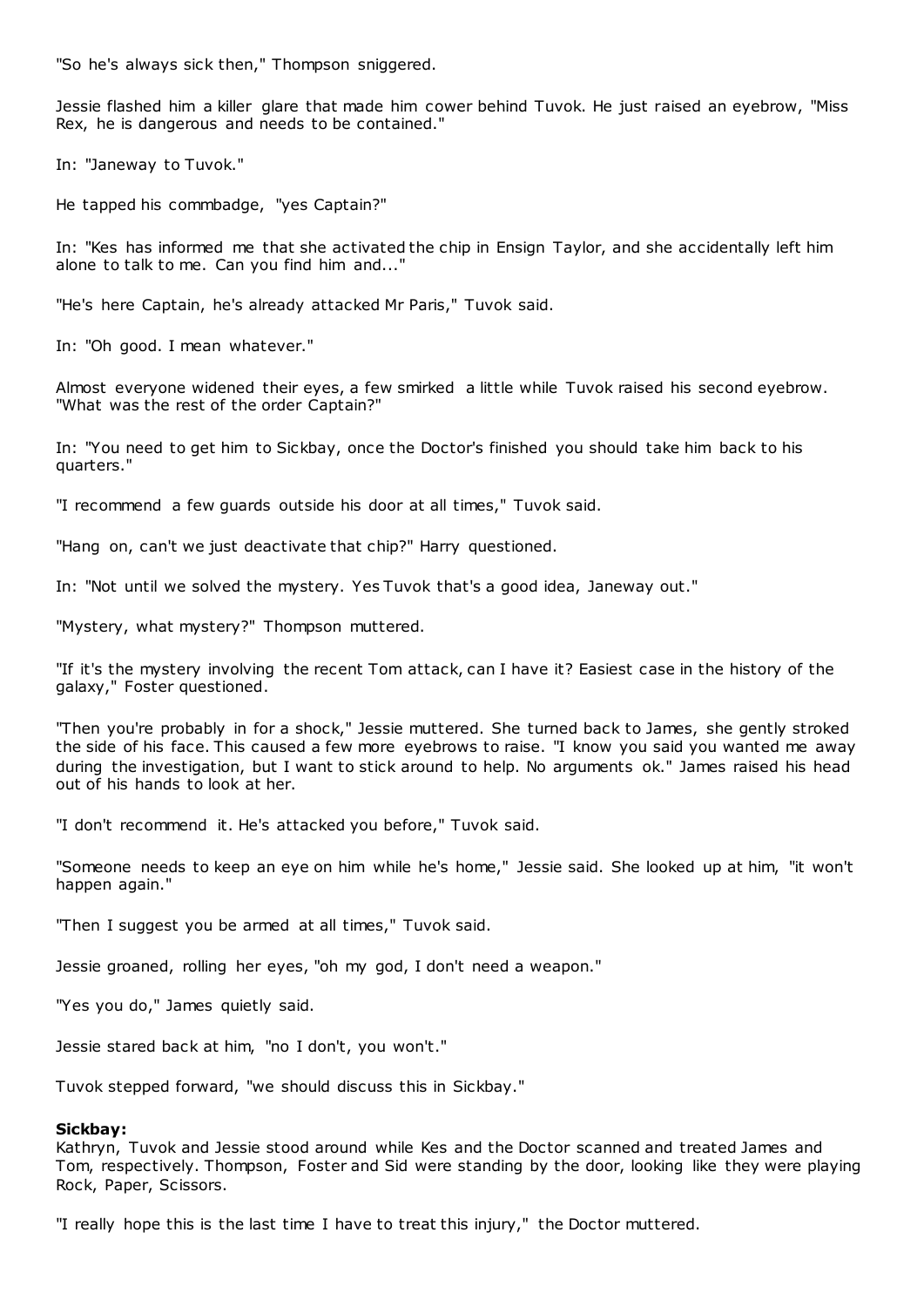Tom could only manage to croak again, "sorry doc ."

"I wasn't talking to you," the Doctor shook his head.

"I thought the theory was that the chip wouldn't affect him if you uncovered the memory," Kathryn said.

Kes sighed, "it shouldn't now, James just had somebody to take the rage or whatever out on."

Jessie rolled her eyes while folding her arms, "I'd like to know who wouldn't have done the same in that situation."

"But why did he go all the way to the Mess, for Tom? Surely there were people on the way he could have picked," the Doctor said.

"Yeah," Tom croaked in agreement.

Kes turned to him, lowering her tricorder, "because the first memory he uncovered was you shooting him."

"No way," Tom shook his head. The Doctor pressed a hypospray into his neck.

"That should help with your voice," he said.

Tom tried to clear his throat but it hurt to do it. "I didn't shoot him," he still croaked. He tried again to clear his throat, "who'd be mad enough to do that?"

"Obviously you, he remembers it," Jessie muttered.

"Human memory isn't always accurate Crewman," Tuvok pointed out.

Kes glanced in his direction, "that maybe t rue but this one was. That chip was trying to block out two hours worth of memory, all I did was open the door. It is accurate."

Tom widened his eyes and slammed his hand on the biobed, "I'd remember shooting him. I didn't."

Kathryn turned to Tuvok. "Lieutenant can you examine all phaser rifles used on Deck Thirteen, over the last few months."

"You ordered me to escort Mr Taylor to his quarters," Tuvok said.

"Team One can do that," Kathryn said, looking at the crewmembers next to the door.

"What's the point, Sid obviously wants to do it," Foster moaned.

Thompson groaned, "so, I want you to do it. Come on, one more game." The three put a fist behind their backs.

Kathryn sighed, "or another team perhaps."

"It would be best not to assign a team that hold a grudge against him," Tuvok said.

"Good luck with that," James said quietly.

"I'll take him, geez. Kes said there shouldn't be another incident," Jessie said.

"That's true," Kes said.

Kathryn shrugged, "still we'd better be safe than sorry."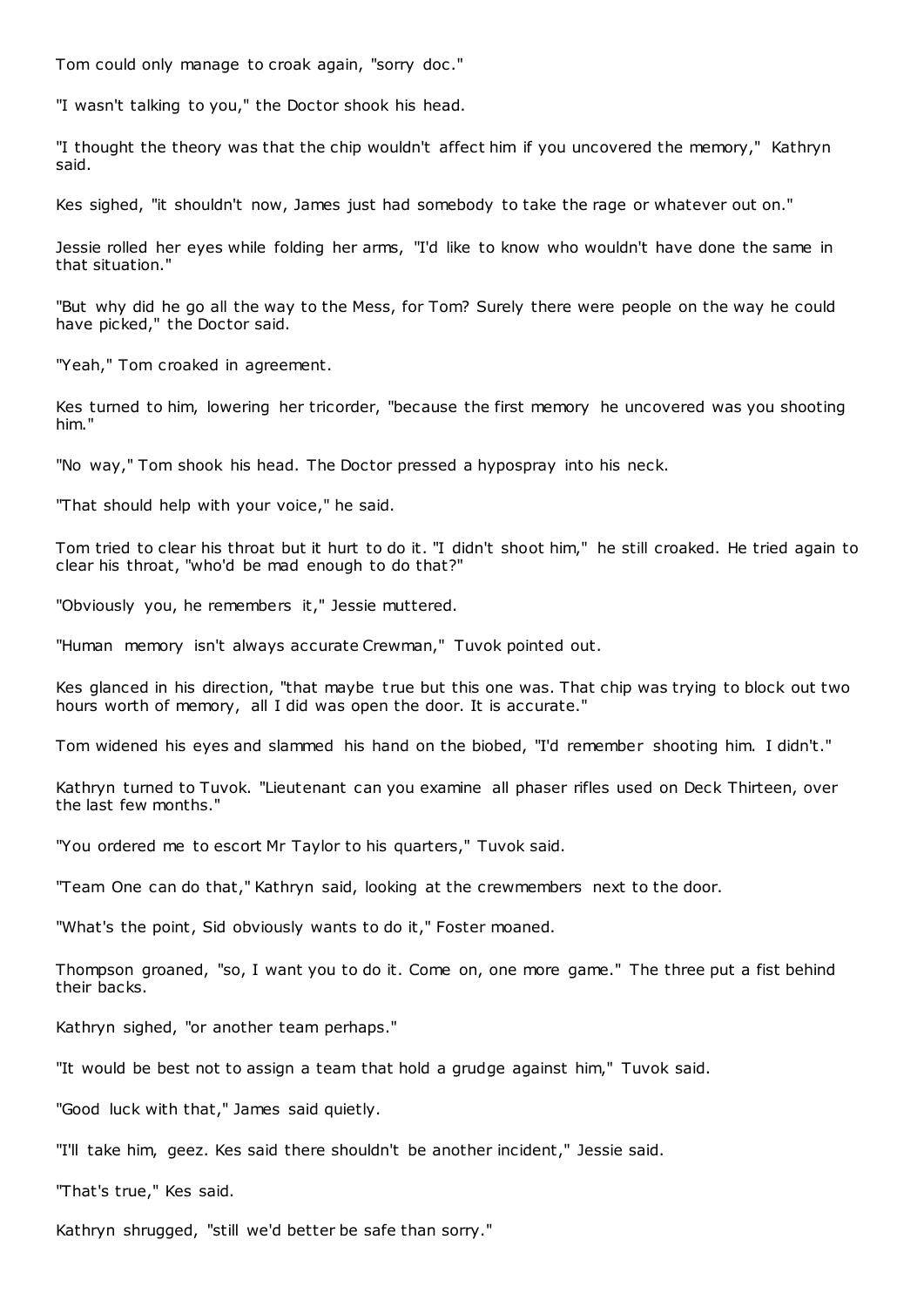Jessie started glaring again, "I'll walk him home, you can put guards outside later if you want."

"Fine, but if something happens," Kathryn sighed.

"Nothing will," Jessie said.

Tuvok raised an eyebrow, "Captain I highly recommend that she gets a Security officer to accompany her."

"And be armed?" Jessie said, raising an eyebrow exactly like he did.

"Jessie armed, oh boy," Thompson commented. "The only thing she needs is that glare."

Jessie groaned and moved her obviously tired glare over to him. "I can do much more than that you know."

"I don't think she'll need it Lieutenant. No offense but she's more capable than most of Security," Kathryn said.

"Hey, that's not very... oh who are we kidding," Foster moan quickly turned into a mutter.

"Yeah," Thompson nodded. "Who are you kidding."

In: "Chakotay to Janeway. We've found something that'll help the case, you'd better take a look at this."

Kathryn rolled her eyes, "always bossing me around." She tapped her commbadge, "yes Captain!" She marched out muttering to herself.

#### **The Bridge:**

"You're in big trouble when she gets here," Harry pointed out.

Chakotay nodded, "I really am. I wish this was good news."

Kathryn marched out of the nearby turbolift, she stopped next to Chakotay. "Well what is it?"

"Sorry I didn't mean to sound bossy or..." he stuttered.

Kathryn rolled her eyes, "look I'm not going to kill you until after I hear the news, so get on with it."

Chakotay nervously stepped away from her, "um, Harry finished the analysis you asked for."

"And?" Kathryn snapped.

"James was on Deck Thirteen at ten hundred and forty two hours, that was the time you specified," Harry said. Kathryn quickly grew an impatient look on her face. "At uh that time there was a slight fluctuation in the shields."

"According to the sensors he was in the same spot for two hours," Chakotay said. "After that the fluctuation ceased."

"Why didn't anybody report the shield malfunction?" Kathryn asked.

"It was only a minor glitch," Harry replied.

"So, where was Tom during all this?" Kathryn muttered.

Harry sighed, "he was with him for about five minutes, then went on his own around the deck, came back to James and they both headed for a meet up with the other team members."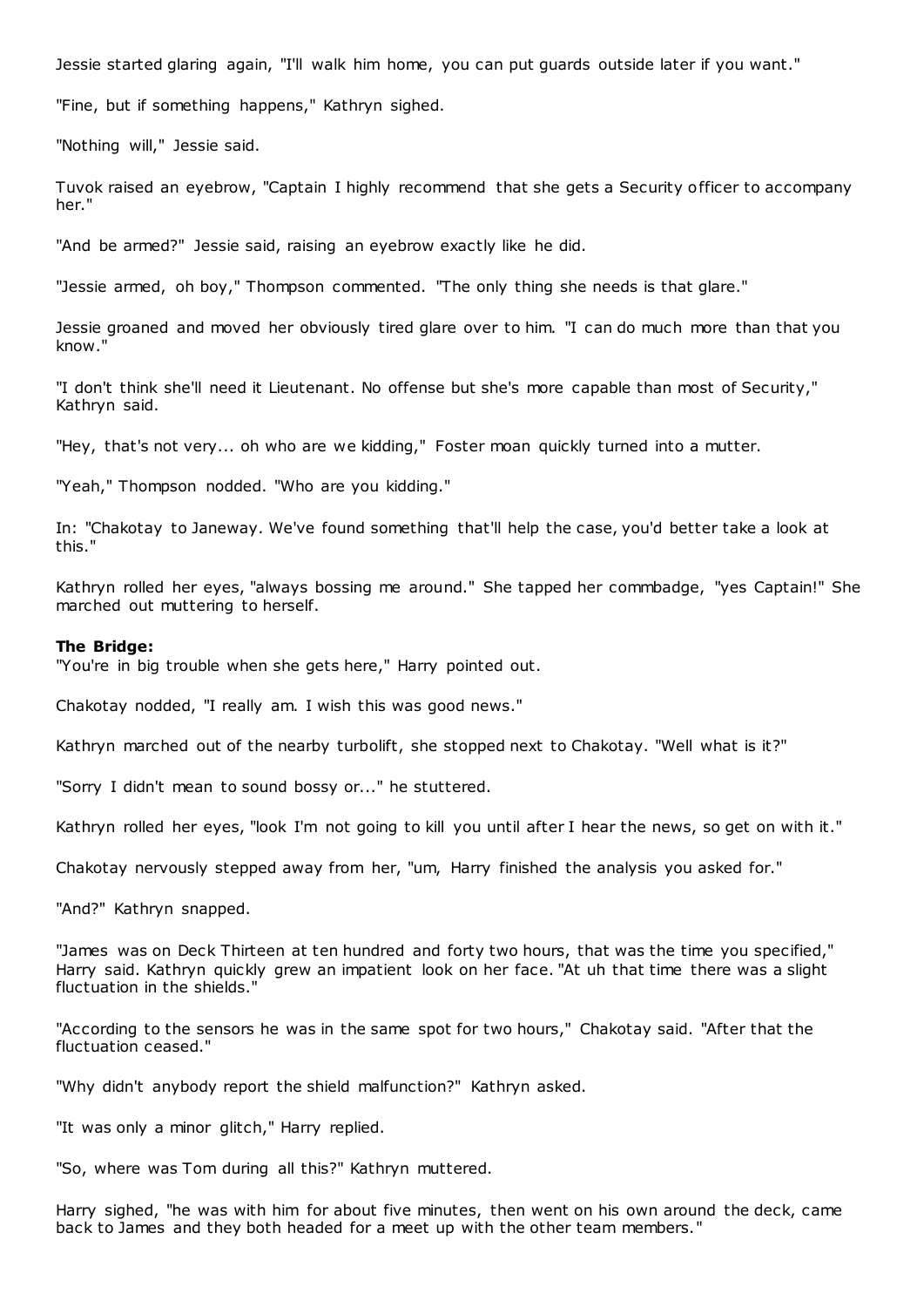"That's the weird part. The sensors say he was in the exact same spot for that long, and Tom wasn't," Chakotay said.

"Obviously James wasn't really there like the sensors say, it would have been a commbadge," Kathryn said.

Harry nodded, "exactly. Question is if he did get taken, how come Tom didn't report it."

Kathryn glared at him, "because he did it."

Chakotay shook his head, "you can't be sure of that. James hates him, he might not have actually saw who did it and his mind put Tom in to fill the blank."

"He was the only one with him," Kathryn said.

"For five minutes out of two hours," Chakotay said.

"Ok fine whatever, you explain why Tom wandered around for one hour, fifty five minutes on his own and didn't report James supposedly standing around all that time," Kathryn said. Chakotay and Harry glanced at each other nervously.

"They probably had a fight and split for a bit, Tom wouldn't have known what he was doing," Harry said.

Chakotay tried not to laugh, "if those two had a fight, the sensors would say that Tom's signal was standing still for two hours while James' wandered."

"I meant a verbal one only," Harry said.

"Yes but we know the memory loss was two hours, the shield fluctuation was two hours and Tom was around for five of those, right at the beginning," Kathryn said.

"Actually about three and a half," Harry muttered.

"Still, that's enough," Kathryn said. "I'm guessing that he did the shooting, removed the commbadge, contacted the vampires and waited until they transported him. He was told to wander around so if he was seen by the other team members, he could claim what Harry suggested and didn't know where James was. Then he came back just in time for him to return, with no memory of the shooting."

"No, Tom wouldn't do that. Why would he be working for vampires?" Harry said.

"That's what I'd like to know. Obviously Tom holds a grudge for all the fights they've had," Kathryn said.

"Yes I know the two have a history of fights and arguments, but that's a bit extreme isn't it?" Chakotay said.

Kathryn shrugged, "yes but it does explain why James chose Tom to attack when the chip made him evil. The chip was activated so he remembered what he did to him."

"No, that's a bit extreme," Harry muttered. "Tom wouldn't even just shoot him, let alone hand him into vampires for experiments."

"I agree," Chakotay quietly said. "It's not in his nature. Also James admitted that Tom's nosiness and badgering during their conversation was what turned him. Well obviously the chip helped with it but..."

"If you think of a better explanation for all the convenient timings and weird behaviour, let me know. Until then, Tom is the main and only suspect," Kathryn muttered. She walked towards her Ready Room.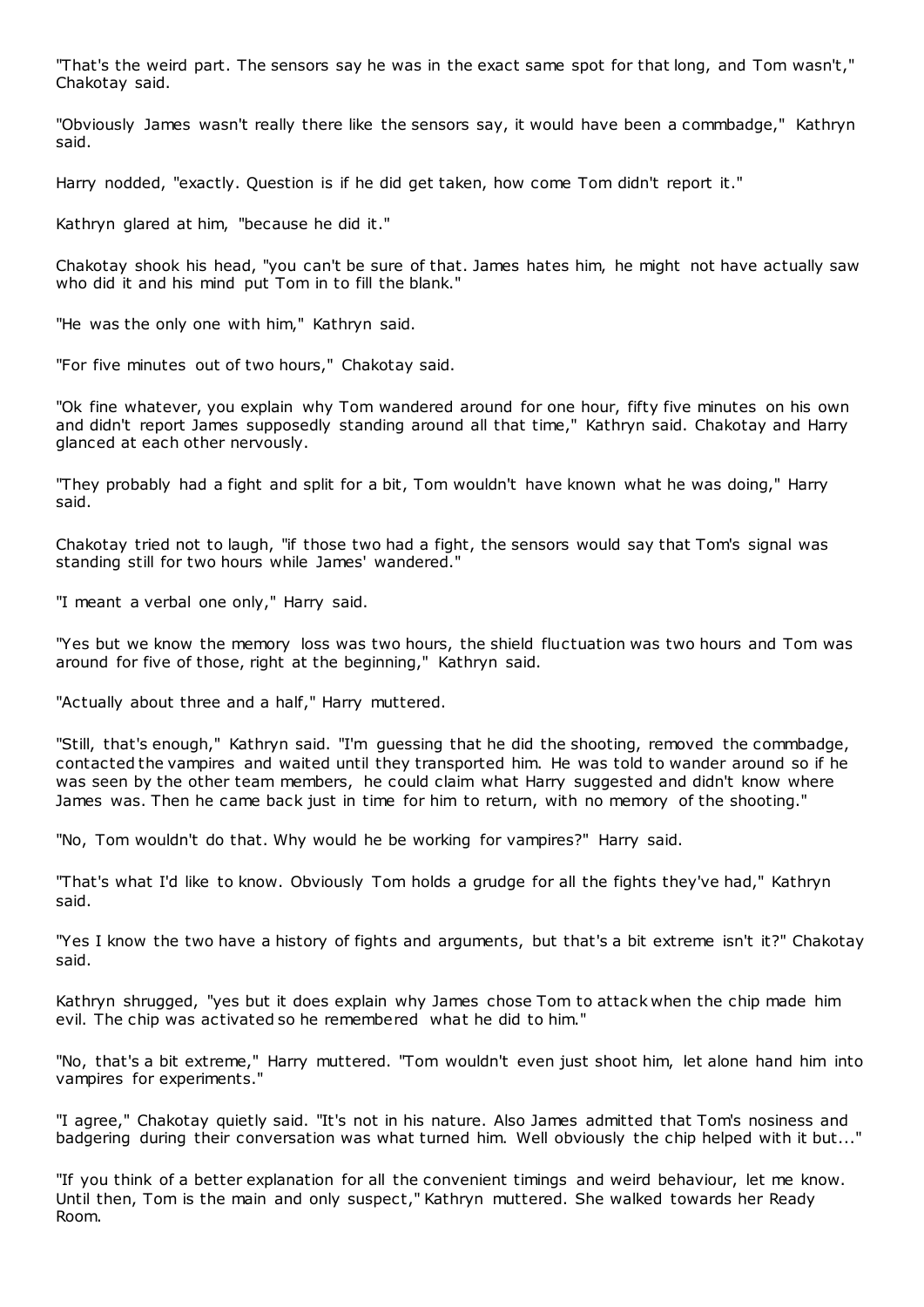Chakotay glanced at Harry, "I take it he never mentioned his activities on Deck Thirteen to you."

"No, nothing really happened down there. Just the usual," Harry said.

"Well I think we should talk to him, see if he remembers walking around on his own for two hours," Chakotay said.

# **Later, Weapons Storage:**

A few Security guys were busy scanning the phaser rifles. Tuvok was holding one like he was waiting. Kathryn walked in, "report."

"I have found evidence of the shooting Mr Taylor claims," Tuvok said. "These rifles in locker one are chosen for Deck Thirteen patrol, not one of them has been fired according to all team's reports at the end of each day. However this one has."

"Can you tell when it was fired?" Kathryn asked.

"Not precisely but I do know it was used at a maximum time of five months ago, minimum two," Tuvok replied.

Kathryn sighed, "who's used it?"

"I'll need to analysis all finger prints on it, but a lot of crewmembers could have since the time of shooting," Tuvok said.

#### **Sickbay:**

The Doctor moved to the main station, Kes and Chakotay were standing there already. "It should tell us whether you're telling the truth or not."

"I shouldn't need it," Tom said, shaking his head as he sat down on the biobed. "I c an't believe him, he tries to kill me at least twice and then accuses me of this. You know he's probably trying to justify trying twice."

The Doctor sighed, "are you quite finished, this'll work better if you answer yes or no questions."

"What are we in the middle ages?" Tom muttered.

"No, he just wants you to stop complaining and just answer questions," Chakotay smiled. The Doctor nodded at him, "ok first question. On April 15th this year, what were you doing on duty?"

"Patrolling with team one on Deck Thirteen," Tom replied.

"Who was on your team?" Chakotay asked.

"Foster, Thompson and of course the accuser," Tom replied.

"Were you together the whole time?" Chakotay asked.

"I'm not sure. A few days we'd split into two groups, different each time," Tom replied.

"Were you ever with James after a split up?" Chakotay asked.

Tom nodded, "yeah I remember, just once. That was probably the day Foster came to duty looking and smelling like he came from the dump."

Kes and the Doctor tried not to laugh, Chakotay managed to keep a straight face. "On that day did you have a fight with him, a disagreement no matter how small?"

"Mainly just throwing insults at each other every now and then," Tom shrugged. "Just the usual."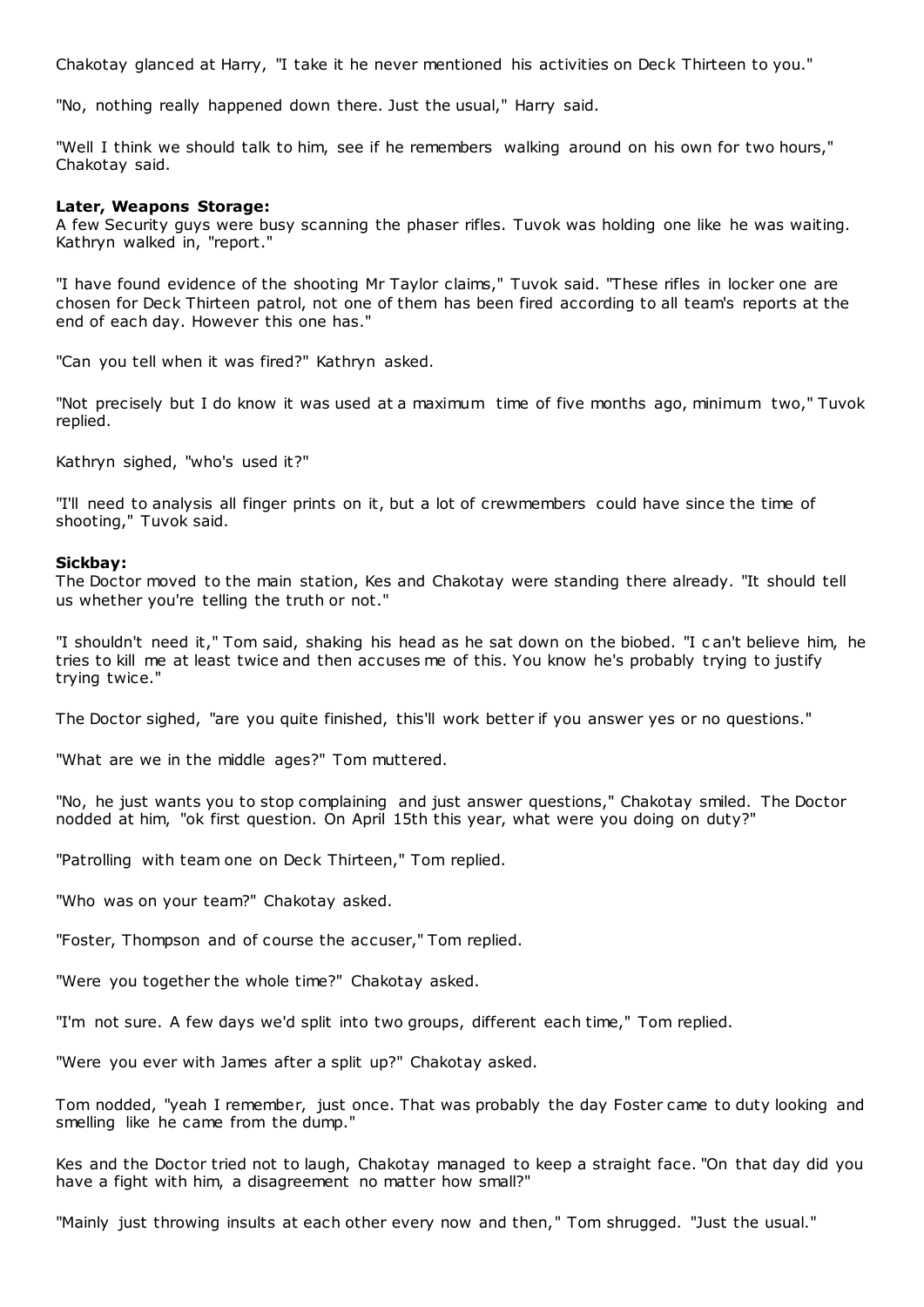"James never hit you," Chakotay questioned.

Tom raised an eyebrow, "that's a million dollar question. I don't think so, but you never know with... no actually. He seemed in a ok mood at first, later he was more upbeat and stuff. I remember Thompson making a comment when we met back up, you know like 'my god you are actually alive, so much for a day worth of rations'."

"All right, how long were you walking together?" Chakotay asked.

"I dunno. It was around tennish when we split up, and we met up with the others for lunch, so about two and a half hours," Tom replied.

"Did you ever split up and went off on your own?" Chakotay asked.

"No way, you never should do that on Deck Thirteen. I was safer with him in a good mood so why would I?" Tom replied.

"You never raised the rifle at him?" Chakotay questioned.

Tom groaned, "no. I'd only do that if he was attacking me. He never did, he was his version of friendly towards me."

"And you never spoke to any vampires around that time?" Chakotay questioned.

"I only tried to fight a few on New Earth before you guys stayed there, and I talked to those annoying kid ones. And then there was that incident just the other day," Tom replied.

"The vampire children was not long after the event in question," Chakotay said. "I think that's everything."

The Doctor sighed, "well interesting."

Kes and Chakotay glanced at him. "What?" Kes questioned.

"He answered all the questions truthfully," the Doctor replied.

Tom sighed in relief, "I told you."

"Ok so did you see anybody else down there during those two hours?" Chakotay asked.

"No, there was just the team," Tom replied. "Can I go back to work now?"

"I don't think the Captain will allow that just yet," Chakotay said.

"I didn't do anything though," Tom said.

Tuvok and Kathryn entered the room, they stopped at the station. Tuvok started to use it while the Doctor stared at him, with an annoyed expression on his face.

"What are you doing?" he asked.

"Running my scans of the rifle through the personnel database," Tuvok replied.

Tom pulled himself off the biobed, "Captain can I go, doc and Chakotay say I'm innocent."

"We're still investigating Mr Paris," Kathryn snapped.

"But the lie detector test proves it, the case is closed whereas I'm concerned," Tom muttered.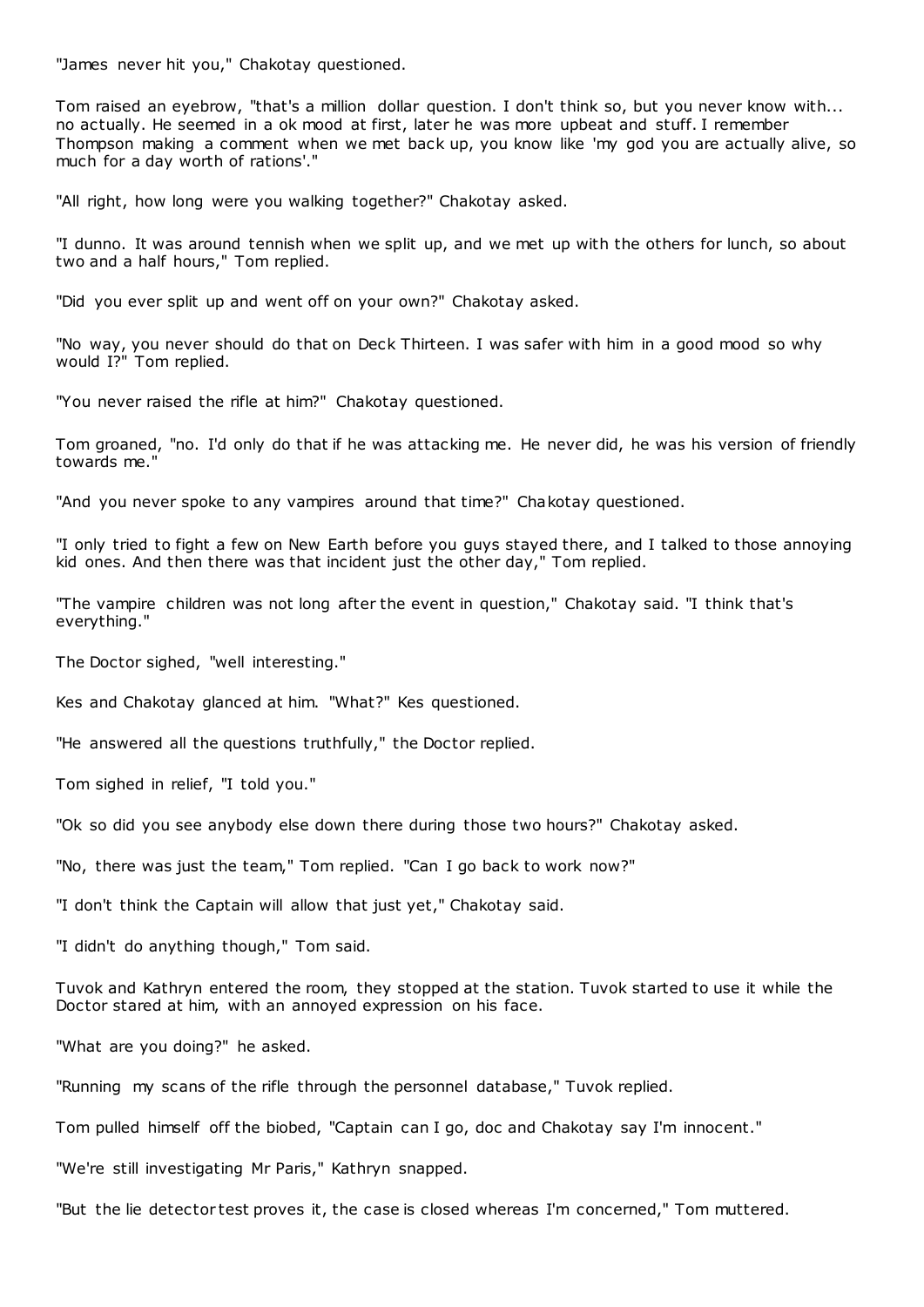Tuvok raised an eyebrow, "I disagree." He straightened up. "Your fingerprints are on the only rifle that's been fired from that locker."

Tom stared at him blankly, "I doubt I'm the only one, it doesn't mean anything."

"You only were on Deck Thirteen duty once during your punishment, and the incident occurred while your team patrolled that deck. Nobody else on your team touched this rifle apart from Taylor," Tuvok said.

"Then he must have shot himself," Tom stuttered in a bewildered voice.

"I doubt that, you're still the number one suspect," Kathryn said.

"How, the lie detector proved that he didn't shoot James, he didn't even have an argument with him," Chakotay said.

Kathryn stared blankly, then raised an eyebrow, "that sounds suspiciously untrue, who's side is the lie detector on?"

Chakotay rolled his eyes and shook his head. He stood next to Kathryn, "I think you're taking this a little too personally."

"Make him take it again, sometimes those things get it wrong," Kathryn said. "I find it hard to believe that James spent all day with Tom and they didn't even argue once."

"Yeah I guess that is weird, but they did insult each other supposedly. Doesn't that count for anything?" Chakotay said.

"No, just take that damn test again," Kathryn snapped.

Tom stepped closer to the station, "look Captain I didn't do it. How come I'm getting treated like a terrorist or a murderer when I'm innocent, while James has tried to kill me twice, murdered people and still gets treated as normal?"

"All we're doing is questioning you, you big baby," Kathryn rambled.

Chakotay took a hold of her arm, "Kathryn take it easy."

"Ok ok fine, but he's in his own quarters for attempted murder," Tom said meekly. "I thought everyone's innocent until proven guilty. He's been proven each time surely."

"Each time was the result of a chip messing with his brain, yeah let's lock him up for life," Kes commented.

The Doctor sighed, "is it just me or is this getting a little too heated?" Everyone glanced at him. "This is getting out of hand. Yes I know turning a fellow crewmember over to the enemy for experimental purposes is a terrible crime, but some of you are ignoring a very accurate lie detector test for some partial evidence."

"He's right. James' memory could have been tainted, the vampires could have shot him. Surely they have no fingerprints right?" Chakotay said. Kathryn frowned at him. "Their prints wouldn't be on record if they did, stop looking at me like that."

Tom still looked bewildered, "but he and I were alone the whole morning. Nobody else could have done it."

"Maybe we should check your memory too, just in case," the Doctor said. He picked up a tricorder, he started to scan him.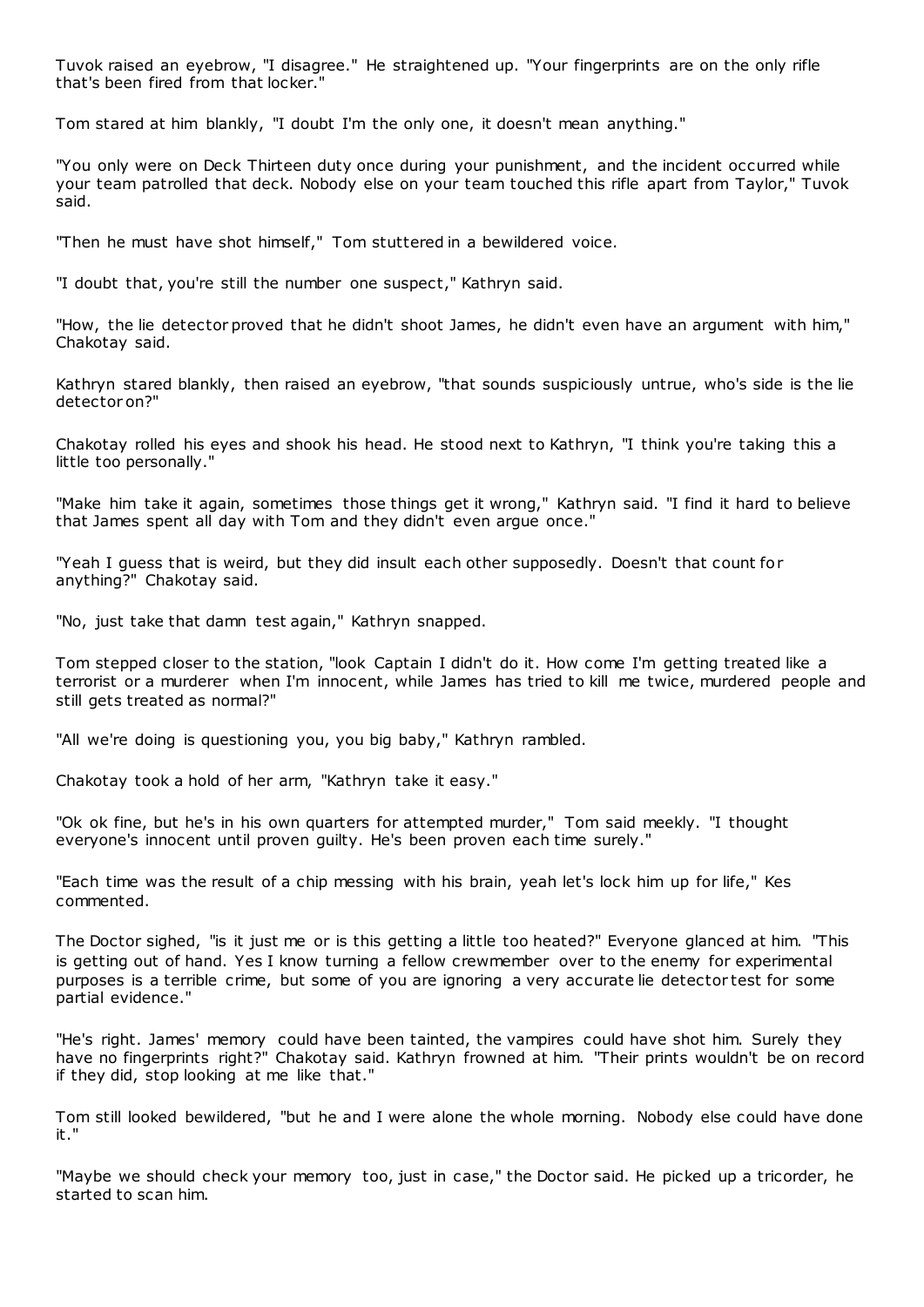Tuvok raised an eyebrow, "as far as I can see there are no extra fingerprints on the rifle, just registered crewmembers. If it were an undead vampire we have to explore other possibilities."

"Such as?" Kathryn questioned.

"They may have tampered with the chip more than we think. They could have made him 'remember' seeing Tom fire when it was somebody else," Tuvok replied.

"And then tampered with the fingerprints, I don't think so," Kathryn said. She snapped her fingers, "I got it. Commander, get Harry and someone else to check the sensors again. These people must have had a ship, I doubt they did it here without somebody noticing."

"Yeah that's totally impossible, it's not as easy as a few dozen vampires setting up a place to live down there," Tom muttered. Kathryn slapped him across the back of the head.

"Quiet you," she snapped.

"He has a point, how can you be so sure?" the Doctor asked.

"Because we had a shield glitch throughout the whole two hours," Kathryn replied. "I'm guessing they didn't want to arouse suspicion with a problem that lasted no longer than a transporter beam. They're very smart, but I'm smarter."

Chakotay groaned, "ok, did someone make a note of Tom's questions?" Kes nodded. "Fine you ask them, I'm getting out of here before I cut my ears off and bash my head in." He walked out.

Kathryn stared after him with a frown on her face, "what?"

"I'll be going too," Tom casually said. He tried to walk passed Kathryn and Tuvok but Kathryn grabbed him, by the ear.

"You do that and I'm locking you up for not co-operating," she hissed.

Tom tried to wiggle free, "ow this is police brutality, I demand a lawyer."

"If you try to leave I'll assume you have something to hide," Kathryn said. She let go of him, and smiled sweetly. This creeped him out to the max. "Do you have something to hide, Thomas?"

"No ma'am," he replied nervously. He sat back down on the biobed.

Kathryn nodded her head, "good. Now I'll do the questioning, doc start up the detector." The Doctor nodded.

## **James/Jessie's Quarters:**

Chakotay was standing at the doorway looking uneasy. James stood a few metres in front of him, while Jessie was sitting on the table nearby.

"Ok I don't get it," James said.

Chakotay shrugged his shoulders, "neither do I. The Captain is taking this very seriously but she's ignoring all evidence in Tom's favour."

Jessie pulled a face, "there shouldn't be any, he's guilty."

"And she's not the only one," Chakotay groaned.

James glanced at Jessie, "Jess, hear him out first."

"But you accused him, why are you sticking up for him?" Jessie asked.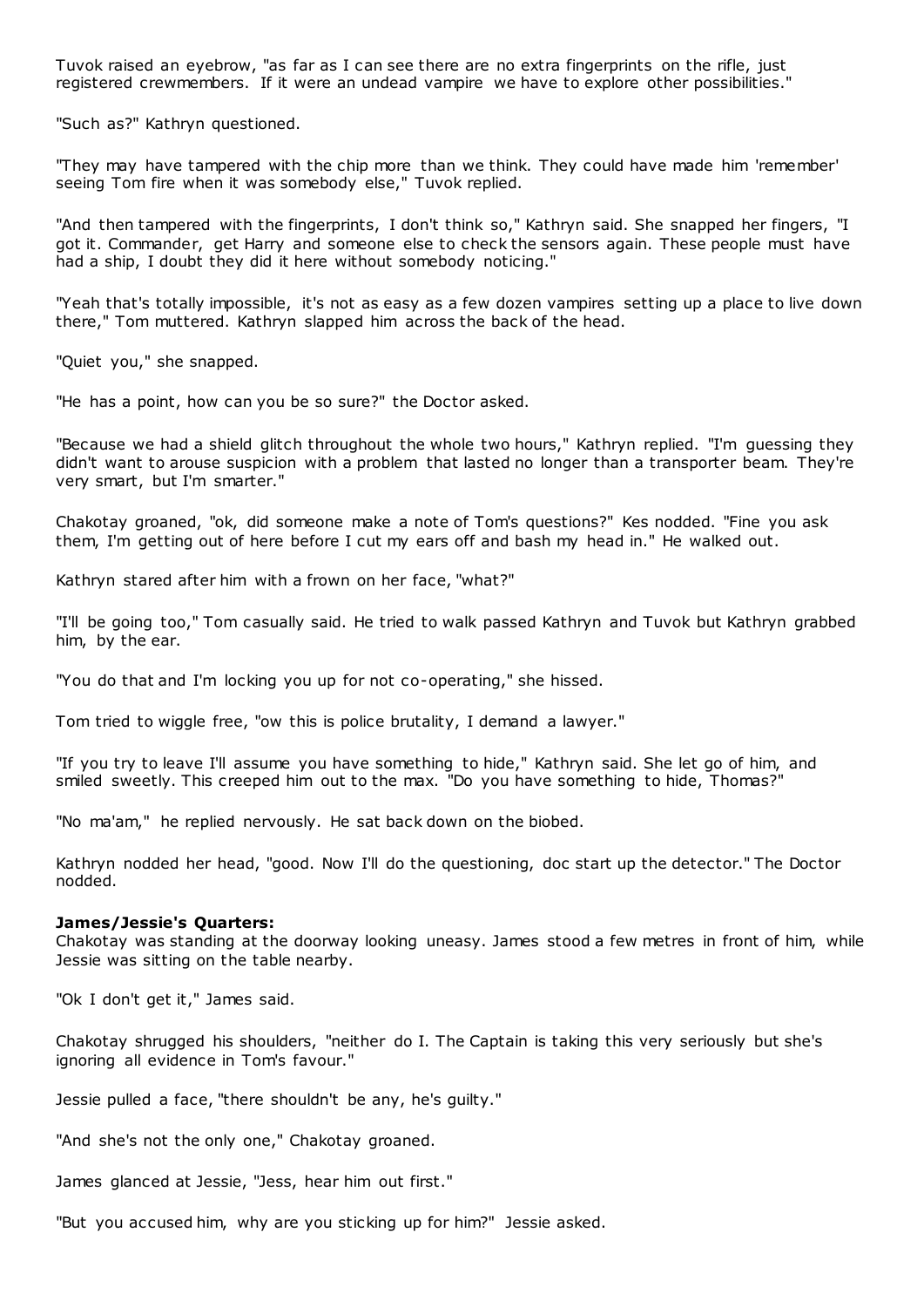"I'm not," James said.

"No, all of us but you and Janeway are keeping an open mind. This c ase began with erratic behaviour, then turned into uncovered traumatic memories that were forcefully repressed. We don't even know for sure that something happened to him at all," Chakotay said.

"Something did though, you're ignoring evidence yourself," Jessie muttered.

"Ok do you want to hear the rest or not?" Chakotay asked. Jessie just shrugged her shoulders. "Harry and B'Elanna are checking old outward sensors to look for a ship. The Captain is doing another lie detector test. The Doctor wants to check Tom's memory for tampering. Kes will be looking at older scans of you to look for evidence of these experiments. They were probably healed enough to fool a basic scan but she knows what to look for."

"What do you think though? Is this real or.." James questioned.

"It looks like you were taken yes. We found that a commbadge was left behind on Thirteen for the two hours, and of course the chip shows a lot of signs of tampering. I just don't think Tom had anything to do with it," Chakotay replied.

"I take it you think he lost his memory too," Jessie questioned. "And that the vampires came for James themselves."

"That's the most likely option. Tom's prints are on the rifle as he carried it, it was fired with no report to back up why, that's the biggest mystery at the moment," Chakotay replied. "Also James' prints were on it, but I'm sure there's been plenty of visits to Thirteen for him."

"That was probably the rifle I picked up earlier which made me um, freak. I can't explain it," James muttered.

"You mean the one you took with you today?" Chakotay questioned. "That would make sense. Anyway I'd better get back to the bridge. The Captain will probably be back now with more of her theories." He turned to leave.

"Good luck then," Jessie said.

"Hmm yeah, I'll need it," Chakotay sighed. He walked out.

James sighed as he sat down on the sofa. Jessie walked half way around the table, folding her arms. "What?"

"I guess a part of me wanted this whole thing to be just my imagination," James replied. "What a really stupid thing to say."

"I don't think it is," Jessie said. "I was hoping it was too. I'll tell you what, I'll go and give Tom a smack for you now." She turned to leave.

"No," James quickly said, stopping her in her tracks. "I might have just imagined it was him, there's not enough proof it was. Besides, it's not worth it."

Jessie turned back with her eyes wide. "Not worth it? James somebody on this ship turned you over to vampires of all people, and they experimented on you. I expected you to be a lot more pissed than this."

"There's no need to be," James muttered.

Jessie walked over to sit down next to him, "ok if you're not angry, then what are you?"

James lightly shrugged, "I don't know, nothing. They treated me like an object, a thing, like I was a weapon they needed to diffuse or destroy. If I feel nothing then it must be true."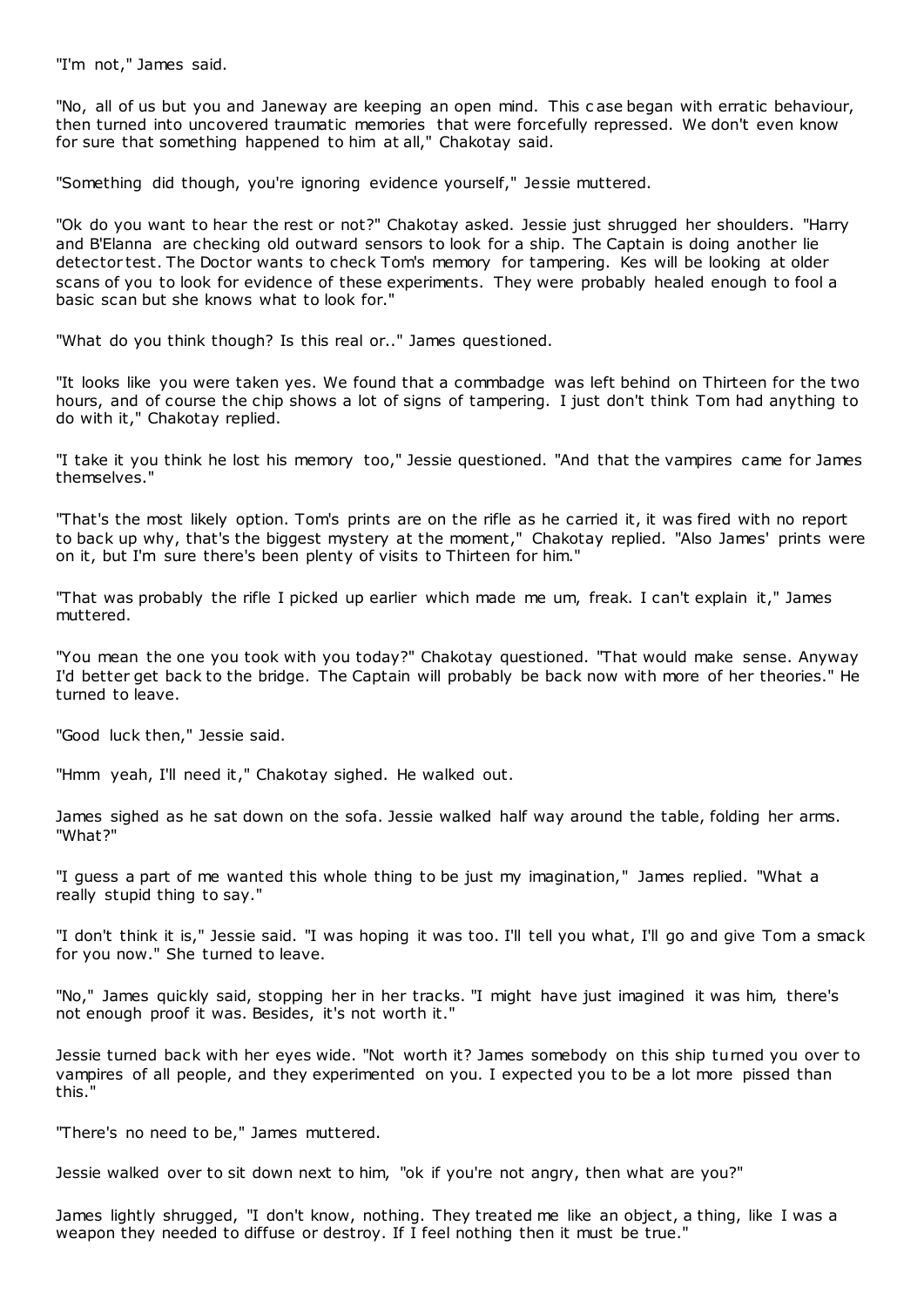"You probably don't know what to make of it all," Jessie said. "You're the only one, except those asses that did this to you, that thinks like that."

"No," James shook his head and glanced at her. "Everyone does, just you.. you're the only one who treats me like a real person. I guess Janeway counts too oddly enough. Everyone else, they've got it right."

"Look these guys did things to you, you were obviously terrified through it all. Why else did you act the way you did when the doc tried to scan you. Would a weapon or a tricorder be scared?" Jessie questioned.

"No, you don't understand Jess," James muttered.

"I really do. You have a good right to feel this way, but it doesn't mean that it's how it is," Jessie said. She reached out for his hand, "I know better than anyone that you're more than just some weapon against supernatural stuff. You're a person, and a great one at that."

"Sorry, I just don't feel it," James said.

"Then you must think of me pretty badly," Jessie said.

James looked confused, "what, no I don't."

"Well I used to. Ten years ago I thought there was something wrong with me. All the other girls were getting crushes, and I was getting nothing. Then one night I fell for my best friend," Jessie said. "If you're not a person then obviously there is something wrong with me."

"No there's not," James said.

"Come on James, there is. There's only been you, whereas you got a crush on lots of girls in the early years of Comprehensive. It seems like you're more normal than me," Jessie said.

"That was just you know, typical teenage hormones or whatever they're called. All of those girls had annoying, slutty and or rude personalities and each crush lasted about five minutes or something," James muttered. "As far as I'm concerned you were the only real crush, the only one that mattered. They all had looks, mostly average but that was it. You were always the prettiest, but you had everything else."

Jessie smiled and moved closer, "I still don't see a tool or an object in front of me. If I didn't know any better, I'd say you were a romantic ."

"A hopeless one maybe," James said. "I was just saying."

"I know," Jessie said, reaching out her hand to stroke the side of his face. He closed his eyes, and smiled a little. "See, would a thing react like that?" She placed another hand against his chest. Then she kissed him lightly on the lips. "And I doubt a weapon has a heart that beats faster when kissed, or goes a little red in the cheeks."

"I'm not blushing," James muttered, looking worried. "Right?"

"Just a little, I said that you know," Jessie said with a little grin.

"Well I may not be a thing, but I'm still a weapon in a lot of ways," James said.

"You still have a mind of your own though. Now that the memory is unrepressed that chip shouldn't harm you, well at least in the way it did before," Jessie said.

"That's comforting," James said.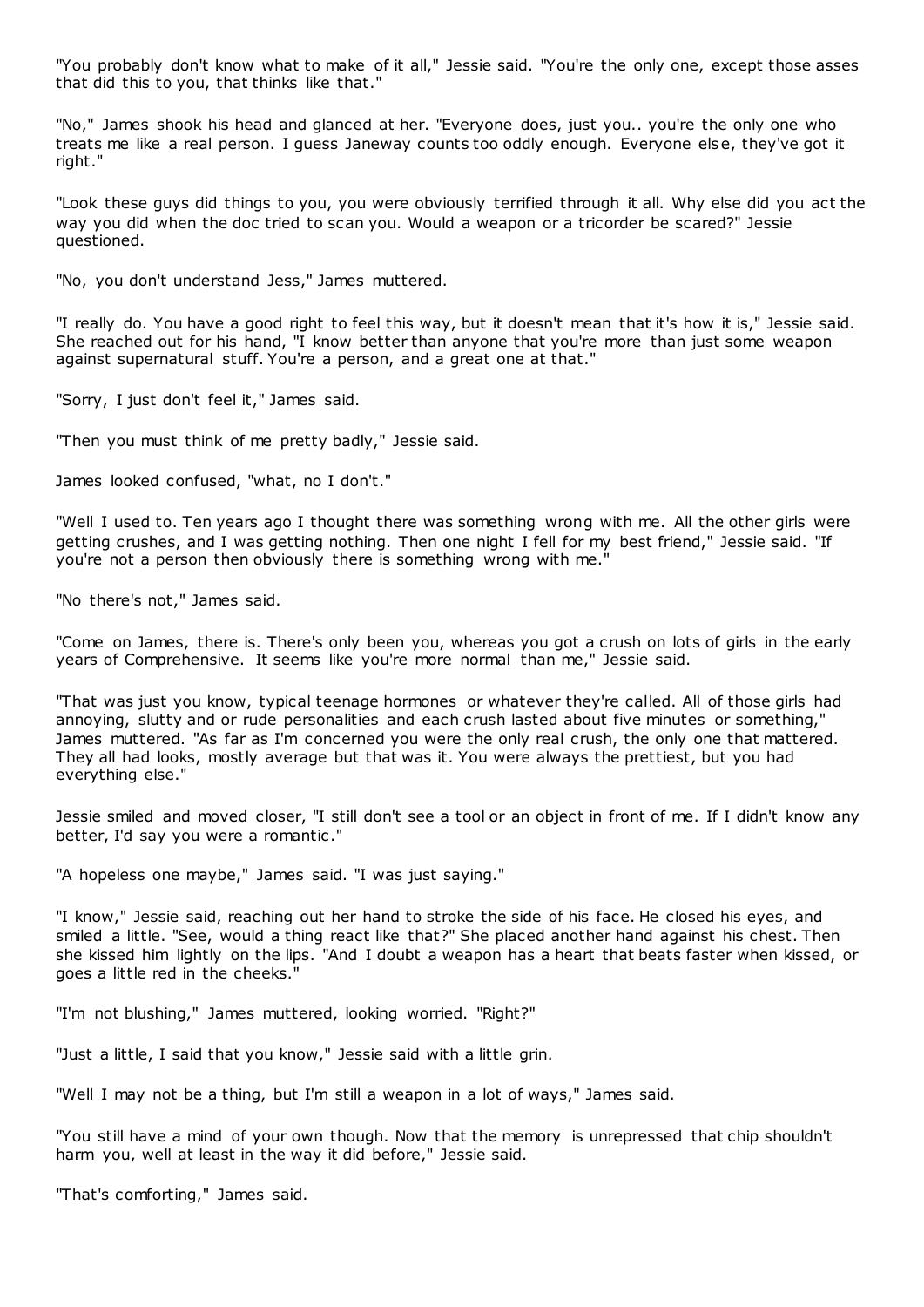Jessie smiled meekly, "sorry, but I know what is." She moved her hand from his chest to his shoulder, pulling him a little closer. Her other hand went around to his back. He put his own arms around her. He frowned as he rested his chin on her shoulders.

"Jess?" he said.

A relaxed little, "mmm," was all he got.

"Why is your bags hiding underneath a blanket, beside the sofa?" James asked.

"Oh yeah, didn't I mention it?" Jessie said, pulling away from him. "Yeah uh, I moved out of Danny's again."

"Should I even bother asking why?" James questioned.

Jessie meekly raised both of her shoulders, "sorry, I didn't really have a chance to mention this before."

"No it's all right, I'm glad you're moving back in," James said. "If you want you can stay in my room and..."

"Oh you read my mind," Jessie smiled.

James raised an eyebrow, "ok you were a little too willing. You mustn't have figured out that I was going to say that I will stay in yours or sleep on the sofa."

Jessie's smile quickly faded away, "no you don't have to do that."

"You do remember the reason why you moved out, don't you?" James questioned.

"Yeah, I was freaked out but I'm not now. I'm still a bit awry about going in there, but it'll pass. If you don't want to share a bed with me I understand, I'll have the sofa," Jessie said.

"To hell you are. Sleeping on this sofa is worse than a biobed, and believe me those are horribly uncomfortable," James grumbled. "I'm not having the mother of my child sleeping on this thing."

"Well then I guess we have a problem," Jessie said, smiling smugly. "It's either I sleep on the sofa, or I'm with you."

"No, I said I'd stay on the sofa or in your room," James said.

"We can't both share the sofa. And you know as well as I do that if I can't go in my room, you won't be able to just yet either," Jessie said.

James sighed, "no you're right. I'll just wait until you're asleep, then go to the sofa."

Jessie narrowed her eyes, "you'd better not. You've been through an awful lot, you need to rest in a comfortable bed, not this thing."

"I guess we're never going to settle this are we," James sighed.

Jessie smiled and shook her head, "no. We're going to have to share a bed again sooner rather than later, I'd rather it was sooner. Don't you?"

"Yeah I do," James replied.

"Well, we both may as well call it a night," Jessie sighed, standing up. She held out a hand, "are you coming?" James took a hold of it then stood up too. They both headed into one of the rooms.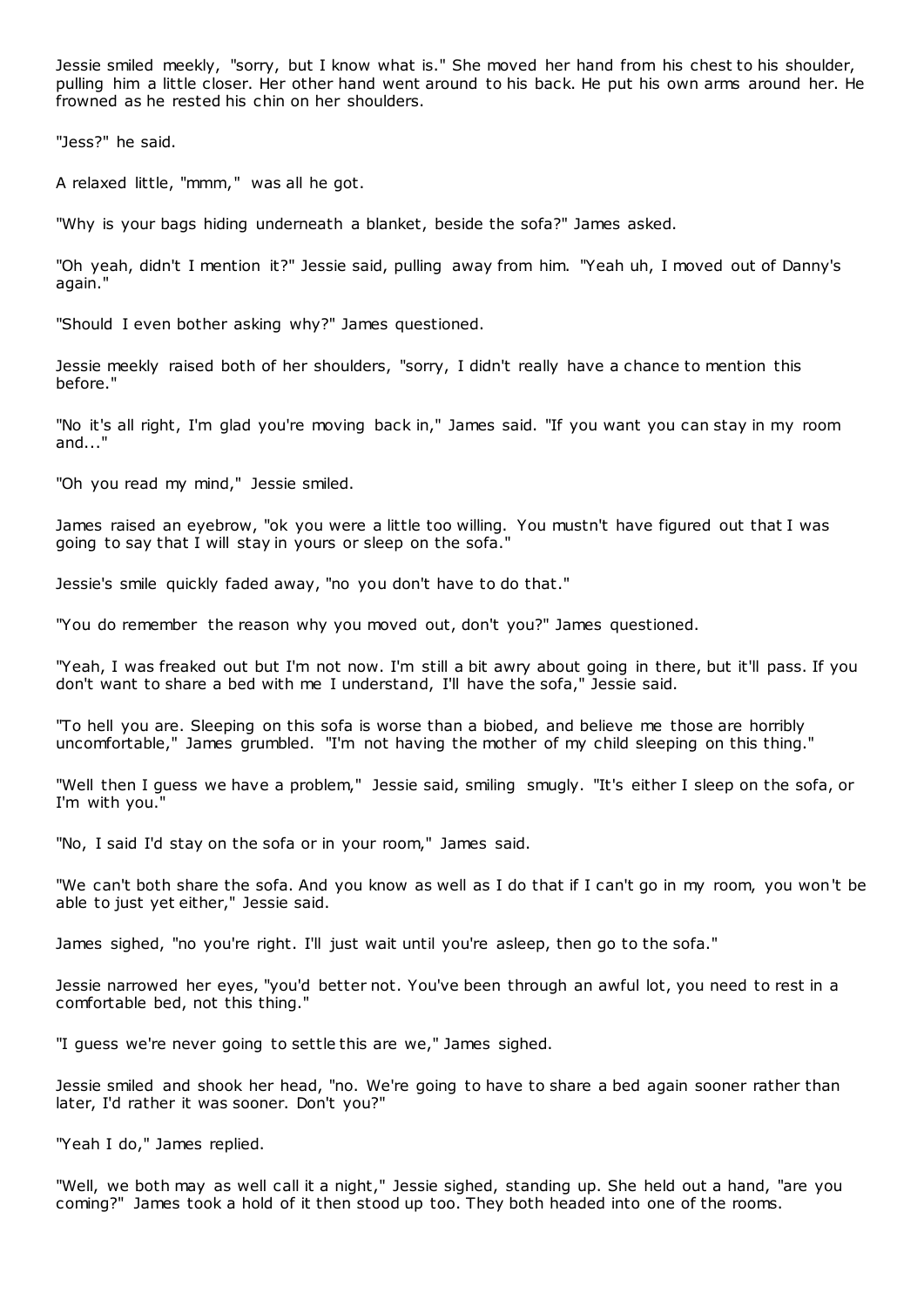# **The next morning The Bridge:**

Kathryn sat in her chair, muttering angrily to a cup of coffee she cradled in her hands. Harry's voice soon got her attention, "Captain?"

She looked up, "it better be important."

"It is, very," Harry muttered.

"Well?" Kathryn said.

"We've found something in the outward scans," B'Elanna said. "There's signs of a cloak off our starboard bow."

"Good, so there was a ship. I knew it," Kathryn said.

B'Elanna rolled her eyes, "I said there's signs of a cloak."

Kathryn climbed out of her chair, "you mean now?"

"Yes," B'Elanna groaned.

"Oh well that's a different matter. Tactical raise shields," Kathryn ordered.

The ensign there looked confused, "they're already raised."

Kathryn pretended to ignore him, she marched over to Opps. "Are you saying that you've been monitoring current outward scans all this time."

"No, we found the same exact readings from the old scans," B'Elanna muttered.

"It appears Captain that whoever kidnapped James is back," Harry said, trying to sound dramatic .

"Eugh," Kathryn groaned, slamming her hand on the console. "Stop confusing me! Is there a cloaked ship outside right now, or was it out there when James was taken?"

"Both, did I not mention that?" B'Elanna replied. The look on Kathryn's face was answer, she just shook her head. "Ookay sorry."

"Ok that's it, ready all torpedo's," Kathryn muttered as she turned to face the viewscreen. "Open a channel."

# **Meanwhile:**

Jessie opened her eyes wide, she had a brief glance at her surroundings before climbing out of bed. Slowly she made her way to the door, it opened for her, she stepped into the living area. At the other side of the room stood a Security member.

"What the? What do you think you're doing in here?" she snapped, marching into the centre of the room.

Another crewmember walked up behind her while the first one smiled smugly. "So this is the witch, she's cute but I don't think she's really worth it. Do you?"

Jessie narrowed her eyes, "don't call me a witch. Wait, who were you talking to?" The crewmember behind her quickly grabbed her, one hand went over her mouth, the other arm went around her waist.

"Is this really necessary?" he asked.

"Of course, I have one more weapon to test. Can't let it go to waste," crewmember one replied.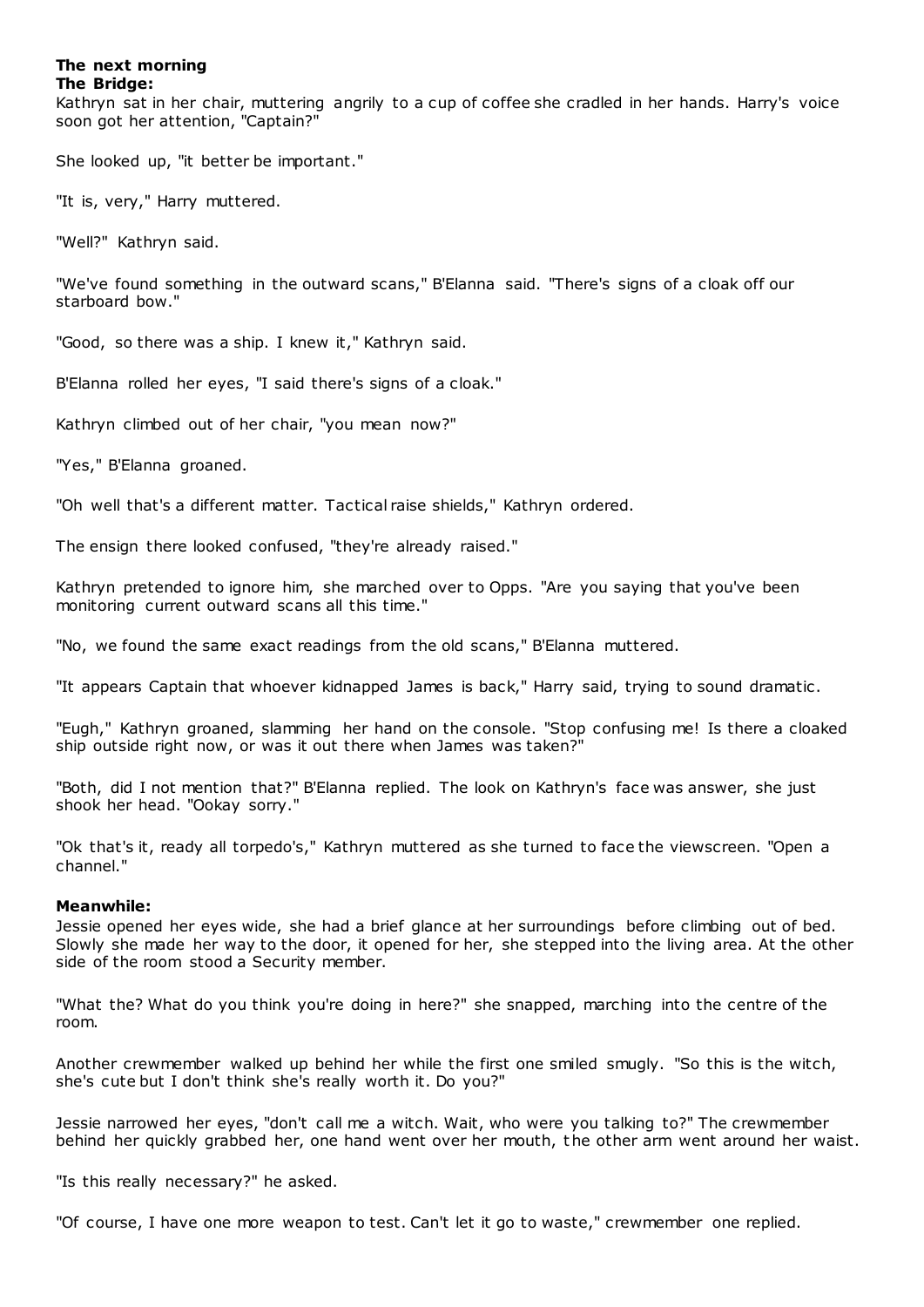Jessie struggled against the second crewmember's hold on her. She tried to yell out but it was all muffled, it was still pretty loud though.

In the next room James sat up, he looked to his side then quickly got out of the bed. He didn't waste anymore time getting to the door. As it opened he only saw Jessie and the man holding her.

"Ow, she bloody bit me," he grumbled. He had instinctively moved his hand away from Jessie's mouth.

"You freaks, you were the guys who did all that stuff to James!" she yelled at the other guy.

"So? What are you going to do about it?" the first crewmember sneered.

Jessie elbowed the other guy in the ribs, this made him back off. She quickly turned around and threw a punch at him. He fell to the ground unconscious.

"Oh I see. If you want something done right, you have to do it yourself," the first crewmember muttered.

"Just try it," Jessie grumbled.

James stood by her side looking a little bewildered, "what's going on?"

"These are the guys who did the experiments on you," Jessie replied.

"No they're not, they look nothing like them," James muttered.

Jessie looked confused, "but that one said..." She stumbled back a little, her eyes closed. James put an arm around her to steady her. When she opened her eyes she smiled evilly, she looked directly at him. "Thanks honey." She pushed him away from her.

"Jessie? What are you..." James stuttered.

Jessie knelt down next to the unconscious crewmember, "I'm disappointed that you haven't figured it out yet." She reached for the guy's pocket, she pulled out a phaser. As she stood back up, it was pointed in his direction.

The other crewmember walked over looking a little dazed, "why did you swap, it's really..."

"It wasn't Tom that shot me was it, it was one of you two," James muttered.

"Yeah that reminds me, we really need to clean up the mess you made today. It won't do at all," Jessie said, smiling sweetly.

The first crewmember stared at him in disgust, "you're enjoying that a little too much."

"I'll ignore that. This does give me an idea though," Jessie said. She tilted her head to the left side, "time to go sweetie." She fired the phaser but James quickly ducked.

#### **The Bridge:**

"Captain, there's phaser discharges," Harry said.

"What, where?" Kathryn questioned.

In: "Sickbay to Bridge."

"Ugh, no time now Doctor!" Kathryn snapped.

In: "But I have more evidence on Tom's behalf, his memory was tampered with too."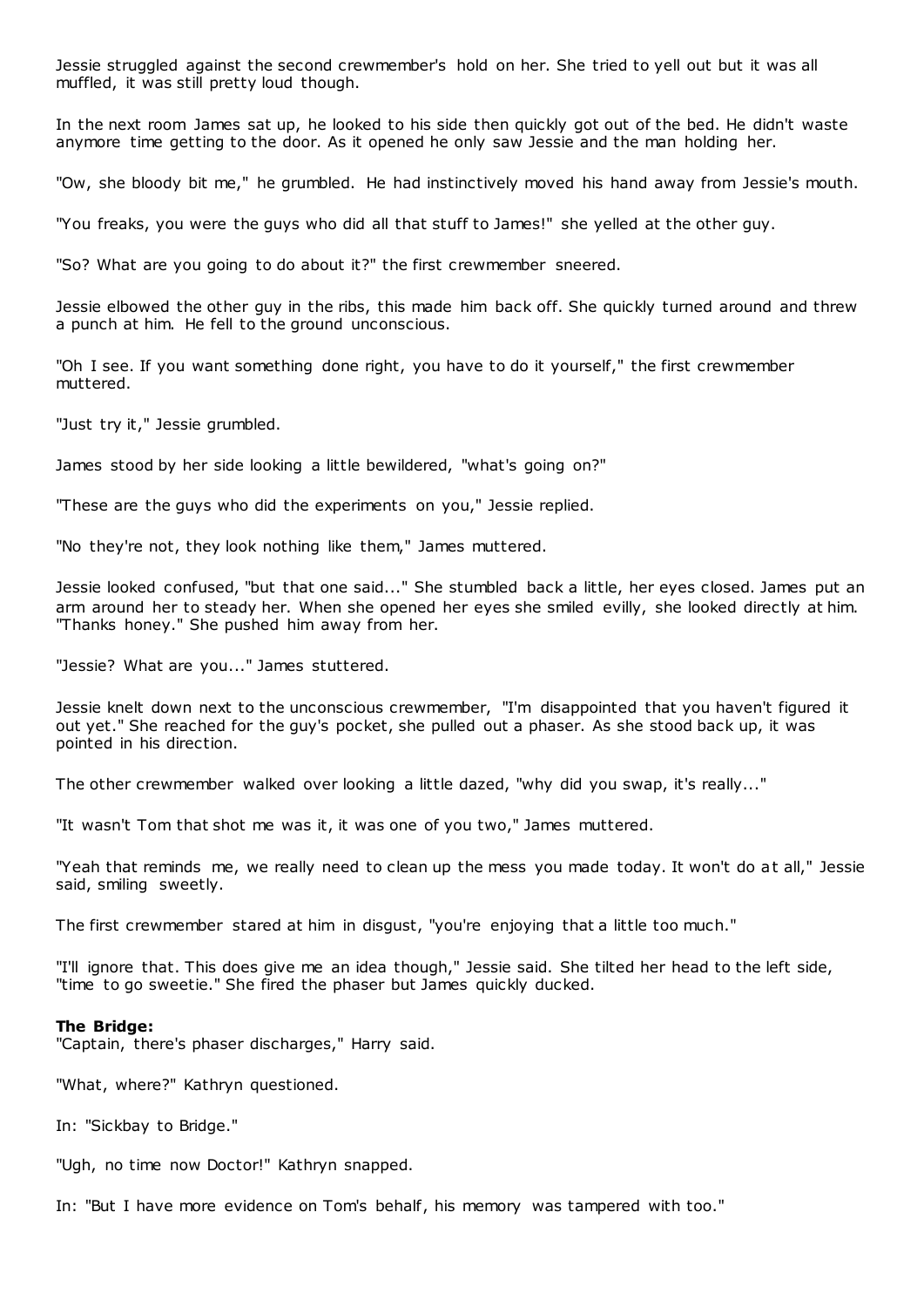"Boo hoo, he probably did it to himself," Kathryn grumbled. "Harry!"

"Captain you have to calm down," Chakotay gently said.

"The shields are fluctuating," Harry said nervously. He looked up from his station, "like they did months ago."

Kathryn's glare intensified as she turned to face the viewscreen. "That's it, keep hailing them.. Tactical get ready to fire."

Chakotay quickly jumped to his feet and rushed over to her side, "Kathryn be careful, you don't know what their defences are."

Steam started to come out of her ears, "fine, keep badgering them with hails though."

"Yes ma'am," Harry stuttered.

#### **James/Jessie's Quarters:**

Jessie and the two crewmembers were lying on the ground, all unconscious. Jessie opened her eyes with a groan, "what the?" She quickly sat up, "oh god." The two crewmembers started to wake up too.

"Why are we in here?" one of them groaned.

Jessie quickly got onto her feet, "crap, where is he?" She spotted a commbadge lying on the ground next to the door. "No, they couldn't have."

"Uh Jessie, what's going on?" crewmember two asked.

"Those vampires, they can possess people. I knocked one of you unconscious and then," Jessie muttered to herself. Her face turned a little pale, "ohno." She picked up the commbadge and then ran out of the door.

"She hit me? That explains this bruise," crewmember two said. He tried to stand up but his achy ribs wouldn't let him, "oh and that. The vamp part explains the bite on my hand."

Crewmember one rolled his eyes, "imbecile, she said possession."

Jessie rushed back into the room, "don't touch anything!" She again left the room. Moments later she stepped back in, "I neatly organise all my clothes so if you rummage through, I'll know about it." She stepped back out. The two crewmembers glanced at each other.

#### **The Bridge:**

"Um ma'am, the commbadge signal is moving. It's in the turbolift," Harry said. "Maybe they took someone else this time."

Kathryn tried not to look relieved, "check all commbadges, see if any of them are suspiciously still."

"That'll take forever to do," Harry muttered.

Kathryn rolled her eyes, "you know, I'm really close to demoting you to crewman."

Jessie rushed out of the turbolift next to Harry, "guys, we have a problem."

"Tell us something we don't know," Chakotay sighed. "We've already passed the 300kb mark."

"Those vampires possessed the Security outside our door, they took him again," Jessie said.

"So how is James' commbadge moving around?" Chakotay questioned.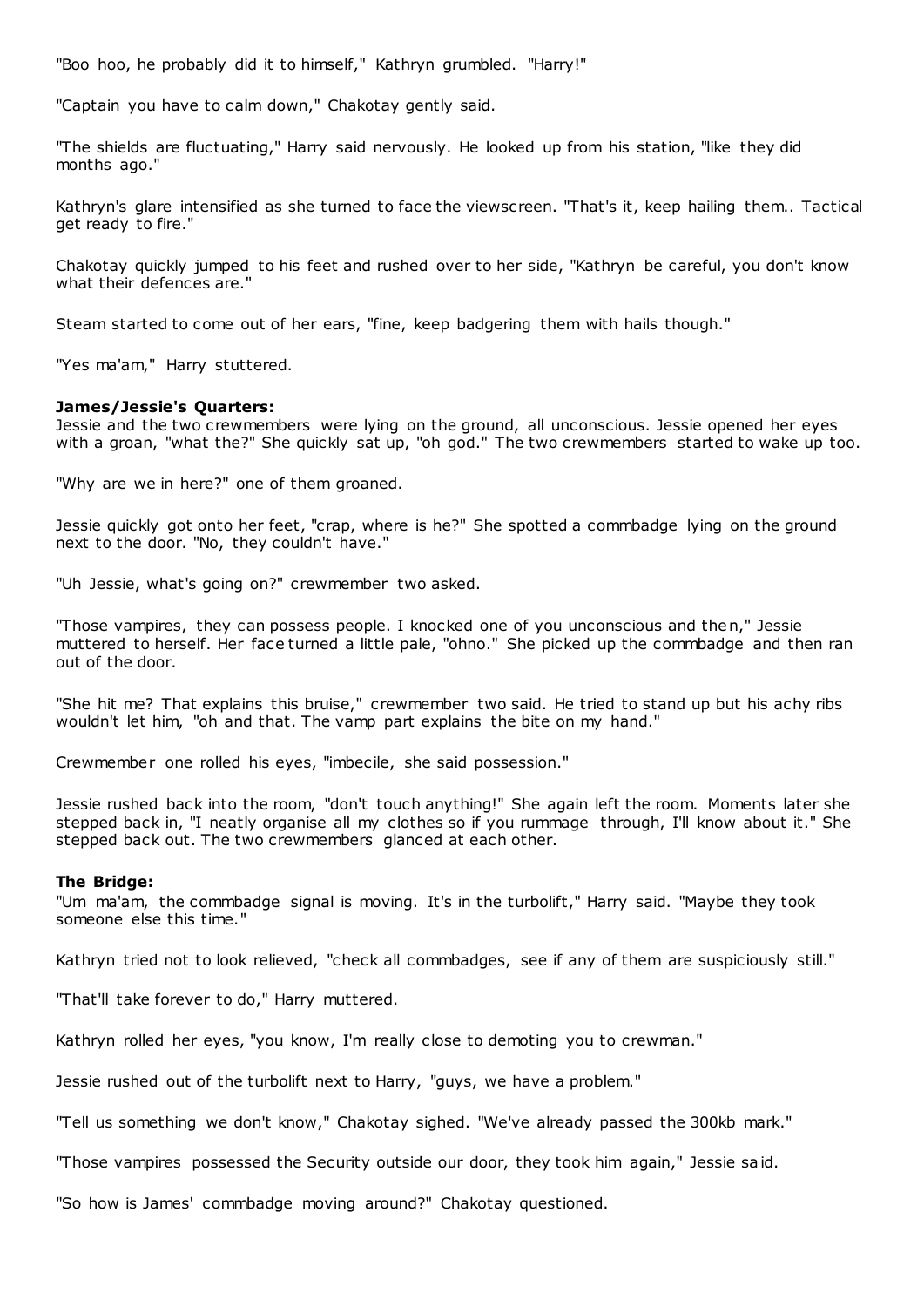Jessie opened her hand to reveal the commbadge sitting on her palm, "that's why."

"Harry can you detect any human lifesigns on that ship?" Kathryn asked.

Harry shook his head, "I can't get through their shields. Whoever they are, they seem to have a more advanced ship than ours."

Kathryn growled, "Chakotay, sort out his pip."

"I'll keep trying," Harry blurted out.

## **The alien ship:**

The two vampires were discussing something beside one of the stations. James was again lying on a restraining bed surrounded by stations and medical equipment. He had his fists clenched and was trying to break free, the two guys walked over to him.

"I doubt you can get free, he injected you with a muscle relaxer drug," the younger guy said.

"Why are you doing this?" James asked.

"I think it's obvious," the older man said.

"No it isn't, I thought you'd rather kill me," James said.

"Actually I would, but it is more fun to put you through a lot of pain," the older man sneered.

"But why? I haven't done anything to you. Unless being alive counts as a reason," James questioned.

"It is for you," the older man grumbled. He picked up the needle, "you have no idea how you affect everything around you. At least other freaks like you understand that they're different, you on the other hand try to be normal, not caring how it affects everything." He pressed the button on the needle, then brought it closer to James' head.

"Ok I don't get how me being different affects vampires, I thought..." James muttered while eyeing the needle fearfully.

The older man's eyes turned fiery, he slammed the needle down onto the nearby table. "We are not vampires!"

"Boss, calm down, everyone makes that mistake," the younger man calmly said. He turned to James, "yes we look like them but we're not, it did make it easier for them to breed on our homeworld though."

"So that's why you're mad at me, I didn't help you," James said.

"Oh you helped loads," the older man sarcastically snapped. "We were doing fine until Voyager came along." He grabbed the needle again, "it's futile explaining this to you, we're wiping your memory after this." He pushed the needle into the side of James' head roughly, all he could do was cringe and tighten his fists. "And everything else as well."

The younger man sighed, "you're there."

"Good," the older man grumbled. He pulled the needle back out.

"Voyager has never seen your race before, what are you talking about?" James questioned weakly.

The older man groaned as one of the stations beeped, "I'll be right back, those idiots won't stop hailing."

"You shouldn't answer them, it'll change everything," the younger man whispered.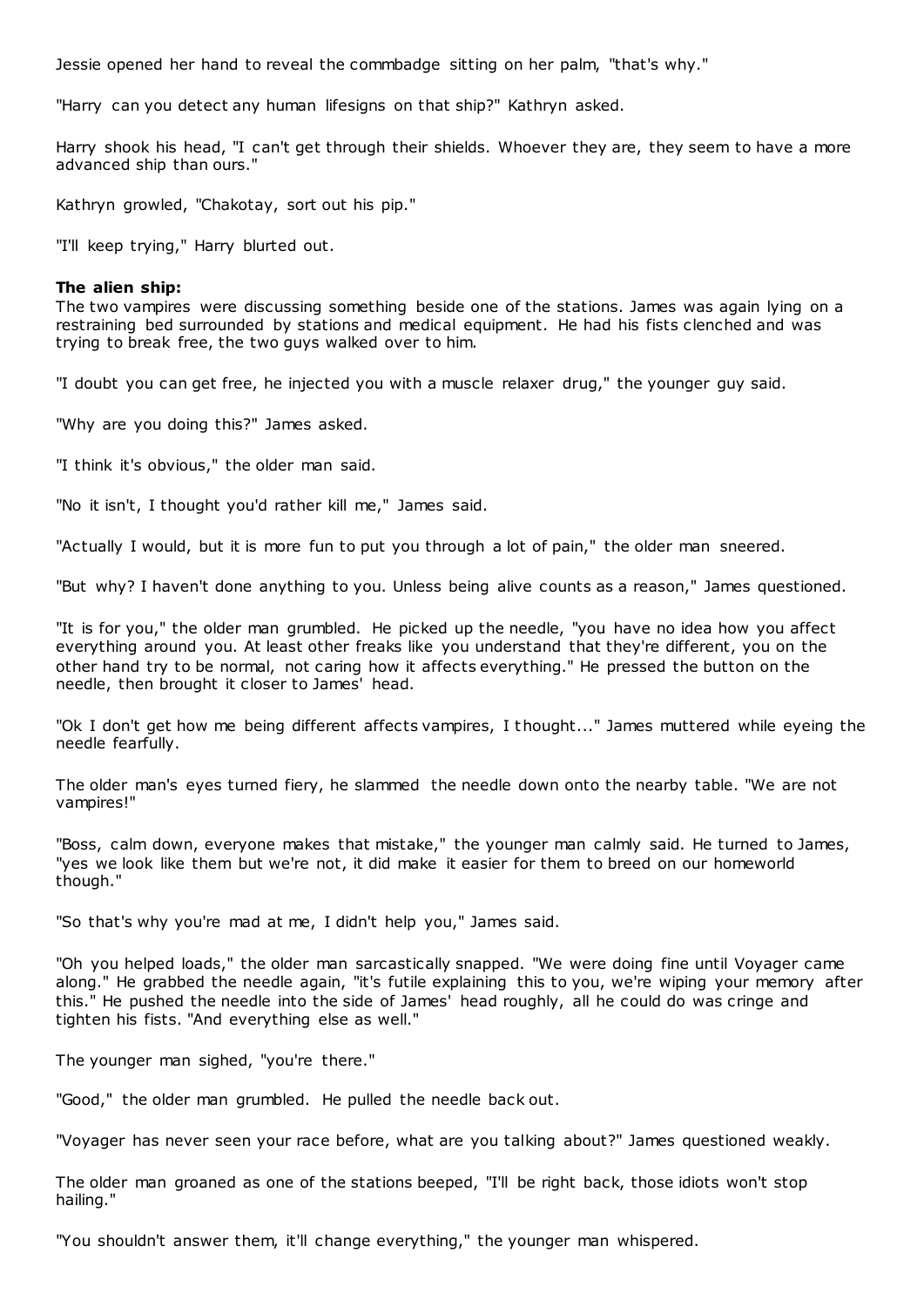"Well why don't you talk to them, maybe you'll have better restraints for the fools than I do," the older man muttered.

The younger man nodded, "I'll try." He stepped out of the room.

"Now then, what should I make you see this time," the older man said with a devilish smile on his face.

"You can't trick me this time, I'll know it's not real," James said.

"We'll see about that," the older man said.

### **Voyager:**

Kathryn was close to breaking point; her shoulders were slumped, the expression on her face could have scared away a shark, and the room was filling up with smoke coming from her ears. "Return my crewmember, immediately!"

The man on the screen looked very nervous, "I'm sorry, but it is imperative that we finish what we started with him."

"You're going to have to give us a better explanation than that!" Kathryn growled.

"I don't care what he says. I want him sent back right now or there's going to be hell to pay," Jessie grumbled.

"He will be sent back soon, I just hope that my partner will keep his temper or who knows what'll happen," the man said.

"I don't believe this, I know vampires and Slayers are natural born enemies but what has James done to deserve this?" Jessie muttered.

"I can't say. At this moment he hasn't done anything, but he will," the man said. "And we only look like vampires by the way."

Kathryn groaned, "ohno, not time stuff. I've got a big enough headache as it is."

"So you're saying you two are punishing him for something he's going to do?" Chakotay questioned.

"Yes but it isn't as simple as that," the man replied. "I can't explain further, talking to you now is already a violation of the rules.."

"But isn't coming back in time to kidnap someone and perform experiments a violation?" Chakotay questioned.

"We have no choice, I'm sorry," the man said. The screen turned back to normal view.

### **The alien ship:**

"What are you saying?" James said quietly.

The older man shook his head, "I'm saying that your future offspring is a psychotic murderer." He picked up a strange looking device that looked like a hypospray. "I have a good mind to kill you right now, prevent it from happening but that would cause a paradox."

"It wouldn't though, besides I don't believe you," James muttered.

"Why not? A lot of kids turn out like their parents," the older man grumbled. He pressed the device into his arm, a searing pain went through his entire arm and started making it's way up to his neck. "Of course I'll never know with my children, cos your son slaughtered them all!" he screamed at him as he threw away the device. James turned his head away from him.

The younger man ran back in, "Marty, you have to stay calm."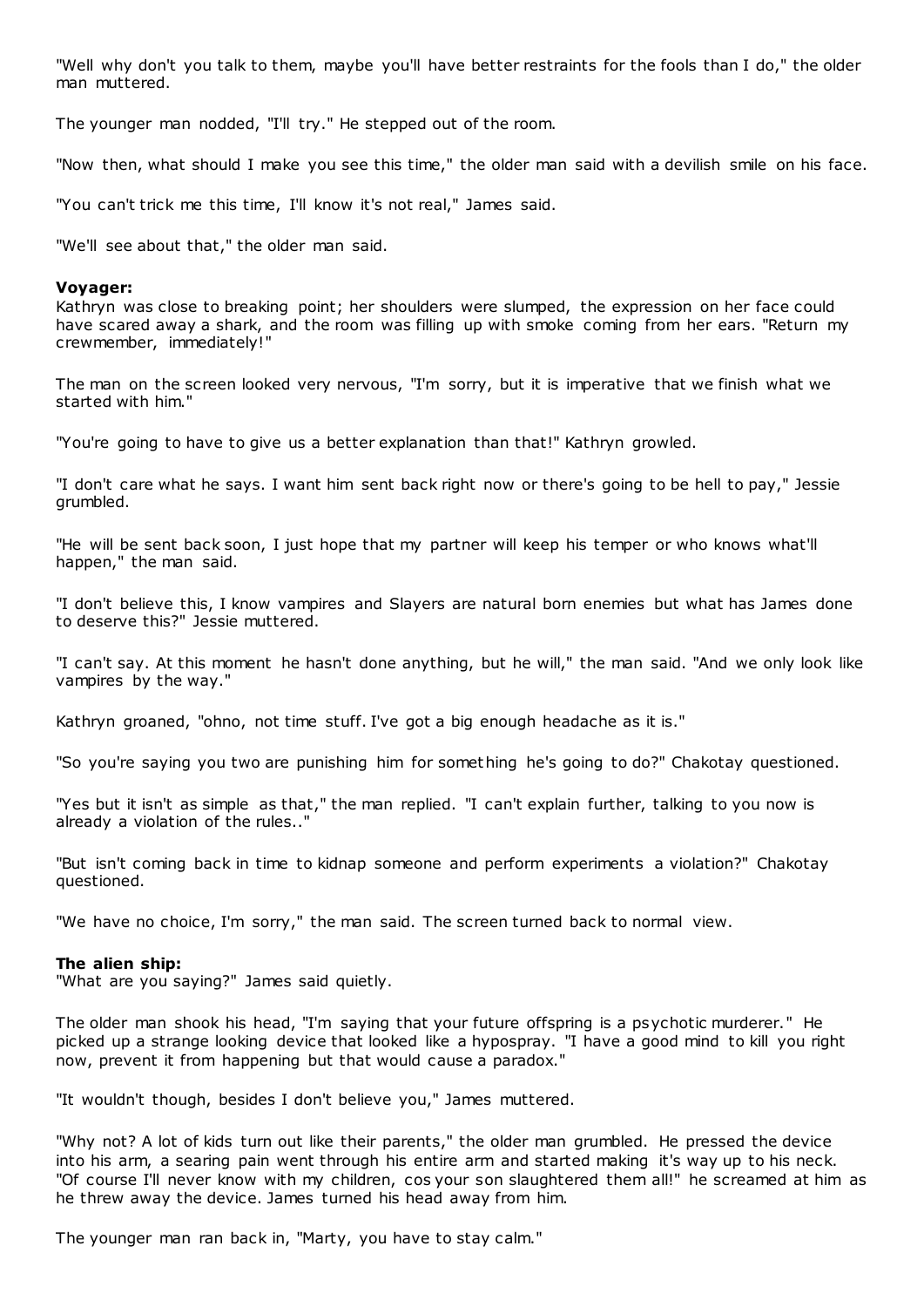"Calm, why should I? He destroyed everything I had, the best I can do is stop it from happening to anyone else," the older man grumbled.

James' eyes grew a little wider, he turned his head back around, trying to ignore the pain that was spreading around him. "That's what this is. You'd turn me evil, and then kill me..."

"We needed to test out as many weapons as possible to work against an Evil Slayer. I tried to convince him that we should look for a cure but he wouldn't listen," the younger man said.

"So you're going to just kill him, in a way he's innocent, how can you..." James said wit h a little anger in his voice.

"Innocent!" Marty yelled. "He's already killed lots of families, he specialises in killing mothers most of all just because he saw his own murdered. But then he gets the taste for blood. If he's innocent, I don't know what you would call everyone else."

The younger man pulled out a scanner, he hovered it over James. "What have you put in him? Is that Jernaime? Why did you do that?"

"The pain should reduce his will a little, as he knows what we're going to do he'll be expecting it, it won't work then. Don't just think I'm doing it for vengeance," Marty replied.

"Marty, we don't have to do it this way. We'll be no better than him," the younger man said.

"Just prepare for the procedure. I'll go and calm down," Marty said mockingly. He marched out of the room, fists clenched.

"Is he telling the truth?" James stuttered.

The younger man nodded, "I'm afraid so. His mother died, then you. The anger developed as he grew up. After he arrived your ship came into orbit looking for him. It doesn't matter, Marty will make you forget this and your memories of the last experiments."

"If you do that the same'll happen again. Can't you do something? I can't let my own son turn into that," James said.

"I'm sorry," the man shook his head. "If we did that it would cause a paradox. If you prevented him turning evil, then we wouldn't have come back in time for you."

"You can still help me though, you have to make sure I just forget this visit. My crew know about it and the chip will make me see everything again like before," James said.

"Either way they'll continue, we can't let that happen," the man said. He glanced at the doorway Marty walked through, then glanced back. "I'll help you, but we have to move quickly."

# **Voyager:**

Chakotay watched as Jessie paced the centre of the bridge, in front of a seething Kathryn. Everyone else on the bridge were fearing the worst.

"Can't we do anything?" Jessie asked as she stopped. "They could be doing anything to him on that ship and we all know how it ends."

Kathryn growled to herself, "they'll kill him."

"But bring him back," Harry pointed out.

Jessie stared at him in disgust, "that isn't the point is it?"

"If they're not vampires, why would they do this?" Chakotay said while in mid though.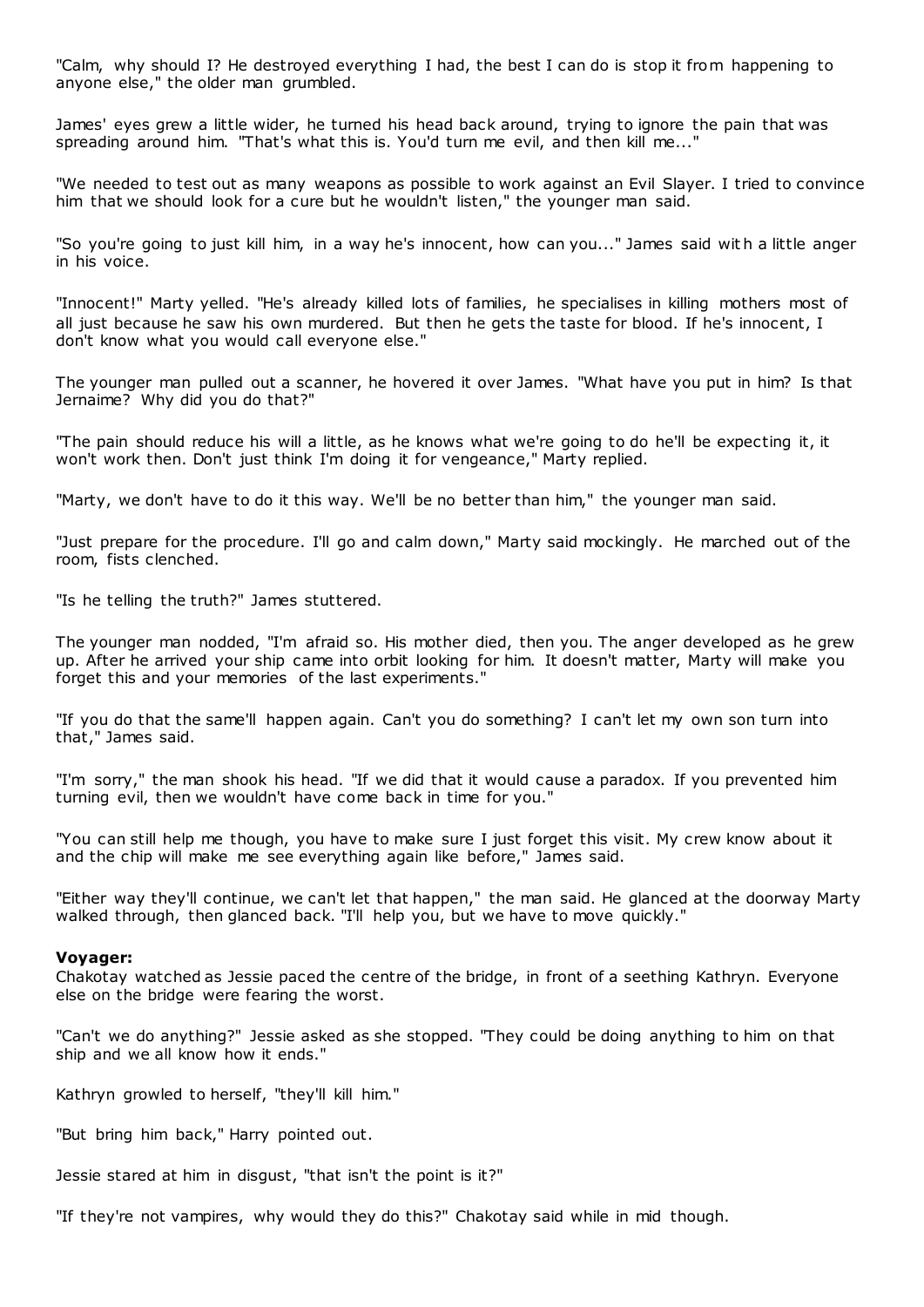"If they are from the future they probably have an Evil Slayer problem. It's obvious," Harry replied.

Tuvok nodded, "that is a logical assumption."

Jessie looked even more angry than before, "wait a minute, what if their Evil Slayer is James. They could be practising killing him in particular."

"I doubt it. They wouldn't have answered our hails as they'd know we'd recognise them. My guess is that it's the next generation at least," Chakotay said.

"Captain, the ship fluctuation has ceased," Harry said.

Kathryn glanced at him, "check the sensors, surely they must have caught a life sign just appearing on the ship."

Harry worked at his station, he nodded his head, "confirmed, he's in Sickbay."

"How considerate of them," Jessie muttered sarcastically. She marched towards the turbolift, Kathryn rushed to join her.

#### **Sickbay:**

"Well?" Kathryn questioned as she and Jessie waited by the station.

The Doctor stopped in front of them, "he's fine, apart from the chip still being active." He glanced at Jessie, "he wants to talk to you, and..." He glanced at Kathryn, "you as well, but he wants Jessie alone first."

Kathryn sighed, "fine."

Jessie quickly went over to James' side, "how are you feeling?"

James sat up, "I'm ok considering."

"So, you know what happened then? I thought they'd erase your memory," Jessie questioned.

"They did. The last thing I remember was going to bed," James replied. He put his hand into his pocket, he pulled out a piece of paper. "The doc found this." Jessie frowned as she took it off him. "It's from me to me."

"Oh, some of that I don't understand," Jessie said. "Why would you tell yourself to, and I quote, 'protect Jessie with your life' then?"

"I don't know, but that is my writing," James replied.

"Hmm, so that means we can't keep investigating this as well?" Jessie questioned. "I guess we'll never know for sure, we only have guesses."

James raised his eyebrow a little, "what do you know, share."

Jessie smiled uneasily, "nothing, it's just that letter and the official theory going together doesn't make me feel better."

"Why?" James asked.

"They were obviously trying to find a weapon to kill Evil Slayers, and you wrote in the letter that you should protect me," Jessie replied.

"Oh I see what you mean. I guess we'll see, you never know, I could have been just trying to fill up space on the paper," James said.